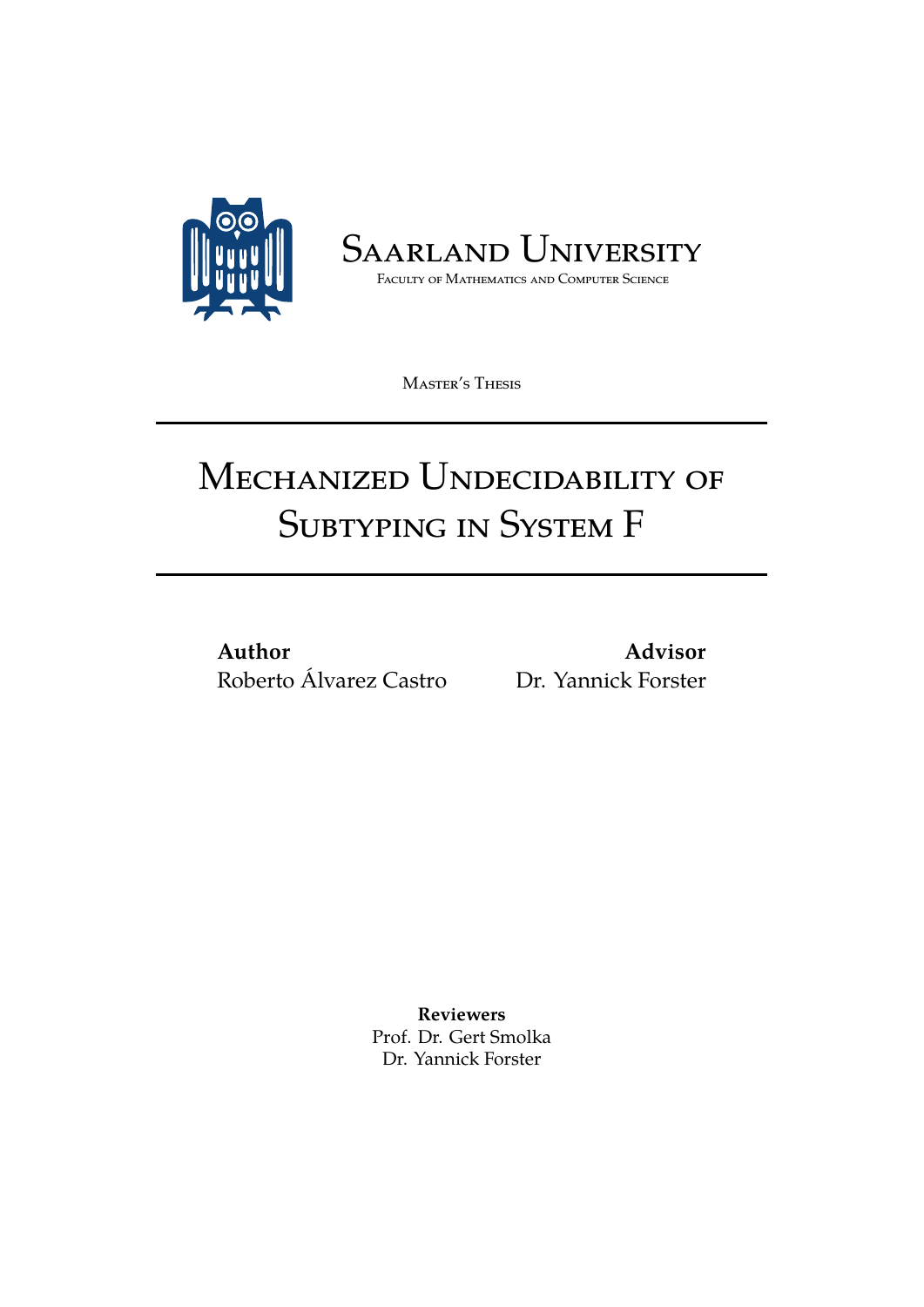#### **Eidesstattliche Erklärung**

Ich erkläre hiermit an Eides statt, dass ich die vorliegende Arbeit selbstständig verfasst und keine anderen als die angegebenen Quellen und Hilfsmittel verwendet habe.

#### **Statement in Lieu of an Oath**

I hereby confirm that I have written this thesis on my own and that I have not used any other media or materials than the ones referred to in this thesis.

#### **Einverständniserklärung**

Ich bin damit einverstanden, dass meine (bestandene) Arbeit in beiden Versionen in die Bibliothek der Informatik aufgenommen und damit veröffentlicht wird.

#### **Declaration of Consent**

I agree to make both versions of my thesis (with a passing grade) accessible to the public by having them added to the library of the Computer Science Department.

Saarbrücken, 1<sup>th</sup> April, 2022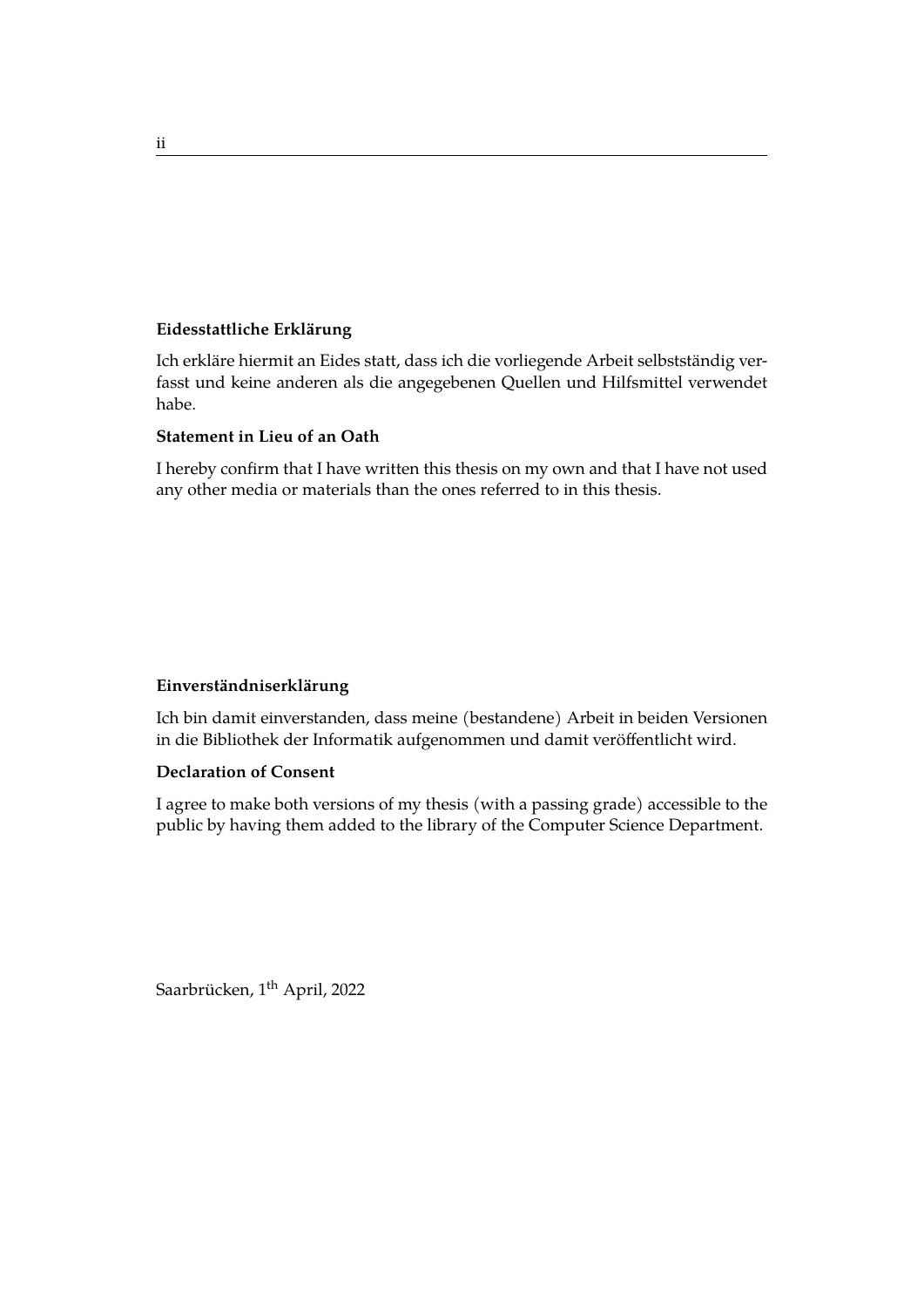# **Abstract**

Subtyping and universal quantification are two orthogonal features often desired in a type system, and ubiquitous among programming languages. The combination of both these features gives rise to *bounded quantification* which restricts type abstraction so that only subtypes of a given bound can be used to instantiate. As System  $F$  formalizes universal quantification, the type system formalizing bounded quantification is called System  $F_{\leqslant:}.$ 

Pierce [\[33\]](#page-56-0) shows that bounded quantification makes subtyping and type checking undecidable in System  $F_{\leqslant \cdot}$ . The proof consists of a series of refinements to System  $F_{\leq$ : without arrow types, as they are not necessary to show undecidability. The subtyping relation on the refined system is shown to coincide with the full system while being able to encode the transition function of an intermediate machine model; the rowing machines. Finally the halting problem of rowing machines is shown to be many-one reducible from the halting problem of two-counter machines, which is a well-known undecidable problem.

In this work we give a machine-checked presentation of Pierce's proof using the synthetic approach of the Coq Library of Undecidability Proofs [\[22\]](#page-55-0). The mechanization is built around syntax produced by Autosubst 2 [\[40\]](#page-57-0) as the tool provides several useful variants of syntax that significantly simplify the proof. In particular we use *unscoped* and *well-scoped* syntax, alongside with *polyadic* binders, and show how to encode them appropriately using *bounded* extensionality.

We formalize Pierce's proof showing explicitly the necessary inductive arguments in each step, for example complete induction on the height of derivations, the details of which are glossed over in the textbook presentation. Finally, we describe several mechanization artifacts that are unrelated to the mathematical argument but are nevertheless interesting as they simplify the machine-checked proof.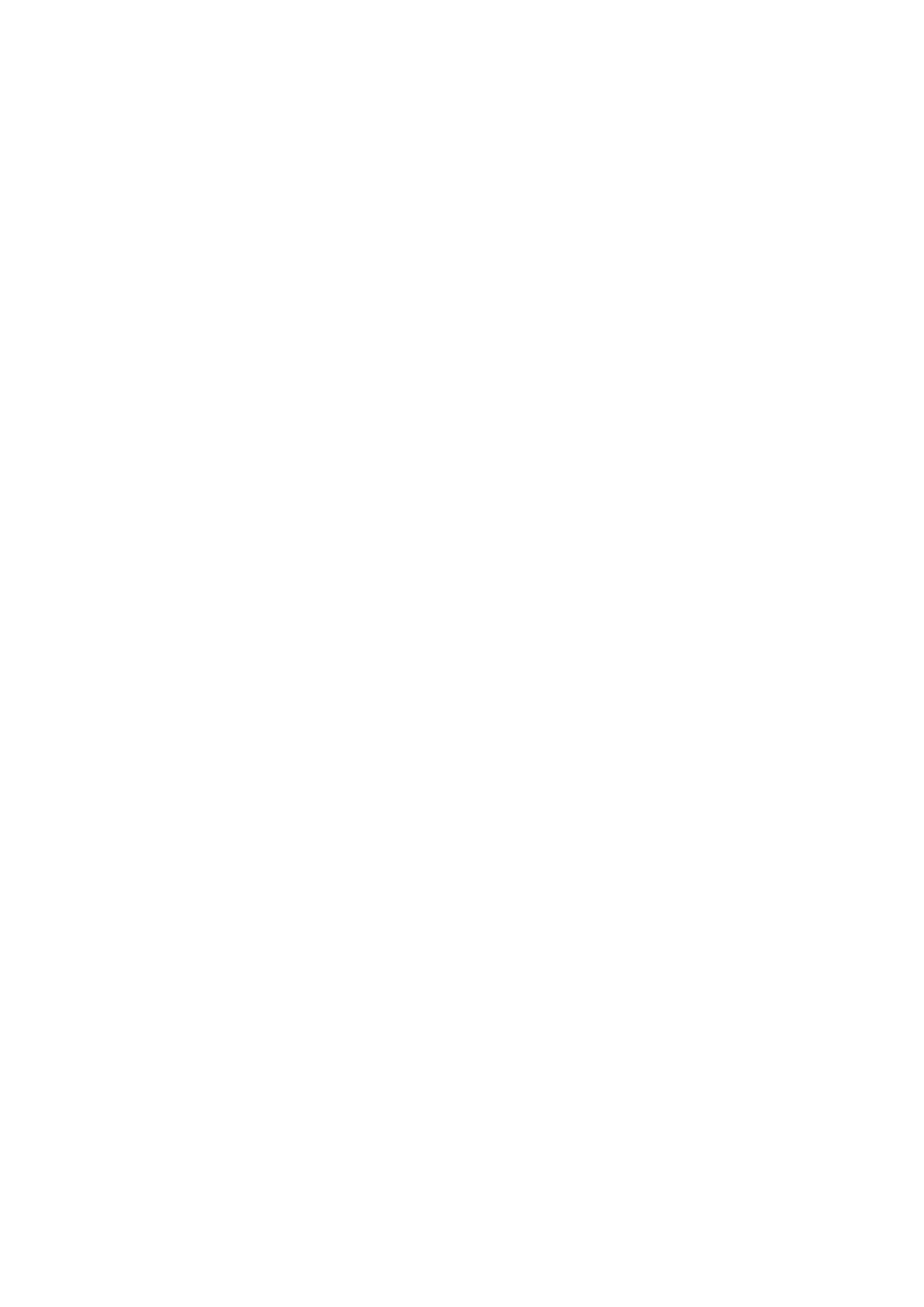# **Acknowledgements**

This thesis could not have been done without the support, encouragement, and assistance of several people to whom I owe much and cannot offer more here than my heartfelt gratitude.

I am extremely grateful to my advisor Yannick for his invaluable advice, guidance and patience throughout this project. I would like to thank all the members in the Programming Systems Lab, specially to Prof. Dr. Gert Smolka for fostering a welcoming community in which to learn and discuss topics related to type theory and proof assistants. I am also thankful to the Max Planck Institute for Informatics and all its member's staff for its economic and academic support during my Master's study.

Ich möchte den Freunden danken, die ich während der Zeit in Deutschland kennengelernt habe; Alexis, Anton, Gilbert, Hema, Ibung, Jannis, Jianlin, Lucia, Martin, Munem, Ricardo, Taqi, Viet, Zack. Vielen Dank an euch nicht nur für viele Spiel- und Filmabende, indem wir mit Bier so gesoffen waren, sondern auch für Kaffeepausen und Mittagessen in Mensa. Die waren richtig lustige Ablenkungen gegen Stress für mich. Ich werde diese Zeit niemals vergessen.

Finalmente pero no menos importante, quiero agradecer a mi familia, que a pesar de la distancia me han brindado su apoyo incondicional. A mis padres, Lorenza y Roberto, si soy quién soy es gracias a ustedes. A mis hermanas, Alma y Araceli, por el buen ánimo y apoyo. A las niñas, Tonche y Mina, por su ternura y alegría. De ustedes he aprendido mucho, gracias por creer en mi.

A B R A H A D A B R A

93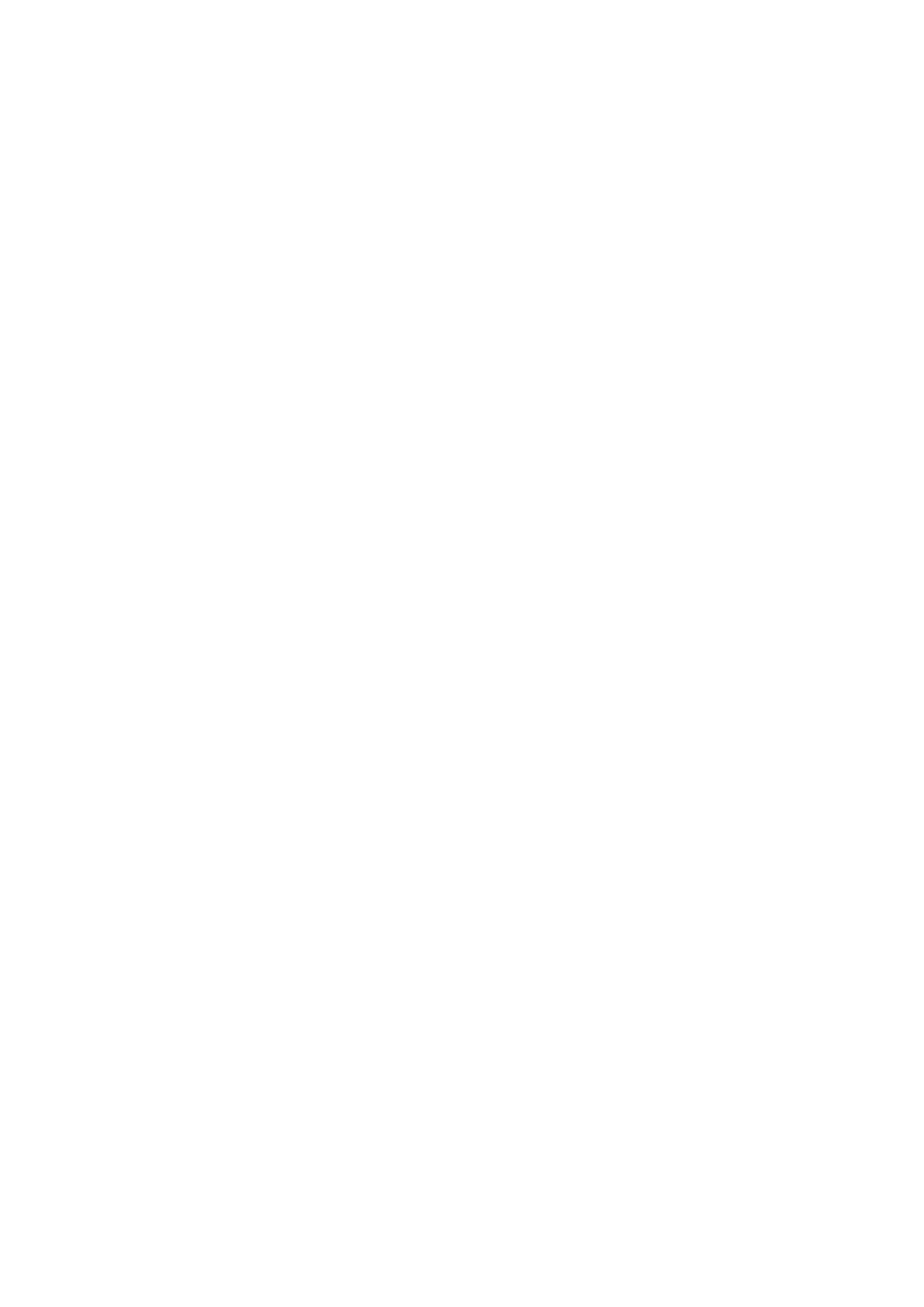# **Contents**

| 1                               |                                          | <b>Introduction</b>   | 3  |  |  |  |
|---------------------------------|------------------------------------------|-----------------------|----|--|--|--|
|                                 | 1.1                                      |                       | 6  |  |  |  |
|                                 | 1.2                                      |                       | 7  |  |  |  |
|                                 | 1.3                                      |                       | 8  |  |  |  |
| Preliminaries<br>$\overline{2}$ |                                          |                       | 11 |  |  |  |
|                                 | 2.1                                      |                       | 13 |  |  |  |
| 3                               | <b>Aspects of de Brujin Syntax</b><br>15 |                       |    |  |  |  |
|                                 | 3.1                                      |                       | 16 |  |  |  |
|                                 |                                          | 3.1.1                 | 18 |  |  |  |
|                                 | 3.2                                      |                       | 19 |  |  |  |
|                                 |                                          | 3.2.1                 | 20 |  |  |  |
| 4                               |                                          | <b>Machine Models</b> | 23 |  |  |  |
|                                 | 4.1                                      |                       | 23 |  |  |  |
|                                 | 4.2                                      |                       | 25 |  |  |  |
|                                 | 4.3                                      |                       | 25 |  |  |  |
| 5                               | 27<br>Subtyping and Type checking        |                       |    |  |  |  |
|                                 | 5.1                                      |                       | 29 |  |  |  |
|                                 |                                          | 5.1.1                 | 30 |  |  |  |
|                                 |                                          | 5.1.2                 | 31 |  |  |  |
|                                 |                                          | 5.1.3                 | 32 |  |  |  |
|                                 | 5.2                                      |                       | 33 |  |  |  |
|                                 | 5.3                                      |                       | 35 |  |  |  |
| 6                               | <b>Mechanization Artifacts</b><br>37     |                       |    |  |  |  |
|                                 | 6.1                                      |                       |    |  |  |  |
|                                 | 6.2                                      |                       |    |  |  |  |
|                                 | 6.3                                      |                       |    |  |  |  |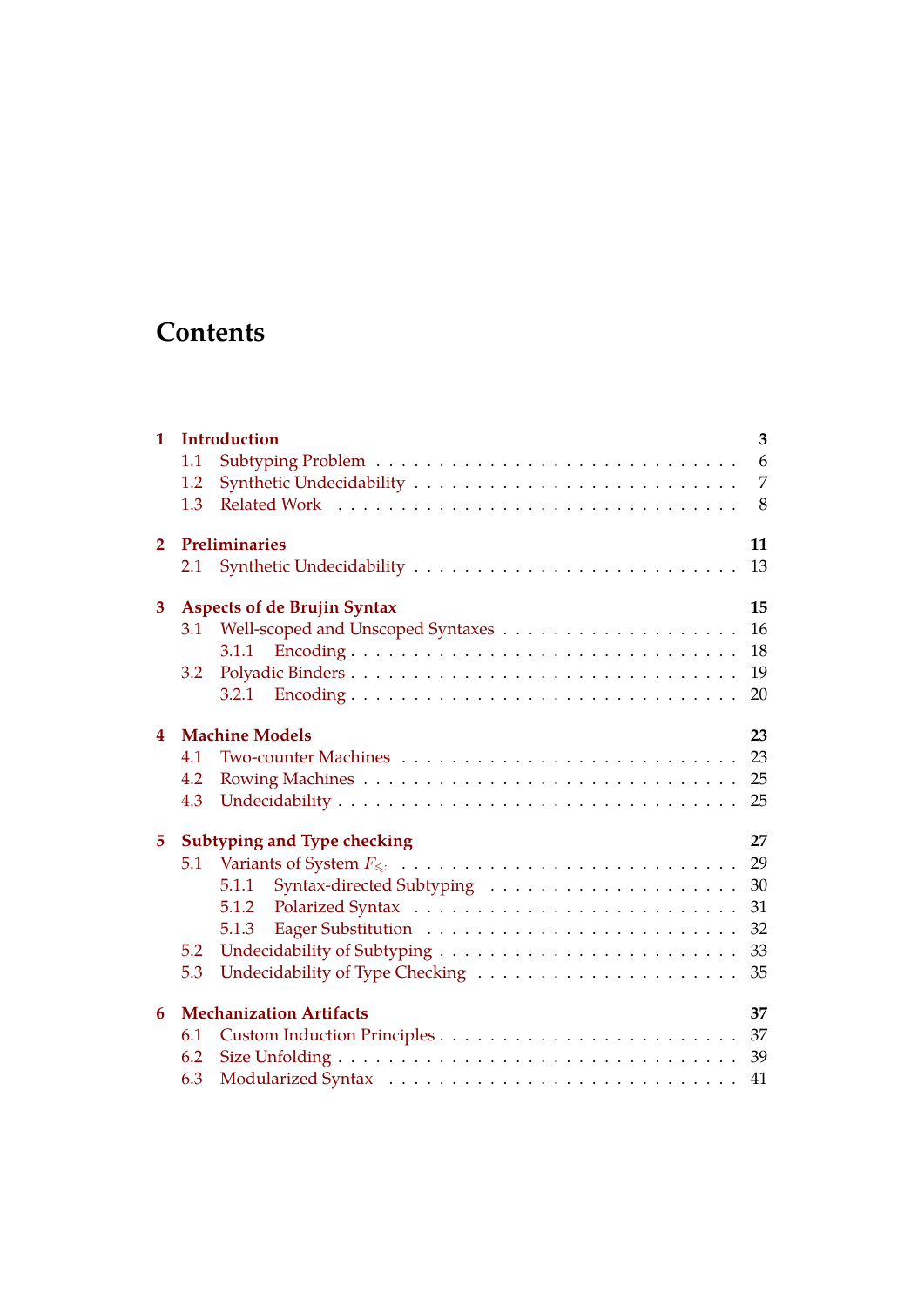| 7 Conclusion |              |  |  |  |
|--------------|--------------|--|--|--|
|              |              |  |  |  |
|              | Bibliography |  |  |  |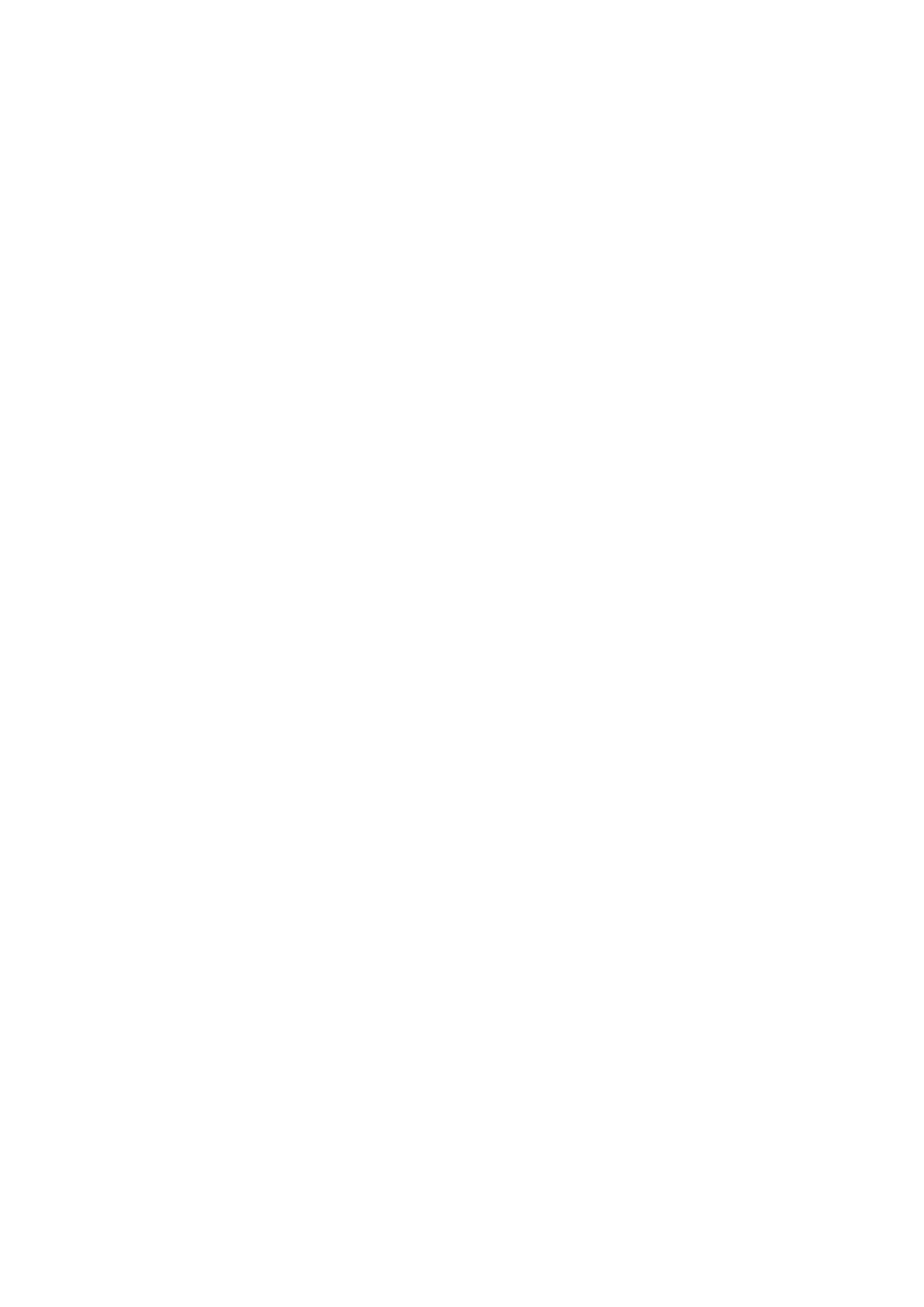### <span id="page-9-0"></span>**Chapter 1**

# **Introduction**

In this thesis we formalize and mechanize the proof of the undecidability of subtyping in System  $F$  by Pierce [\[33\]](#page-56-0). The proof is formalized in the Calculus of Inductive Constructions (CIC) [\[12,](#page-54-0) [31\]](#page-56-1), which underlies the Coq proof assistant [\[42\]](#page-57-1) where the mechanization is done. The mechanization constitutes a contribution to the Coq Library of Undecidability Proofs [\[22\]](#page-55-0). The browsable Coq code can be found in <www.ps.uni-saarland.de/~alvarez/coq/toc.html>. The definitions and theorems given in this work link to their mechanized counterpart. The Coq source code can be found in [github.com/uds-psl/coq-undecidability-subtyping.](https://github.com/uds-psl/coq-undecidability-subtyping)

The notion of bounded quantification was first introduced by Cardelli and Wegner  $[9]$  in the system now called *kernel* System  $F_{\leqslant:}.$  A more general variant of the system was introduced by Curien and Ghelli [\[13\]](#page-54-1), where they gave a type checking algorithm by means of a normalizing rewriting system of derivations. The algorithm is sound and complete by construction although it may loop. In his PhD thesis Ghelli [\[24\]](#page-55-1) gave a proof of termination of the type checking algorithm, the proof was wrong and later Ghelli himself gave a counter example [\[25\]](#page-55-2). Based on Ghelli's non-terminating example Pierce [\[33\]](#page-56-0) encoded two-counter machines in subtyping statements which shows that subtyping is indeed undecidable. The erroneous claim of termination illustrates how the subtleties in the proofs of computability properties may be overlooked, which is a strong argument in favor of machine-checked undecidability proofs and their ongoing development, for instance in the Coq Library of Undecidability Proofs (from now on abbreviated as the Undecidability Library).

Bounded quantification combines two orthogonal features ubiquitous among most programming languages, namely parametric polymorphism which forms the theoretical basis of generic and functional programming, and subtyping which is particularly important in object-oriented programming where a *behavioral* notion of subtyping [\[29\]](#page-56-2) underlies the notion of inheritance.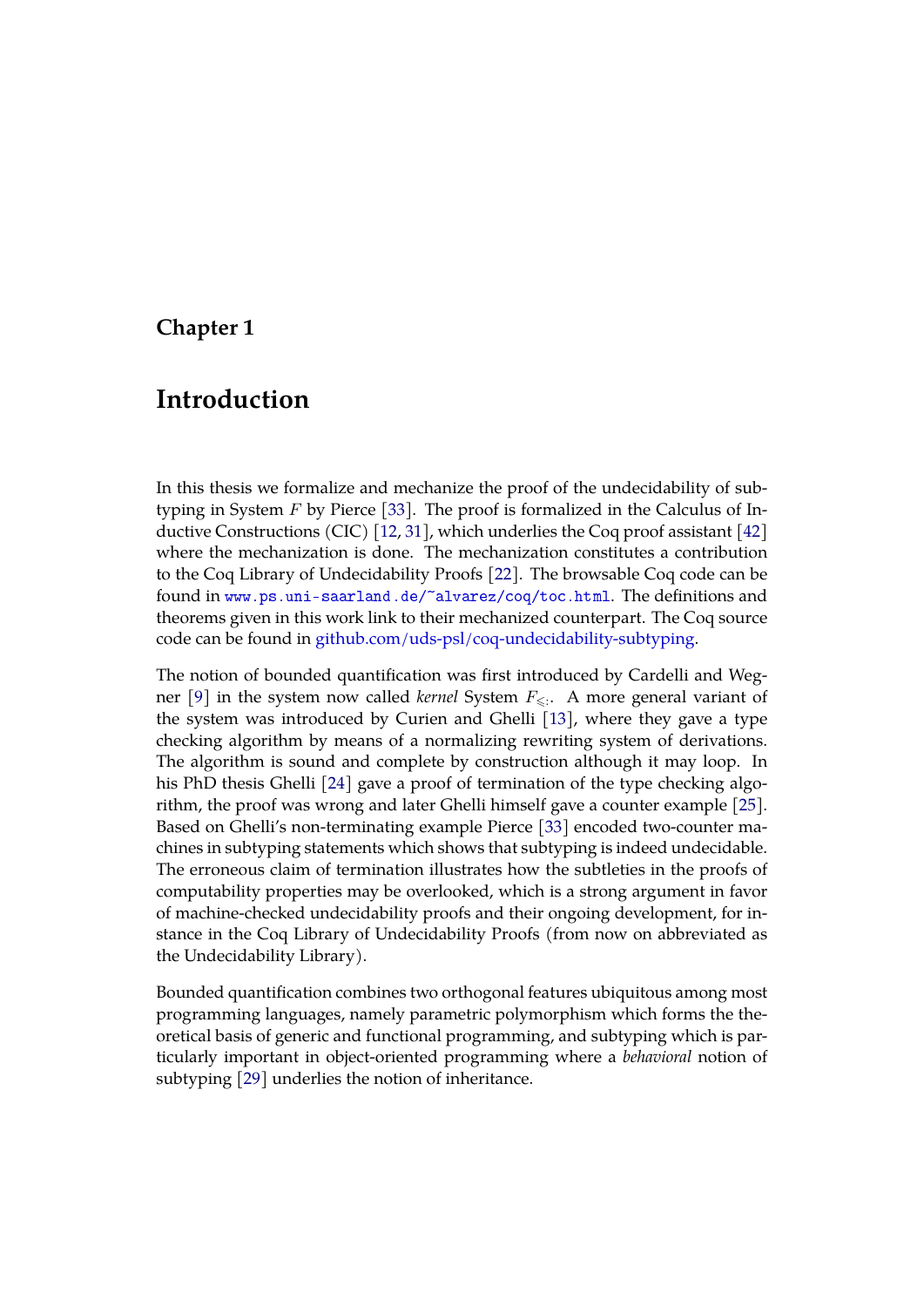Parametric polymorphism corresponds to the *terms depending on types* axis of the lambda cube [\[2\]](#page-53-2), which organizes the three kinds of dependencies between types and terms that can extend the simply typed  $\lambda$ -calculus, meaning that polymorphism allows type abstractions at the term level. The other two axes are *types depending on types* corresponding to type operators [\[32,](#page-56-3) Ch. 29], and *types depending on terms* corresponding to dependent types [\[32,](#page-56-3) Sect. 30.5].

Parametric polymorphism is the core feature of System F, discovered independently by Girard  $[26]$  and Reynolds  $[35]$ . In System F there are type variables with type binders and type applications in addition to term variables with their binders and applications. This permits to write terms and types uniformly over arbitrary types. For example the *polymorphic* identity function can be written as  $\Lambda \alpha \cdot \lambda x : \alpha$ . *x* where  $\Lambda$  is a type binder and  $\alpha$  a type variable, the function can be given the *polymorphic* type  $\forall \alpha \cdot \alpha \rightarrow \alpha$ , where  $\forall$  is a quantifier over types.

Meanwhile, subtyping is a relation of types written  $\sigma \leq \tau$ , informally it means that a term of type  $\sigma$  can be used wherever a term of type  $\tau$  is expected,  $\sigma$  is called a **subtype** and τ a **supertype**. Therefore well-typed terms have multiple types, namely all the supertypes of its given type, this is established by the rule called **subsumption**. A formal treatment of subtyping was given first by Reynolds [\[36\]](#page-56-5), and later by Cardelli [\[8\]](#page-53-3).

As a simple example consider the naturals and integers, in many programming languages  $N \leq \mathbb{Z}$  reflecting the mathematical intuition that every natural number is also an integer. More interestingly, consider the following record types  $\{\alpha : \tau, \beta :$  $\sigma$ } $\leq$ : $\{\alpha : \tau\}$ ; the record type with two fields is a subtype of the record type with a single field, and not the other way around. To see why consider how one may use the terms of record types; we can always *forget* a field of the record, but we cannot give a value to an arbitrary field. Therefore the supertypes of records have a subset of the original fields and the subtypes have a superset.

As a further example consider arrow types, to check that  $\mathbb{Z} \to \mathbb{N} \le \mathbb{N} \to \mathbb{Z}$  we have to show how a given function of the type on the left can be used as a function of the type on the right. To apply the function of type  $\mathbb{Z} \to \mathbb{N}$  to the argument of type N we need to be able to use it in place of the argument of type  $\mathbb{Z}$ , that is  $N \leq \mathbb{Z}$ . Additionally, once we have the result of type  $\mathbb N$  we need to use it in place of the final result of type  $\mathbb{Z}$ , which again follows from  $\mathbb{N} \leq \mathbb{Z}$ . In summary to check that  $\mathbb{Z} \to \mathbb{N} \le \mathbb{N} \to \mathbb{Z}$  it is enough to check that  $\mathbb{N} \le \mathbb{Z}$ . Note how the first arguments of the arrow types are compared the other way around, therefore subtyping arrow types is said to be **contravariant** on their first argument.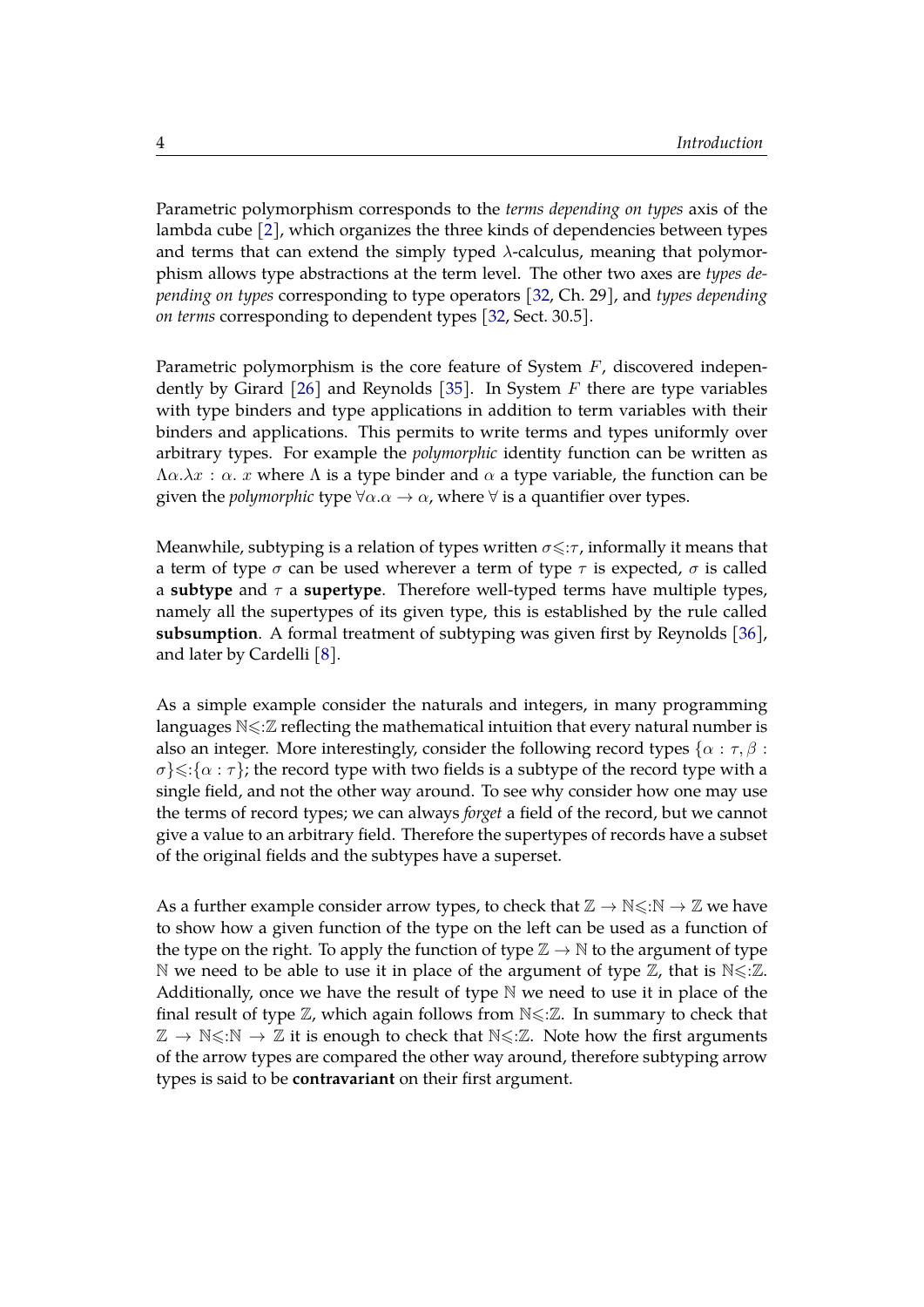Bounded quantification allows type abstraction over subtypes of a given bound, e.g.  $\forall_{\alpha\leq\sigma}$ . denotes the family of polymorphic types  $\tau$  that may be instantiated with subtypes of  $\sigma$ . This implies that in order for type instantiation to type check there is a subtype premise that needs to be fulfilled. For example, terms of type  $\forall_{\alpha\leqslant\colon\{\beta:\sigma\}}$ .*τ* may be instantiated with record types containing *at least* a field *σ*. Although illustrating, record types are unnecessary to show the undecidability of the subtype problem. In fact subtyping bounded quantifiers turns out to be complicated enough due to the *rebounding* of types explained in the next section. Therefore record subtyping is not discussed further.

On paper Pierce's proof is presented with named variables such as  $x$  and  $x_i$ , and assumptions of freshness are left implicit. Substitutions, like  $\left[a/x\right]$  are also assumed to be capture-avoiding. Formalizing the proof in the named presentation is tedious, as such assumptions have to be explicitly verified. Mechanizing such proof is even harder, as for example, terms are considered identical up to  $\alpha$ -equivalence.

The mechanization given in the present work is built around the syntax provided by the Autosubst 2 tool [\[40\]](#page-57-0), as it provides a number of very useful Coq tactics and lemmas simplifying significantly the development. As a consequence the formalization is made with de Brujin indices and parallel substitutions [\[14\]](#page-54-2).

#### **Outline**

The rest of this chapter elaborates on the subtyping problem and gives an introduction to *synthetic undecidability* which is the approach of the formalized proof, additionally we give an overview of related work and the relevant state of the art. In Chapter [2](#page-17-0) we give some basic definitions of functions and data types used throughout the rest of the thesis. In Chapter [3](#page-21-0) we give examples of *unscoped*, *well-scoped* and *polyadic* variants of syntax and show how to encode them appropriately, this illustrates one of the main sources of difficulties that arise in the mechanization due to the choice of deBrujin indices. In Chapter [4](#page-29-0) we introduce the machine models relevant to the proof; two-counter machines and rowing machines, and show that the halting problem of rowing machines is undecidable. In Chapter [5](#page-33-0) we give the formalization of the proof by Pierce [\[33\]](#page-56-0) of the undecidability of the subtyping problem by introducing a series of refinements to the subtyping system, additionally we show that type checking is also undecidable which Pierce only mentions without much detail. In Chapter [6](#page-43-0) we review some techniques used in the mechanization that, although unrelated to the mathematical argument, might be of interest to further developments and showcase some limitations in the inductive and recursive principles generated automatically by the Coq proof assistant, as well as a technique to consider syntax without specific constructs, specifically the syntax of types without arrows.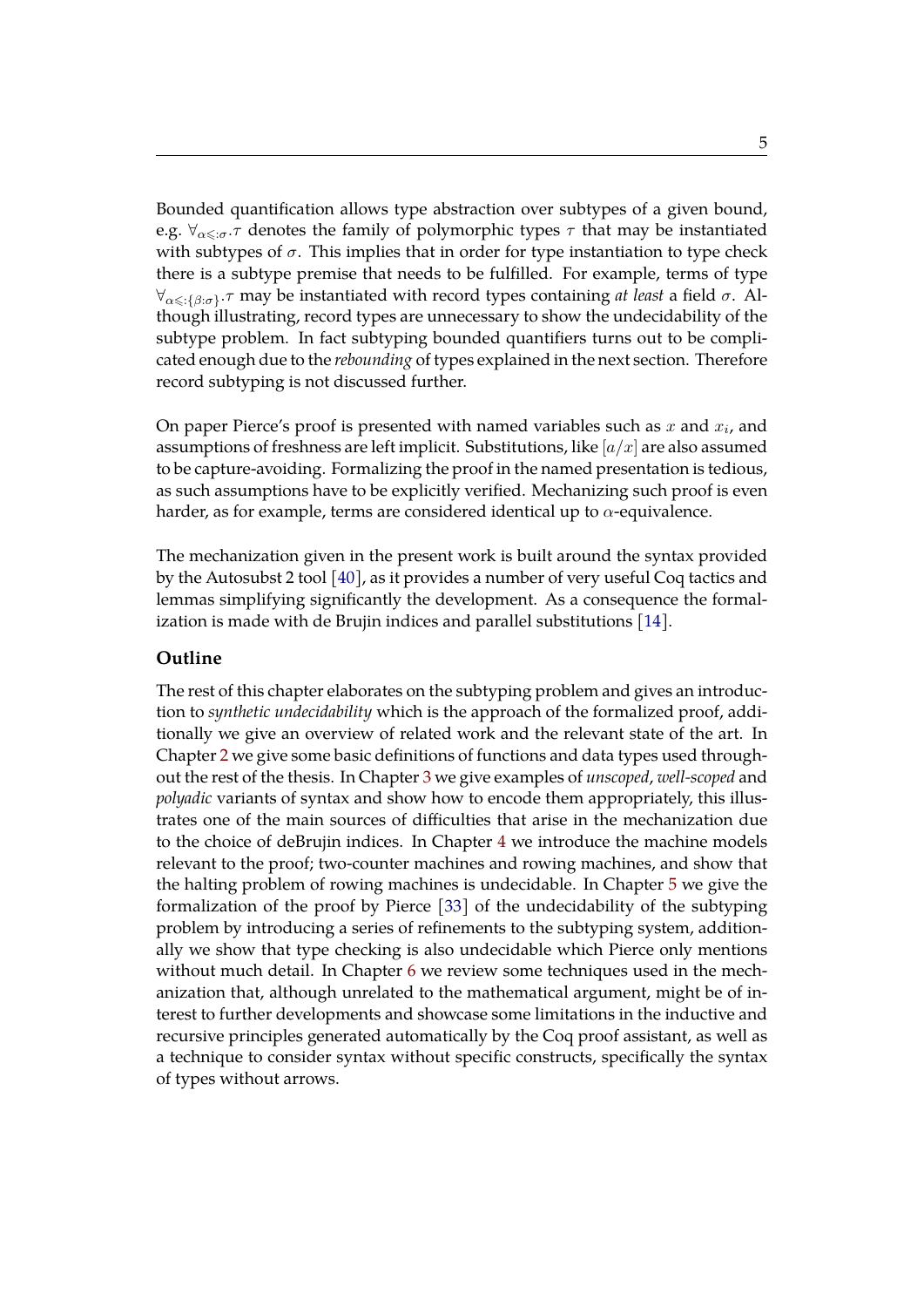#### <span id="page-12-0"></span>**1.1 Subtyping Problem**

Bounded quantification incorporates subtyping into the universal quantifier of System F. The type  $\forall_{\alpha\leq \sigma} \tau$  contains terms of type  $\tau$  abstracted over a type variable  $\alpha$ , however unlike the regular type abstraction this terms can only be instantiated with subtypes of the provided upper bound  $\sigma$ . It is easy to see how we can recover unbounded quantification by introducing a new type  $\top$  that is a trivial supertype of all types and using it as the upper bound.

> $\Gamma \vdash \tau_1 \leqslant : \sigma_1 \qquad \Gamma, \alpha \leqslant : \tau_1 \vdash \sigma_2 \leqslant : \tau_2$  $\overline{\Gamma \vdash \forall_{\alpha\leqslant:\sigma_1}.\sigma_2 \leqslant : \forall_{\alpha\leqslant:\tau_1}.\tau_2}$

Figure 1.1: Subtyping rule of the bounded quantifier

<span id="page-12-1"></span>In a similar manner to arrow types, subtyping of bounded quantifiers is contravariant in the bounds; in order to check whether  $\forall_{\alpha\leqslant:\sigma_1}.\sigma_2{\leqslant}:\forall_{\alpha\leqslant:\tau_1}.\tau_2$  we have to be able to instantiate terms of the type on the left with types that can be used to instantiate terms with the type on the right, that is subtypes of  $\tau_1$ , therefore  $\tau_1 \leq \tau_1$ .

However, unlike with arrow types, when checking the subtyping of the bodies in the quantifier we have to store the type variable in the context and this type variable has to have the tighter bound  $\tau_1$ , as it corresponds to a type that can be used to instantiate both sides (Fig. [1.1\)](#page-12-1).

As the type  $\sigma_2$  gets a stricter constraint for its type variable  $\alpha$ , it is said to be **rebounded** with  $\tau_1$ . This allows transmission of *data* previously stored in the type on the right to be accessed by the type on the left, and in fact this faculty is what makes subtyping undecidable as it can be shown that the system without it (e.g. with the rule in Fig. [1.2\)](#page-12-2) has a decidable subtype relation.

> $Γ, α{\le}:\phi \vdash σ{\le}:\tau$  $\overline{\Gamma \vdash \forall_{\alpha\leqslant:\phi}.\sigma \leqslant : \forall_{\alpha\leqslant:\phi}.\tau}$

<span id="page-12-2"></span>Figure 1.2: Restricted subtyping rule of the bounded quantifier

The restricted version of the rule forces the bound in the quantifiers to be identical, so the body of the type on the left is no longer rebounded and no *data* gets transmitted. The system with this restricted rule is called kernel System  $F_{\leq \frac{1}{2}}$  [\[9\]](#page-53-1)[\[32,](#page-56-3) Sect. 28.3]. This system was studied first however, being less expressive, it is not discussed further in this work.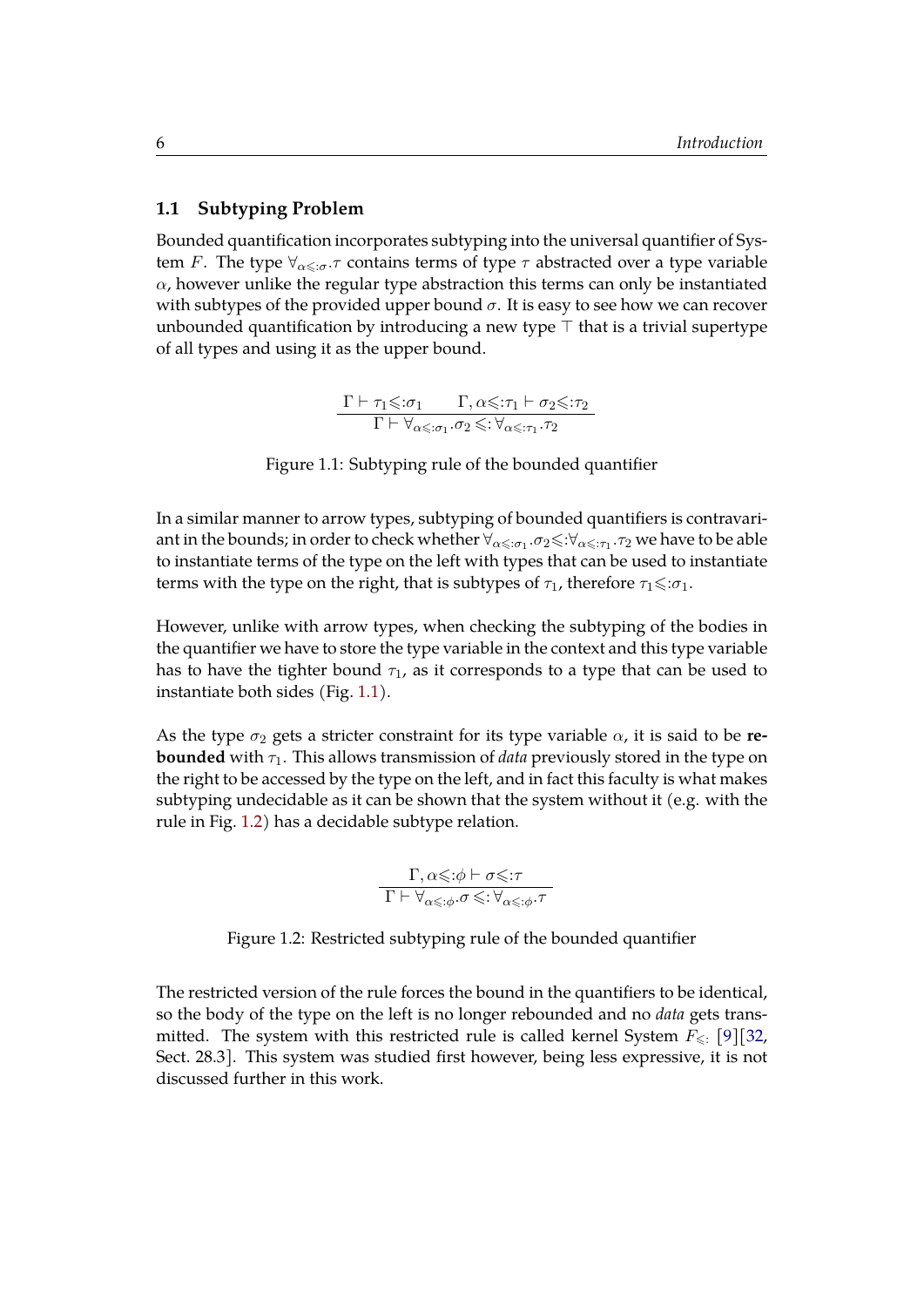#### <span id="page-13-0"></span>**1.2 Synthetic Undecidability**

Mathematically, in a **synthetic** approach the objects of interest are taken as primitives and are studied by formulating suitable axioms that capture their properties. This contrasts with the *analytic* approach where the objects are constructed from foundational primitives and their properties deduced.

Synthetic Computability theory was pioneered by Richman and Bridges [\[37,](#page-56-6) [7\]](#page-53-4) and later developed by Bauer [\[3,](#page-53-5) [4\]](#page-53-6). The relevant axiom regarding computable functions is CT (from Church's thesis [\[37\]](#page-56-6)) stating that every total function is computable. Saliently, every definable function in CIC is computable and total. For a detailed study on Synthetic Computability in CIC read Forster's discussion [\[22,](#page-55-0) Pt. 1].

Having only computable functions in our setting informs the definition of synthetic undecidability in several ways. Defining synthetic undecidability as the negation of decidability does not work as any predicate may be consistently assumed to be decidable. One may replace the falsity in that definition by the decidability or coenumerability of the halting problem Halt, as they are unprovable and such definitions would transport undecidability along many-one reductions. Furthermore, replacing using co-enumerability instead of decidability yields a strictly weaker definition as decidability implies it while the converse requires classical reasoning. Hence *synthetic undecidability relative to a problem* Halt is defined for a problem P as:

decidable  $P \rightarrow$  enumerable Halt

With this definition, the halting problem of Turing machines can be shown synthetically undecidable relative to itself. From now on when we say that a problem is undecidable we mean that it is synthetically undecidable relative to the halting problem of Turing machines, as there are no other notions of undecidability used in the present work.

Most undecidability results in the literature are shown by reduction instead; a problem already shown undecidable is reduced to the problem in question. This technique lends itself nicely to the synthetic approach [\[21\]](#page-55-4). Concretely, many-one reductions transport decidability backwards. Therefore to show that a problem P is undecidable, given that  $Q$  is already shown undecidable, it is sufficient to show:

$$
Q \preceq_m P
$$

Pierce reduces the halting problem of two-counter machines (2CM halting) as de-fined in Chapter [4.1](#page-29-1) to the subtyping problem ( $F_{\leq}$ : subtyping). Dudenhefner [\[16\]](#page-54-3) presents a variant of 2CM halting that is already mechanized in the Undecidability Library. Therefore to show that the subtyping problem is undecidable we just have to show:

2CM halting  $\preceq_m F_{\leq}$ : subtyping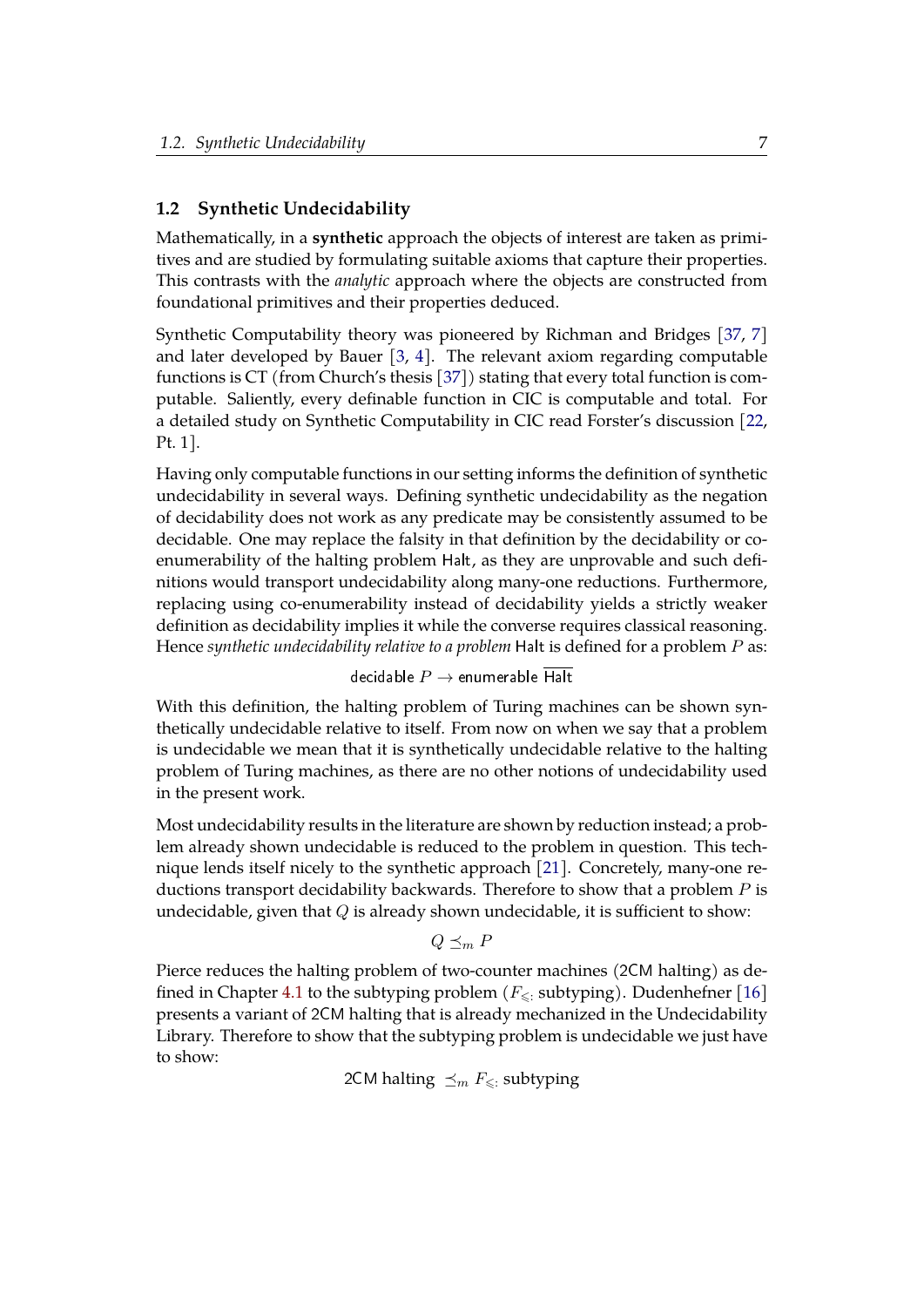#### <span id="page-14-0"></span>**1.3 Related Work**

The paper by Pierce [\[33\]](#page-56-0) constitutes the main source of the present thesis and contains the complete mathematical argument. However there are further published works that are important to the development and understanding of the proof. Pierce's own book *Types and programming languages* [\[32\]](#page-56-3) provides a very thorough analysis of subtyping in System  $F$  in addition to the subtyping of existential, record, and object types. Pierce's proof uses the undecidability of the halting problem of twocounter machines shown by Minsky in 1967 [\[30\]](#page-56-7). The undecidability of the halting problem of a slightly different variant of two-counter machines is mechanized by Dudenhefner [\[16\]](#page-54-3) by a reduction from the halting problem of Turing machines via Post's correspondence problem [\[34,](#page-56-8) [20\]](#page-55-5). as part of the Undecidability Library [\[22\]](#page-55-0).

With regards to related mechanized undecidability results present in the Undecidability Library, Dudenhefner [\[17\]](#page-54-4) also shows the undecidability of type checking in System  $F$ , in addition to typability and type inhabitation. The undecidability of higher-order unification on the *simply typed* λ-calculus [\[38\]](#page-56-9), and the undecidability of the halting problem of the *untyped* λ-calculus [\[18\]](#page-54-5) are also already mechanized. Additionally, the technique of modularized syntax used here (Sect. [6.3\)](#page-47-0) is based on the one used in the mechanized proof of the undecidability of validity, satisfiability, and provability in First Order Logic [\[21\]](#page-55-4). For a summary of undecidability results present in the Library read Forster's overview [\[22,](#page-55-0) Ch. 25].

The mechanization in the present work is based in part on the [code of Chapter](https://www.ps.uni-saarland.de/~kstark/thesis/website/Chapter10.POPLMark1.html) [10](https://www.ps.uni-saarland.de/~kstark/thesis/website/Chapter10.POPLMark1.html) of Stark's work [\[39\]](#page-57-2). The code presented there is also a mechanization of System  $F_{\leq$ : using Autosubst 2 [\[40\]](#page-57-0) to handle the underlying theory of variables and substitutions. The Autosubst 2 tool is used prominently in this work as there are several instances of syntax implemented with de Brujin indices and parallel substitutions [\[14\]](#page-54-2), and the tool provides some very useful equational laws and simplification tactics.

The POPLmark (Principles of Programming Languages benchmark) challenge [\[1\]](#page-53-7) is a set of problems intended to demonstrate the effectiveness of proof assistants in programming language theory. It concerns the so-called *algorithmic* subtyping relation in System F, which Pierce calls **Normal** System  $F_{\leq x}$  (See [5.2\)](#page-36-1). The first part of the challenge consist of showing that the system admits transitivity ( which we show here in Lemma [5.4\)](#page-36-2) and showing that the system augmented with record types is still transitive. Part 2 concerns type safety with and without pattern matching. Finally, Part 3 asks to develop the operational semantics of the previous systems. There are many submitted solutions to the challenge using a variety of proof assistants and mechanization techniques, we mention here some of them classifying them by how the syntax is formalized.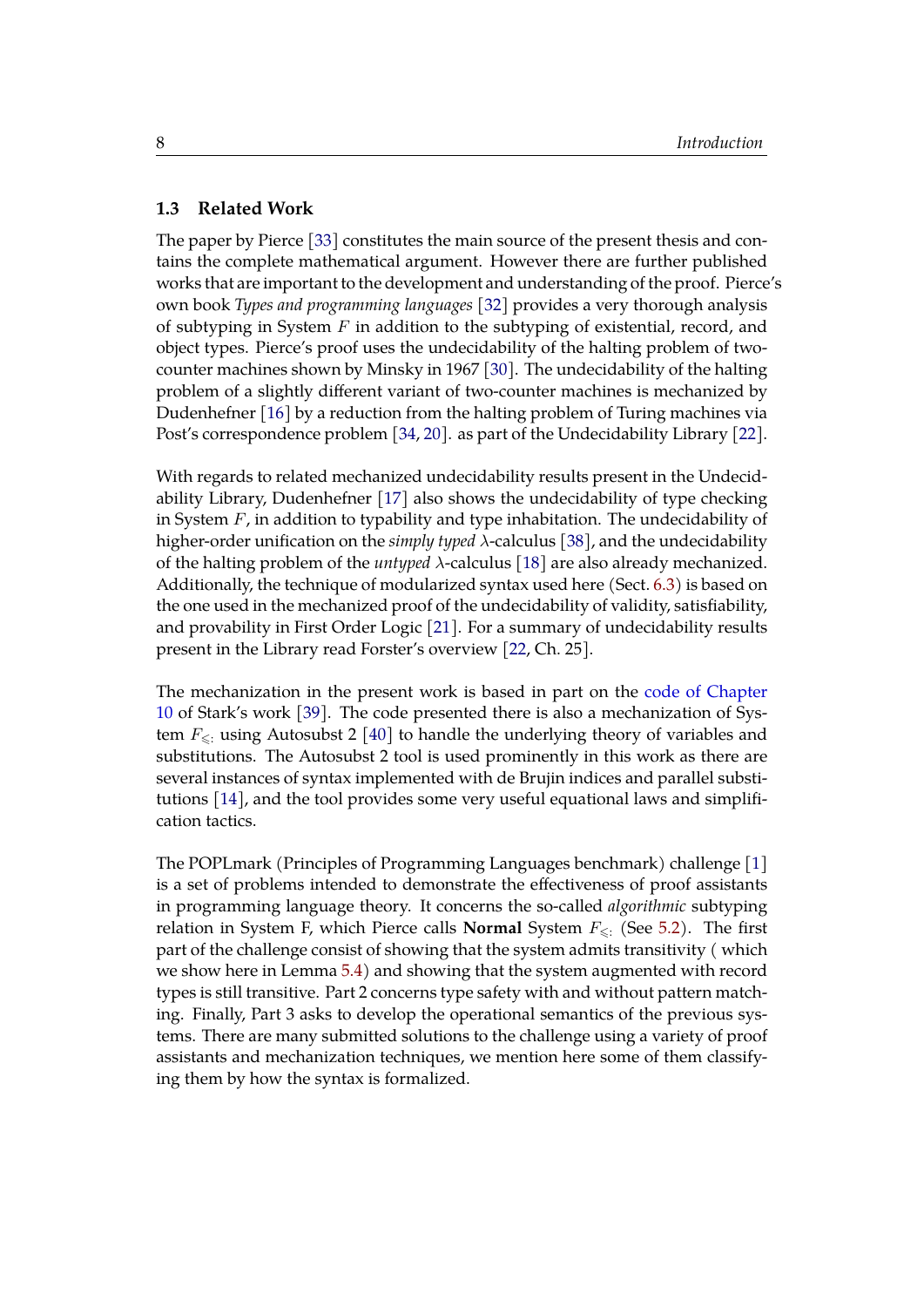Presentations of the system using deBrujin indices, as it is here, are given by Stark [\[39\]](#page-57-2) as well as Stump [\[41\]](#page-57-3) and Vouillon [\[43\]](#page-57-4) using the Coq proof assistant, Berghofer [\[5\]](#page-53-8) using the Isabelle/HOL proof assistant, and Dicolla [\[15\]](#page-54-6) using the VeriCode Proof Tool. Locally nameless presentations are given by Chargueraud [\[10\]](#page-54-7) and Leroy [\[28\]](#page-56-10) using the Coq proof assistant. Lastly, Ciaffaglione [\[11\]](#page-54-8) gives a presentation using Higher-Order Abstract Syntax, also with the Coq proof assistant.

Finally, there are some results that are direct consequences of Pierce's result. Wehr and Thiemann [\[44\]](#page-57-5) show the undecidability of subtyping bounded existential types from the the undecidability of subtyping in the *deterministic* system (See [5.7\)](#page-37-1). The bounded existential types serve as a formalization of interface types as well as wildcards in the language JavaGI [\[45\]](#page-57-6), where the existentially quantified variable has either a lower or upper type bound. Hu and Lhotak [\[27\]](#page-55-6) show the undecidability of type checking and subtyping in the Dependant Object Types calculus, which formalizes the Scala type system. They use a similar technique to Pierce defining a *normal* variant of the type system which is the target of a reduction from the normal system defined by Pierce (See [5.2\)](#page-36-1).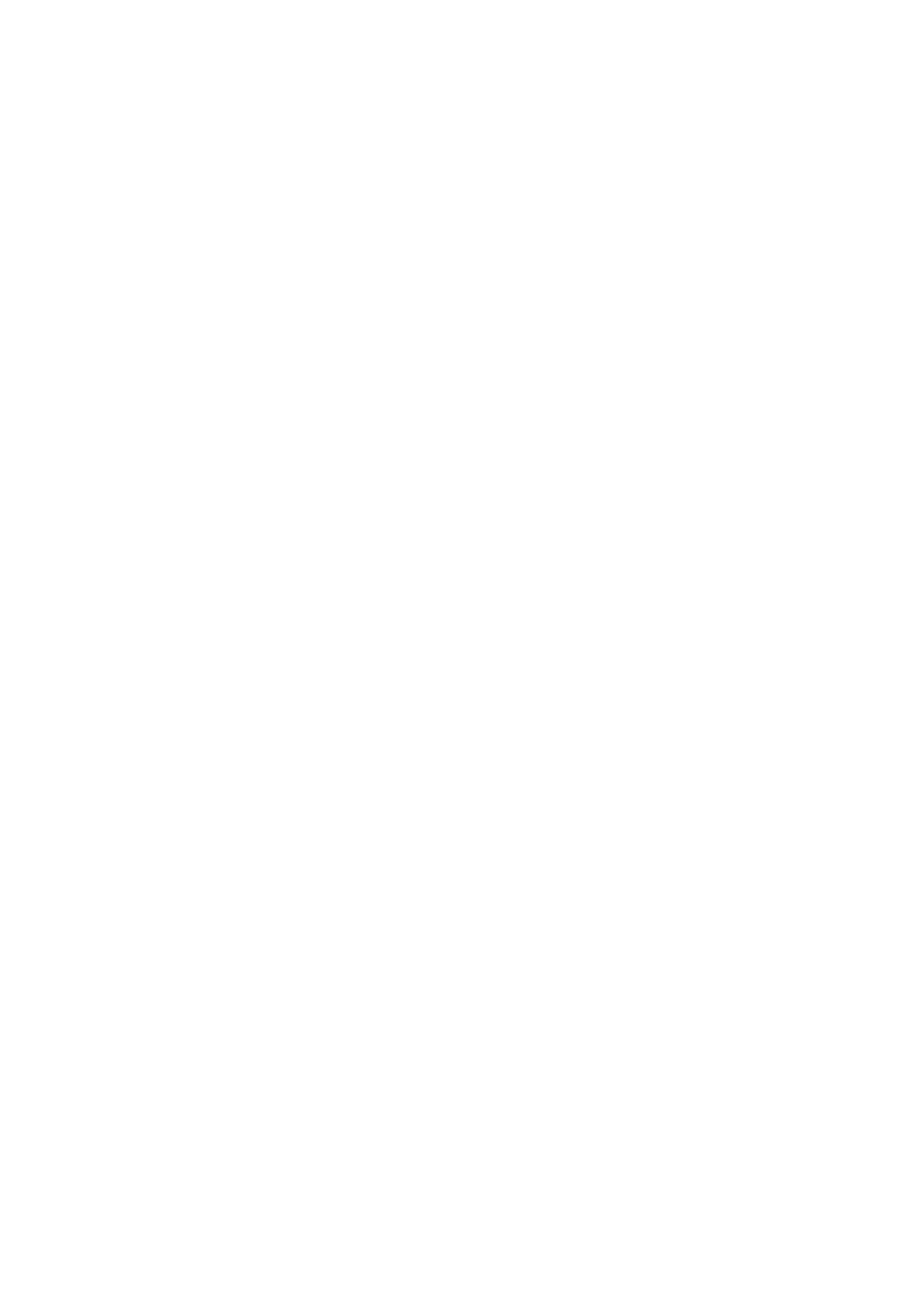# <span id="page-17-0"></span>**Chapter 2**

# **Preliminaries**

A number of notation for certain types is assumed throughout this thesis. The Calculus of Inductive Constructions has a hierarchy of type universes, however as they are not relevant to the present work, we consider a single type universe T. Meanwhile  $\mathbb P$  is the inpredicative universe of propositions. The trivial propositions are True, False : P.

Analogous to propositions, the boolean type has two constructors true, false : B. For the natural numbers  $N$  we use the standard notation for all numbers 1, 2, etc., functions like addition  $+$ , multiplication  $\times$ , modulo  $\%$ , integer division  $/$ , and relations like < and ≤.

We have a basic container data type which either stores a single value of an arbitrary type or *optionally* no value at all. The type argument is omitted in the constructors as it can be always inferred.

**Definition 2.1 (Optional)**  $\mathbb{O}: \mathbb{T} \to \mathbb{T}$  *with constructors:* 

None :  $\forall X : \mathbb{T}$ .  $\mathbb{O} X$ Some :  $\forall X : \mathbb{T}$ ,  $X \to \mathbb{O}$  X

The following data type has a *finite* variable number of values. It is one of the most important data types used as it serves as an implementation of scoped variables (see [3.1\)](#page-22-0).

**Definition 2.2 (Finite)**  $\mathbb{F}: \mathbb{N} \to \mathbb{T}$  with superscript notation  $\mathbb{F}^n := \mathbb{F}$  n has construc*tors:*

 $\mathsf{F}_0 : \forall n : \mathbb{N}$ .  $\mathbb{F}^{\mathsf{S}n}$  $F_S : \forall n : \mathbb{N}$ .  $\mathbb{F}^n \to \mathbb{F}^{5n}$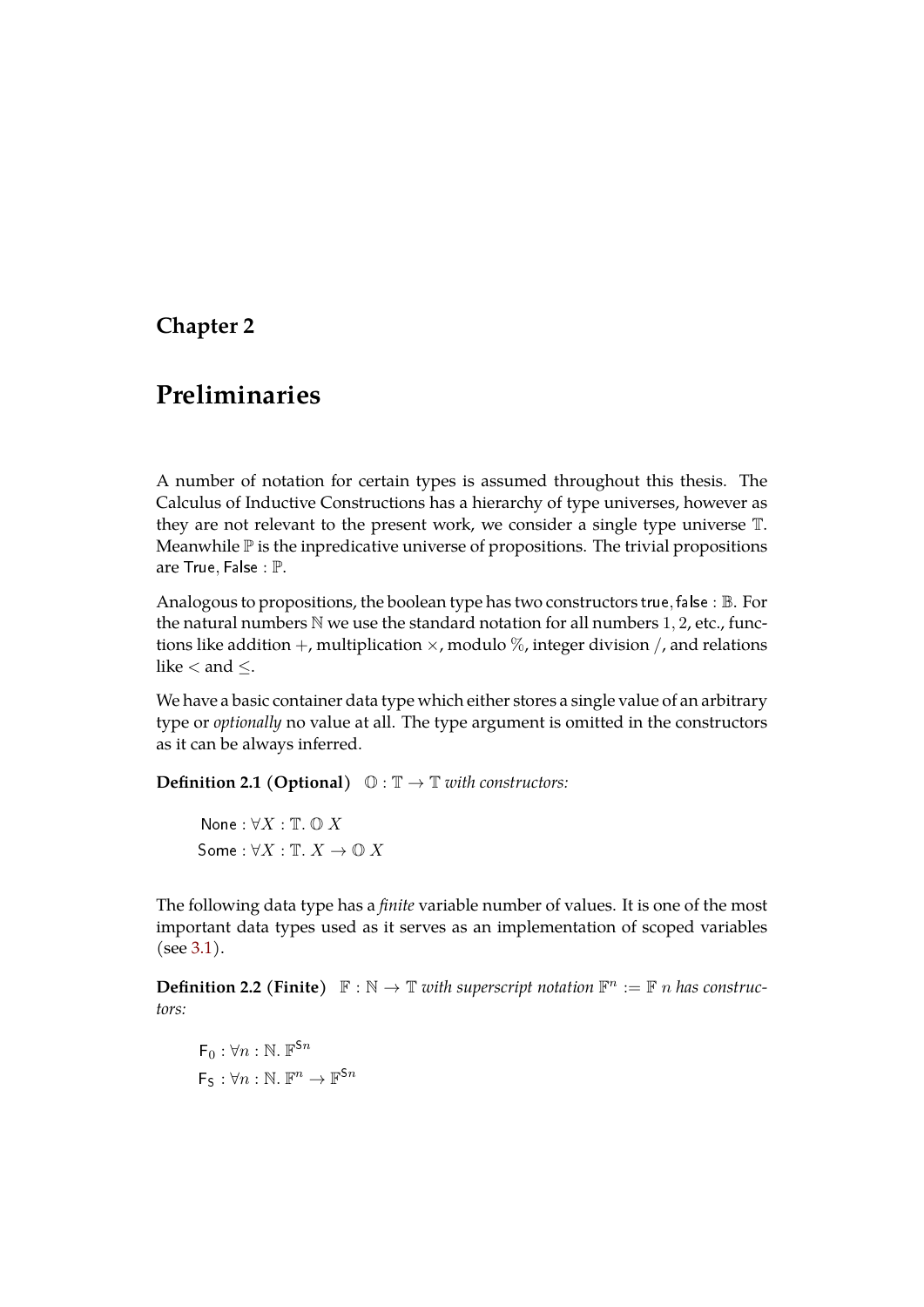The natural number argument of the constructors is omitted. To reason about values of these we would like a bijection with the *bounded* naturals. The injection from finite types into the naturals is obvious, it maps the constructors appropriately.

**[Definition 2.3](https://www.ps.uni-saarland.de/~alvarez/coq/FsubUndec.Utils.Various_utils.html#fin2nat)** fin2nat :  $\forall n : \mathbb{N} \cdot \mathbb{F}^n \to \mathbb{N}$  *with notation*  $\widehat{x} := \text{fin}2\text{nat } \_ x$  *is defined as:* 

 $\widehat{\mathsf{F}_{0}} := 0$  $\widehat{\mathsf{F}_\mathsf{S} x} := \mathsf{S} \widehat{x}$ 

*moreover if*  $x : \mathbb{F}^n$  then  $\widehat{x} < n$ .

The inverse of the previous function has to be guarded, it sends natural numbers to a finite type a larger size.

**[Definition 2.4](https://www.ps.uni-saarland.de/~alvarez/coq/FsubUndec.Utils.Various_utils.html#nat2fin)** nat2fin:  $\forall n,m : \mathbb{N}$ .  $n < m \rightarrow \mathbb{F}^m$  with notation  $n^{\circ} :=$  nat2fin  $n \equiv -i\pi$ *defined as:*

$$
0^{\circ} := \mathsf{F}_0
$$

$$
(\mathsf{S}n)^{\circ} := \mathsf{F}_{\mathsf{S}} n^{\circ}
$$

*We use the* −◦ *notation when the inequality hypothesis can be determined from context. Moreover for all*  $m, n : \mathbb{N}$  *if*  $n < m$  *then*  $\widehat{n^{\circ}} = n$ *.* 

Finally, we also require a container data type of arbitrary size. As the size of the container is part of the argument we opt to use vectors instead of another kind of array.

**Definition 2.5 (Vectors)**  $\mathbb{V}: \mathbb{T} \to \mathbb{N} \to \mathbb{T}$  with superscript notation  $X^n := \mathbb{V} X$  n has *constructors:*

$$
\text{Nil}: \forall X: \mathbb{T}.X^0
$$

$$
\text{Cons}: \forall X: \mathbb{T}, n: \mathbb{N}. \ X \to X^n \to X^{\mathsf{Sn}}
$$

If ambiguity with other superscript notation arises extra parenthesis may be used. For constructors we omit the type argument  $X$  and the length argument, we use the standard notation  $[] := Nil \_$  and  $x :: V := Cons \_ x V$ . Vectors may be accessed safely with an element of a finite type of the same size as the vector.

**[Definition 2.6](https://www.ps.uni-saarland.de/~alvarez/coq/FsubUndec.Utils.Various_utils.html#nth)** nth' :  $\forall X$  :  $\mathbb{T}$ ,  $n$  :  $\mathbb{N}$ .  $X^n$   $\rightarrow$   $\mathbb{F}^n$   $\rightarrow$  X *with notation*  $V[n] :=$  nth' $\_ V[n] :=$  *N* is defined as:

$$
(x :: V) [F0] := x
$$

$$
(x :: V) [FS f] := V[f]
$$

Note that to access [] we need an argument of type  $\mathbb{F}^0$  which is empty, therefore we cannot get an element from the empty vector, as expected.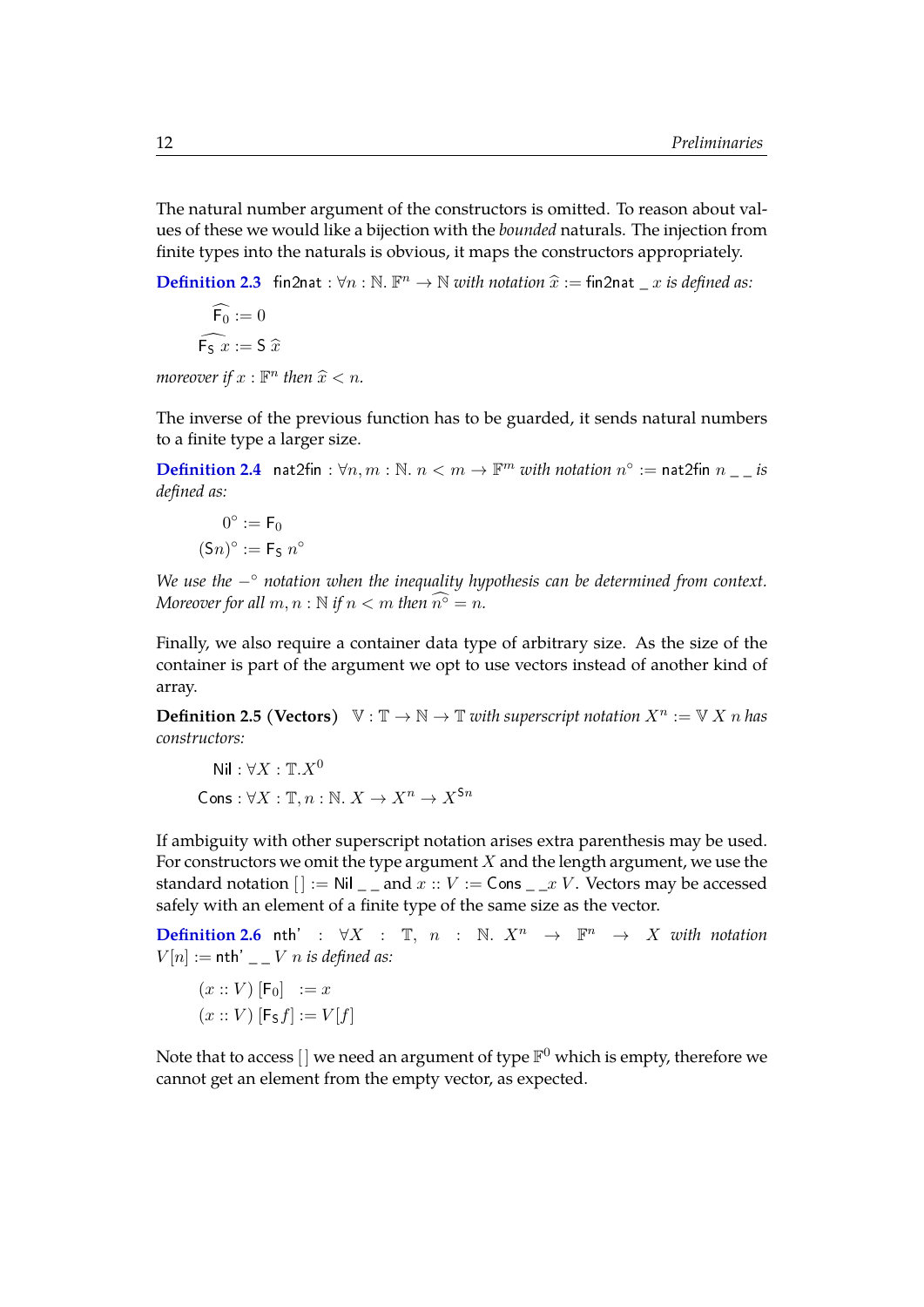#### <span id="page-19-0"></span>**2.1 Synthetic Undecidability**

In this section we give several basic definitions of synthetic computability [\[21\]](#page-55-4). The starting point is a definition of decidability. Exploiting the fact that every function definable in CIC is computable we may define decidability of a predicate as the existence of a **reflecting** function.

**Definition 2.7 (Decidability)** *For all*  $X : \mathbb{T}$  *and predicate*  $P : X \to \mathbb{P}$ *:* 

decidable  $P := \exists f : X \to \mathbb{B}$ .  $\forall x : X$ .  $P$   $x \leftrightarrow f$   $x =$  true

A type X is **discrete** if it has decidable equality, i.e. decidable  $(\lambda x, y : X, x = y)$ . A predicate is called enumerable if the set of values that fulfills it is either empty or the range of a total function from the naturals, this case distinction is established using the optional type as all CIC functions are total.

**Definition 2.8 (Enumerability)** *For all*  $X : \mathbb{T}$  *and predicate*  $P : X \to \mathbb{P}$ *:* 

enumerable  $P := \exists f : \mathbb{N} \to \mathbb{O}X$ .  $\forall x : X$ .  $P$   $x \leftrightarrow \exists n$ .  $f$   $n =$  Some  $x$ 

A type X is called **enumerable** if it has an enumerator, i.e. enumerable  $(\lambda x : X)$ . True). From the previous definitions we arrive at the *synthetic* definition of undecidability relative to the halting problem Halt.

**Definition 2.9 (Synthetic Undecidability)** *For all*  $X : \mathbb{T}$  *and predicate*  $P : X \to \mathbb{P}$ *:* 

undecidable  $P:=$  decidable  $P\rightarrow$  enumerable  $\overline{\mathsf{Halt}}$ 

We will show undecidability by constructing a *many-one reduction* which converts instances of a problem to instances of another problem in an appropriate manner.

**Definition 2.10 (Many-one reduction)** *For all*  $X, Y : \mathbb{T}$ *, and predicates*  $P : X \to \mathbb{P}$ *, and*  $Q: Y \to \mathbb{P}$ , *P is many-one reducible to Q if:* 

 $P \preceq_m Q := \exists f : X \to Y$ .  $\forall x : X$ .  $P(x) \leftrightarrow Q(f(x))$ 

It is easy to check that reductions transport decidability and enumerability backwards. From this fact it follows that, given the undecidability of a problem, we can conclude *undecidability from reducibility*.

**Fact 2.11** For all  $X, Y : \mathbb{T}$ , and predicates  $P : X \to \mathbb{P}$ ,  $Q : Y \to \mathbb{P}$ , such that  $P \preceq_m Q$ :

- decidable  $Q \rightarrow$  decidable  $P$
- *if X is enumerable and Y is discrete then* enumerable  $Q \rightarrow$  enumerable *P*

<span id="page-19-1"></span>**Fact 2.12 (Undecidability from reducibility)** *Given predicates such that*  $P \preceq_m Q$ *:* 

undecidable  $P \rightarrow$  undecidable Q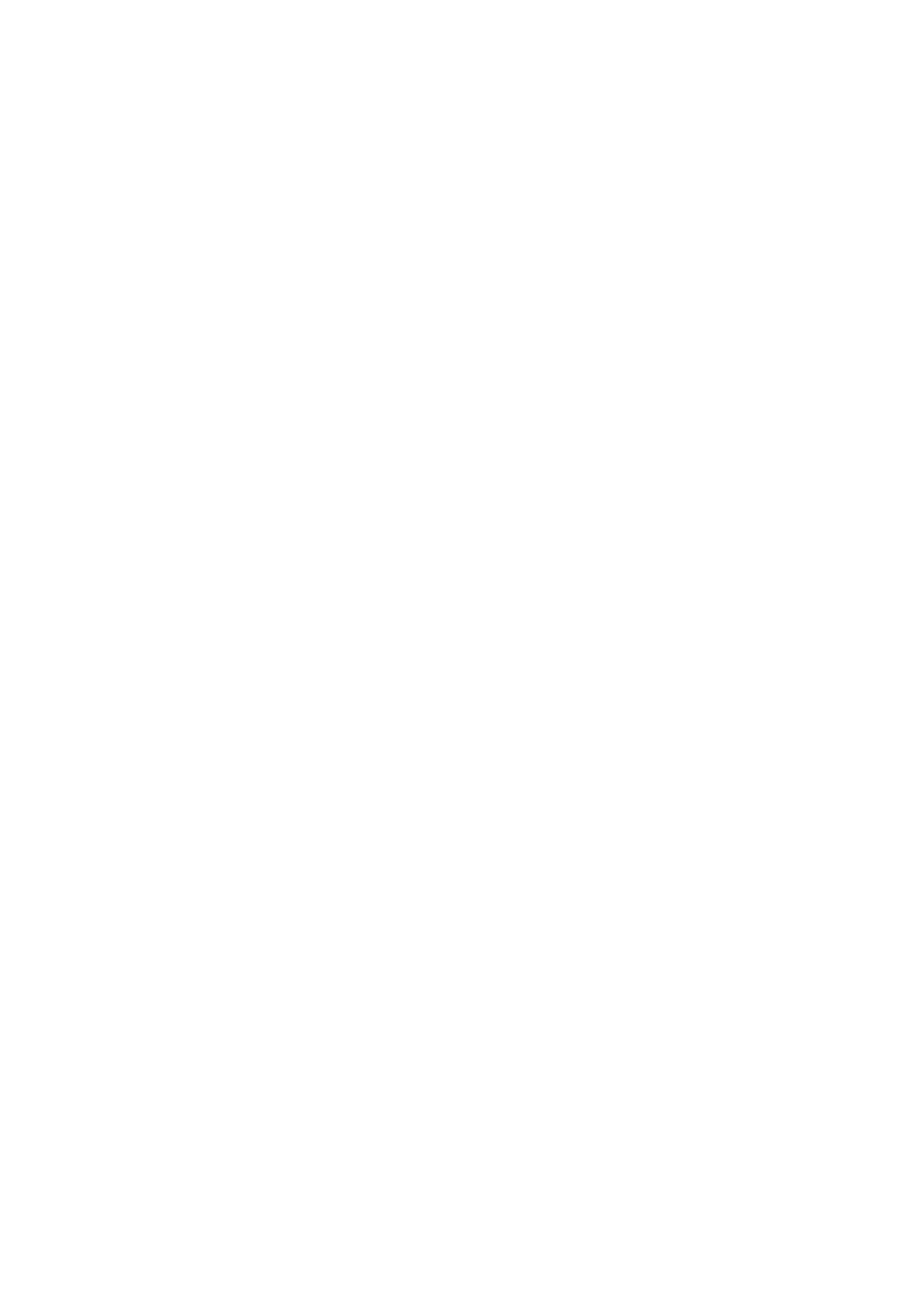### <span id="page-21-0"></span>**Chapter 3**

# **Aspects of de Brujin Syntax**

The formalizations of the syntax that use substitution are defined using de Brujin **indices** [\[14\]](#page-54-2), where a variable is identified with the number of binders between that occurrence and its corresponding binder. For example  $\lambda x.(\lambda y. y x)$  x is represented by  $\lambda$ . ( $\lambda$ .0 1) 0. Substitutions are therefore functions from the naturals to terms, and instantiation of variables is just function application.

The Autosubst 2 tool [\[40\]](#page-57-0) produces the mechanization of de Brujin syntax; it generates an inductive type of terms, a number of primitive substitutions, and some lemmas stating the laws of instantiation. Autosubst 2 is used extensively throughout this thesis as it provides features necessary for some of the syntax used.

Autosubst 2 offers **well-scoped** [\[6\]](#page-53-9) presentations of de Brujin syntax where terms carry an upper bound to the free variables, called a scope. Consequently, a term used in the wrong scope does not type check. Additionally, scoped syntax greatly simplifies stating certain lemmas while maintaining technical details. In contrast we call the presentation without bounds **unscoped**.

An additional feature of Autosubst 2 is **polyadic** binders [\[40\]](#page-57-0), which bind an arbitrary number of variables simultaneously. Note that a polyadic binder is different from a variadic binder as defined by Stark [\[39\]](#page-57-2), which is an abbreviation of  $n$  unary binders; in a polyadic binder the variables are introduced simultaneously with the same scope. A well-scoped presentation shows explicitly how the variables have the same scope and therefore cannot refer to each other.

In this chapter we show how translations of syntaxes using different features of Autosubst 2 can be defined in a coherent manner. The mechanization in Chapter [5](#page-33-0) involves a translation that requires careful thought; in particular when translating a binder that is annotated with a term that has the same free variables.

Examples of syntax consisting only of binders and variables are presented to avoid clutter, however the problem becomes trivial in some syntaxes. In particular if the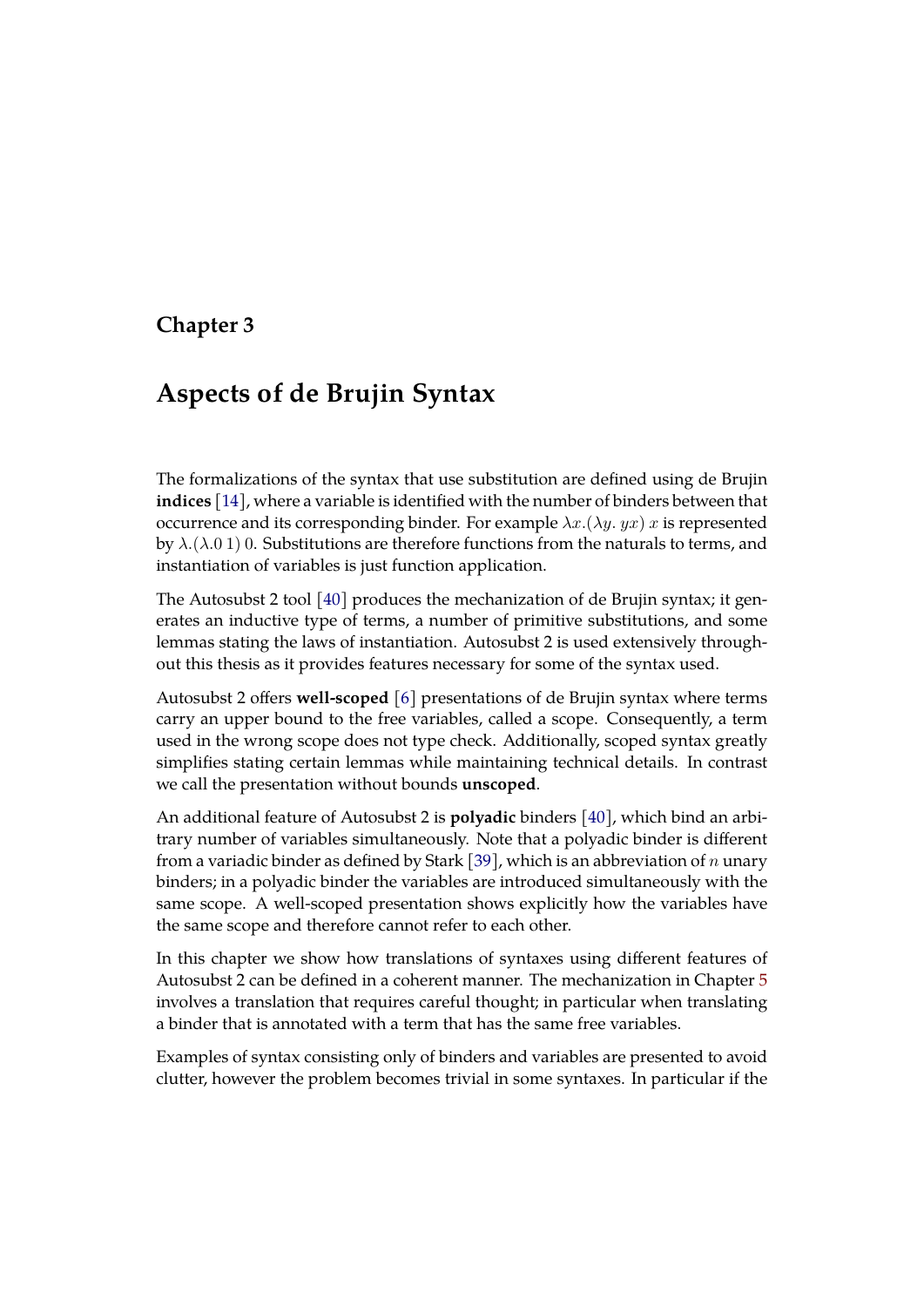binders are not annotated, or the term annotation does not include variables of the same sort as the binder itself, then any variadic binder is trivially polyadic.

In general the binders of second order theories are not trivially polyadic, as long as the term annotation is of the same syntactic sort as the binder. Consider the ∀ binder of System  $F_{\leqslant;}$ ; its term annotation is the upper bound of the type variable which is also a type. Note that the  $\Pi$  and  $\Sigma$  binders of dependent type theories are also not trivially polyadic by the same reason.

In the following sections we start by defining the terms and substitutions of the syntax, in addition to renamings which are substitutions that replace variables with variables. Next we define the encodings of types and substitutions an show that instantiation commutes with encoding.

#### <span id="page-22-0"></span>**3.1 Well-scoped and Unscoped Syntaxes**

The syntax only includes type variables and type quantifiers as those are the relevant syntactic constructs, therefore it is a subset of the syntax of System  $F_{\leqslant:}.$ 

**[Definition 3.1](https://www.ps.uni-saarland.de/~alvarez/coq/FsubUndec.extras.utype.html#type)** *The syntax of unscoped types is defined by the following grammar:*

$$
\tau,\sigma: \mathsf{Type} ::= x \mid \forall \sigma.\ \tau \qquad x: \mathbb{N}
$$

The scope of a term of this syntax can be recovered by the following predicate:

**[Definition 3.2](https://www.ps.uni-saarland.de/~alvarez/coq/FsubUndec.extras.ws2u.html#closed)** *The predicate* closed : Type  $\rightarrow \mathbb{N} \rightarrow \mathbb{P}$  *is defined inductively:* 

| $x < n$        | closed $\sigma n$                | closed $\tau (Sn)$ |
|----------------|----------------------------------|--------------------|
| closed $(x) n$ | closed $(\forall \sigma.\tau) n$ |                    |

Renamings are instances of substitutions, when instantiated a renaming replaces variables with variables.

**Definition 3.3 (Renamings)** *An unscoped renaming is a function*  $\xi : \mathbb{N} \to \mathbb{N}$ *, the primitive renamings are defined as follows:*

• *Shift:* ↑ := S

• Extension: 
$$
(y \cdot \xi)(x) := \begin{cases} y & \text{if } x = 0 \\ \xi(n) & \text{if } x = \mathsf{S} \ n \end{cases}
$$

• *Lift*:  $\Uparrow \xi := 0 \cdot (\xi \circ \langle \uparrow \rangle)$ 

Note that the lifting of a renaming is 0 exactly when the argument is 0, this has the effect of leaving the variable 0 unchanged. Meanwhile the renaming is applied to the preceding variable in the non-zero case, as it should ignore the new variable over which the renaming is being lifted, and is shifted to the new scope.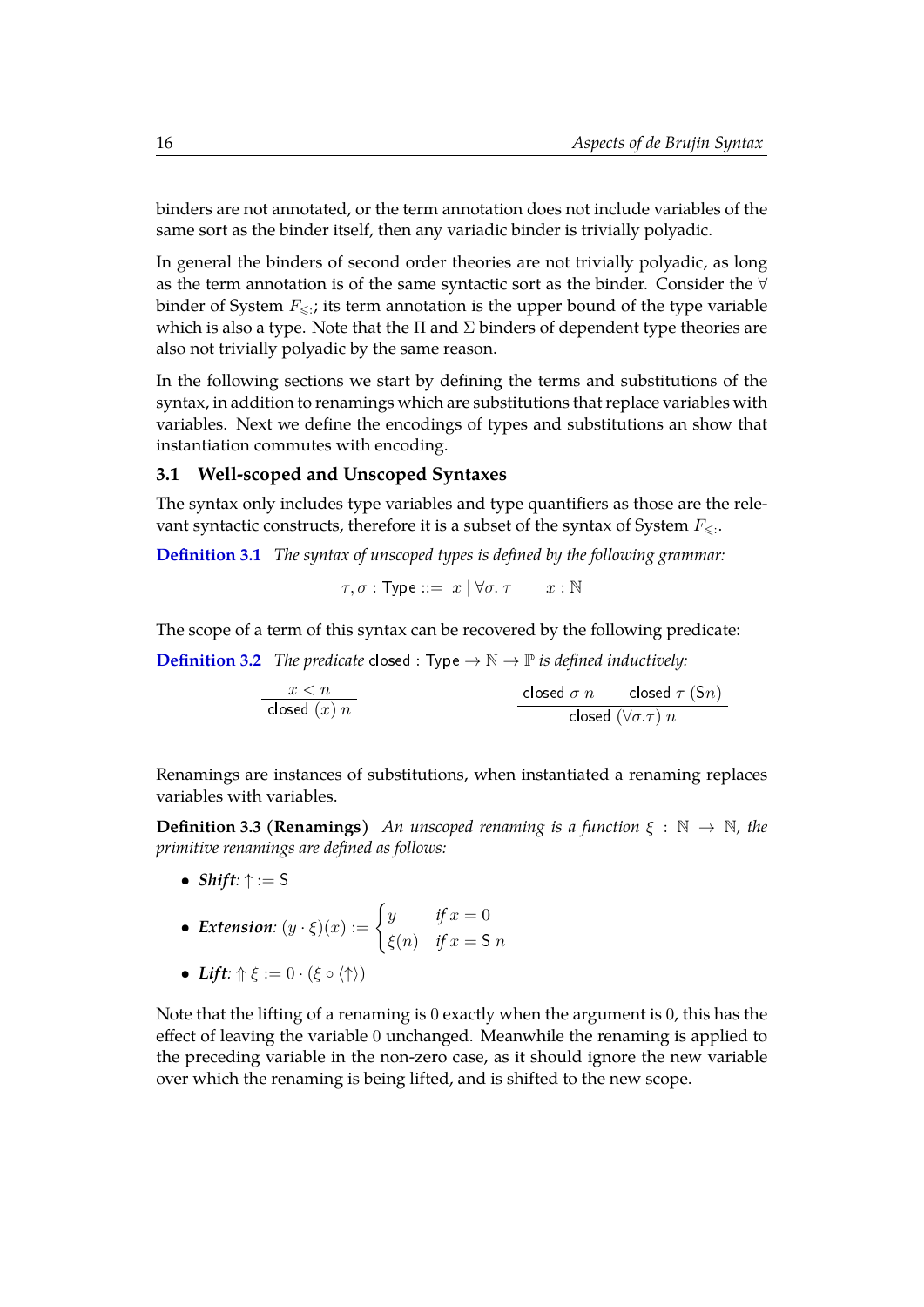**[Definition 3.4 \(Instantiation of renamings\)](https://www.ps.uni-saarland.de/~alvarez/coq/FsubUndec.extras.utype.html#ren_type)** *For all*  $t : Type$  *and*  $\xi : \mathbb{N} \to \mathbb{N}$  *the instantiation is defined recursively:*

$$
(\forall \sigma.\tau)\langle \xi \rangle := \forall \sigma \langle \xi \rangle . \tau \langle \Uparrow \xi \rangle
$$

$$
(x)\langle \xi \rangle := \xi(x)
$$

When instantiated a substitution replaces variables with terms. A substitution can be obtained from a renaming by composition with the variable constructor, therefore we consider it a primitive substitution.

**Definition 3.5 (Substitutions)** *An unscoped substitution is a function*  $\theta : \mathbb{N} \to \text{Type}$ *, the primitive substitutions are defined as follows:*

• *Var: the constructor for variables*  $\mathbb{N} \to \text{Type}$ *.* 

• Extension: 
$$
(t \cdot \theta)(x) := \begin{cases} t & \text{if } x = 0 \\ \theta(n) & \text{if } x = S \ n \end{cases}
$$

• *Lift*:  $\hat{\theta}$   $(x) := 0 \cdot (\theta \circ [\uparrow])$ 

Again the lifting of a substitution has the effect of leaving the type variable 0 unchanged and applying the substitution shifted once.

**[Definition 3.6 \(Instantiation of substitutions\)](https://www.ps.uni-saarland.de/~alvarez/coq/FsubUndec.extras.utype.html#subst_type)** *For all*  $t : Type$  *and*  $\theta : \mathbb{N} \to Type$ *the instantiation is defined recursively:*

$$
(\forall \sigma.\tau)[\theta] := \forall \sigma[\theta].\tau[\Uparrow \theta]
$$

$$
(x)[\theta] := \theta(x)
$$

In addition to the syntax types Autosubst 2 provides a number of equations involving the substitution primitives. We present here the subset of those equations called the *Interaction Laws* which are the most general, although several other more specific results are also given by the tool.

**Lemma 3.7** *Interaction Laws*

- *Identity:*  $id \circ f = f = f \circ id$
- *Associativity:*  $(f \circ g) \circ h = f \circ (g \circ h)$  *η[-identity:](https://www.ps.uni-saarland.de/~alvarez/coq/FsubUndec.Utils.headers.unscoped.html#scons_eta_id)*  $0 \uparrow = id$
- *Interaction:*  $\uparrow \circ (t \cdot \theta) = \theta$
- *[Distributivity:](https://www.ps.uni-saarland.de/~alvarez/coq/FsubUndec.Utils.headers.unscoped.html#scons_comp)*  $(t \cdot \theta) \circ f = f(t) \cdot (\theta \circ f)$ 
	-
	- $\eta$ [-law:](https://www.ps.uni-saarland.de/~alvarez/coq/FsubUndec.Utils.headers.unscoped.html#scons_eta)  $\theta(0) \cdot (\uparrow \circ \theta) = \theta$

Note that some of them are trivial corollaries of the definition of the primitives. Instances of these laws are given for well-scoped syntax however they are not discussed further.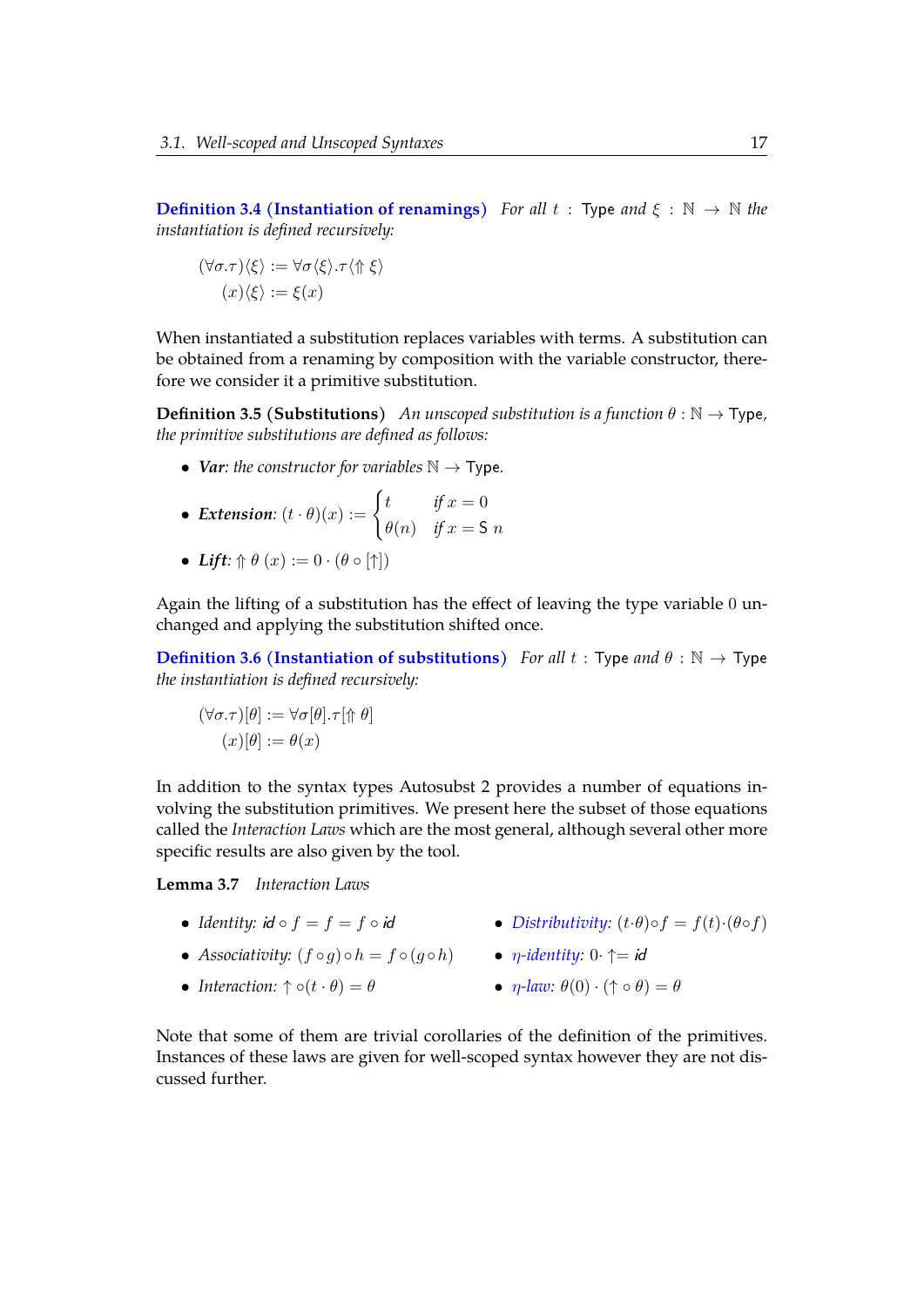We turn our attention to the well-scoped presentation of the same syntax. The primitives of renamings and substitutions change definition, instantiation is identical with the new definitions so it is omitted.

**[Definition 3.8](https://www.ps.uni-saarland.de/~alvarez/coq/FsubUndec.extras.wstype.html#type)** *The syntax of well-scoped types is defined by the following grammar:*

$$
\tau^n, \sigma^n : \text{Type}^n ::= x \mid \forall \sigma^n. \ \tau^{\mathsf{S}n} \qquad x : \mathbb{F}^n
$$

**Definition 3.9 (Renamings)** *For all* m, n : N *a well-scoped renaming is a function*  $\xi:\mathbb{F}^n\to\mathbb{F}^m$ , the primitive renamings are defined as follows:

• *Shift*:  $\uparrow$  := F<sub>S</sub>

• *Lift*: 
$$
\Uparrow \xi(x) := \begin{cases} \mathsf{F}_0 & \text{if } x = \mathsf{F}_0 \\ \mathsf{F}_{\mathsf{S}}(\xi n) & \text{if } x = \mathsf{F}_{\mathsf{S}} n \end{cases}
$$

**Definition 3.10 (Substitutions)** For all  $m, n : \mathbb{N}$  a well-scoped substitution is a func- $\sin\theta:\mathbb{F}^n\rightarrow \mathsf{Type}^m$  , the primitive substitutions are defined as follows:

• *Var: the constructor for variables*  $\mathbb{F}^n \to \text{Type}^n$ *.* 

• *Lift*: 
$$
\Uparrow \xi(x) := \begin{cases} \mathsf{F}_0 & \text{if } x = \mathsf{F}_0 \\ (\theta \ n) \langle \uparrow \rangle & \text{if } x = \mathsf{F}_\mathsf{S} \ n \end{cases}
$$

#### <span id="page-24-0"></span>**3.1.1 Encoding**

We define the encoding between the terms of the syntaxes. The encoding of variables is just the injection into the naturals.

**[Definition 3.11](https://www.ps.uni-saarland.de/~alvarez/coq/FsubUndec.extras.ws2u.html#encode)** *For all*  $n : \mathbb{N}$  *the encoding*  $\llbracket - \rrbracket : \text{Type}^n \to \text{Type}$  *is defined as:* 

$$
\begin{aligned} [\![\forall \sigma^n . \tau^{\mathsf{S}n}]\!] &:= \forall [\![\sigma^n]\!]. [\![\tau^{\mathsf{S}n}]\!] \\ [ \![\![x]\!] &:= \widehat{x} \end{aligned}
$$

**[Definition 3.12](https://www.ps.uni-saarland.de/~alvarez/coq/FsubUndec.extras.ws2u.html#encode_ren)** *For all*  $n, m : \mathbb{N}$ *, and any well-scoped renaming*  $\xi : \mathbb{F}^n \to \mathbb{F}^m$  *the encoding is an unscoped renaming*  $\llbracket \xi \rrbracket : \mathbb{N} \to \mathbb{N}$  *defined as:* 

<span id="page-24-1"></span>
$$
\llbracket \xi \rrbracket(x) := \begin{cases} \widehat{\xi(x^\circ)} & \text{if } x < n \\ x & \text{otherwise} \end{cases}
$$

In order to show that the encoding of renamings commutes with instantiation we need the following *bounded extensionality* result.

**[Fact 3.13](https://www.ps.uni-saarland.de/~alvarez/coq/FsubUndec.extras.ws2u.html#bext_ren)** *For all*  $n : \mathbb{N}$ ,  $t : \mathsf{Type}$  *and renamings*  $\xi, \xi' : \mathbb{N} \to \mathbb{N}$  *if* closed  $t n$  *and*  $\xi(x) = \xi'(x)$  for all  $x < n$ , then  $t \langle \xi \rangle = t \langle \xi' \rangle$ .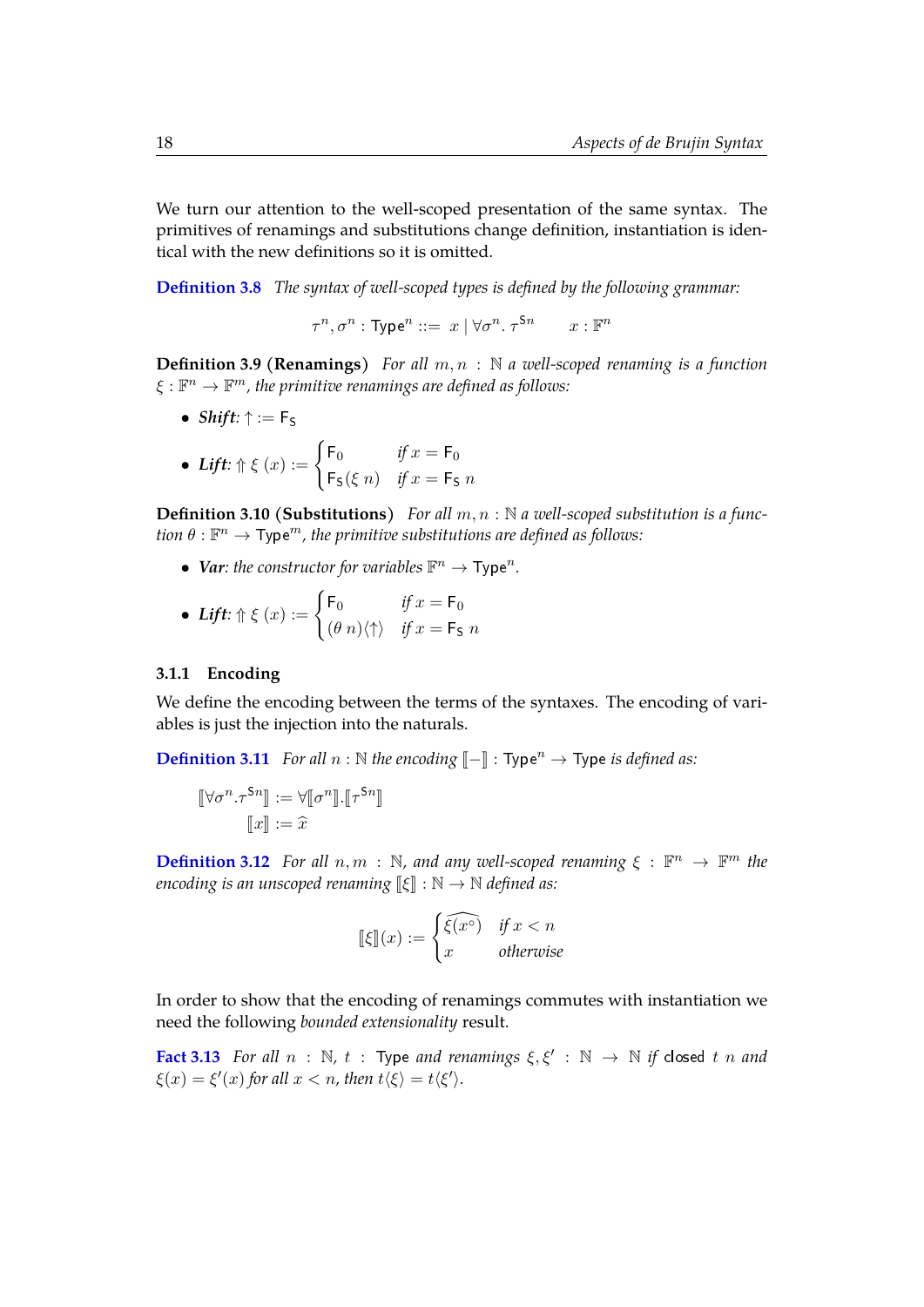**[Corollary 3.14 \(Extensionality up to](https://www.ps.uni-saarland.de/~alvarez/coq/FsubUndec.extras.ws2u.html#ext_ren_upto)** n) *For any*  $n : \mathbb{N}$ , and unscoped renamings  $\xi, \xi'$  $if \xi(x) = \xi'(x)$  for all  $x < n$  then for any type  $t : \mathsf{Type}^n$ .

$$
[\![t]\!]\langle \xi \rangle = [\![t]\!]\langle \xi' \rangle
$$

**Proof.** By fact [3.13](#page-24-1) we just have to check that closed  $\llbracket t \rrbracket n$  which is trivial.

[Lemma 3.15](https://www.ps.uni-saarland.de/~alvarez/coq/FsubUndec.extras.ws2u.html#encoding_ren) *For all*  $n, m$ , any well-scoped type  $t : Type<sup>n</sup>$ , and well-scoped renaming  $\xi : \mathbb{F}^n \to \mathbb{F}^m$ :

$$
[\![t\langle\xi\rangle]\!] = [\![t]\!] \langle [\![\xi]\!] \rangle
$$

**Proof.** By induction on t with extensionality up to n.

We can encode substitutions using the same technique.

**[Definition 3.16](https://www.ps.uni-saarland.de/~alvarez/coq/FsubUndec.extras.ws2u.html#encode_subst)** *For all*  $m, n$ , and well-scoped substitution  $\theta : \mathbb{F}^n \to \text{Type}^m$  the encoding *is an unscoped substitution defined as follows:*

$$
[\![\theta]\!](x) := \begin{cases} [\![\theta(x^\circ)]\!] & \text{if } x < n \\ x & \text{otherwise} \end{cases}
$$

**[Fact 3.17](https://www.ps.uni-saarland.de/~alvarez/coq/FsubUndec.extras.ws2u.html#bext_subst)** For all  $n : \mathbb{N}, t : \mathsf{Type}$ , and unscoped substitutions  $\theta, \theta' : \mathbb{N} \to \mathsf{Type}$  if closed t  $n$ *and*  $\theta(x) = \theta'(x)$  for all  $x < n$  then  $t[\theta] = t[\theta]$ 

**[Corollary 3.18 \(Extensionality up to](https://www.ps.uni-saarland.de/~alvarez/coq/FsubUndec.extras.ws2u.html#ext_subst_upto)** n) For any n, and unscoped substitutions  $\theta$ ,  $\theta'$ *if*  $\theta(x) = \theta'(x)$  for all  $x < n$  then for any  $t : \text{Type}^n$ .

$$
[\![t]\!][\theta]=[\![t]\!][\theta']
$$

**[Lemma 3.19](https://www.ps.uni-saarland.de/~alvarez/coq/FsubUndec.extras.ws2u.html#encoding_subst)** *For any type t* : Type<sup>n</sup>, and well-scoped substitution  $\theta$  :  $\mathbb{F}^n \to \text{Type}^m$ :

$$
\llbracket t[\theta] \rrbracket = \llbracket t \rrbracket \; [\llbracket \theta \rrbracket]
$$

**Proof.** By induction on t with extensionality up to n.  $\Box$ 

#### <span id="page-25-0"></span>**3.2 Polyadic Binders**

In this section we consider a minimal syntax with only a polyadic binder. The goal is to encode it as the well-scoped syntax of the previous section. We start by defining the polyadic syntax which is a subset of the polarized syntax (Def. [5.6\)](#page-37-2) of Systems  $F^D_{\leqslant:}$  and  $F^F_{\leqslant:}.$  We say that a polyadic binder is  $w$ -fold if it binds  $w$  fresh variables.

**[Definition 3.20](https://www.ps.uni-saarland.de/~alvarez/coq/FsubUndec.extras.ptype.html#type)** *For all* w : N *the syntax of well-scoped types with* w*-fold polyadic binders is defined by the following grammar:*

$$
\tau^n : \mathsf{pType}^n_w ::= (x,i) \, | \, \forall \tau^n_1, \ldots, \tau^n_w \ldotp \tau^{\mathsf{S}n} \qquad x : \mathbb{F}^n, i : \mathbb{F}^w
$$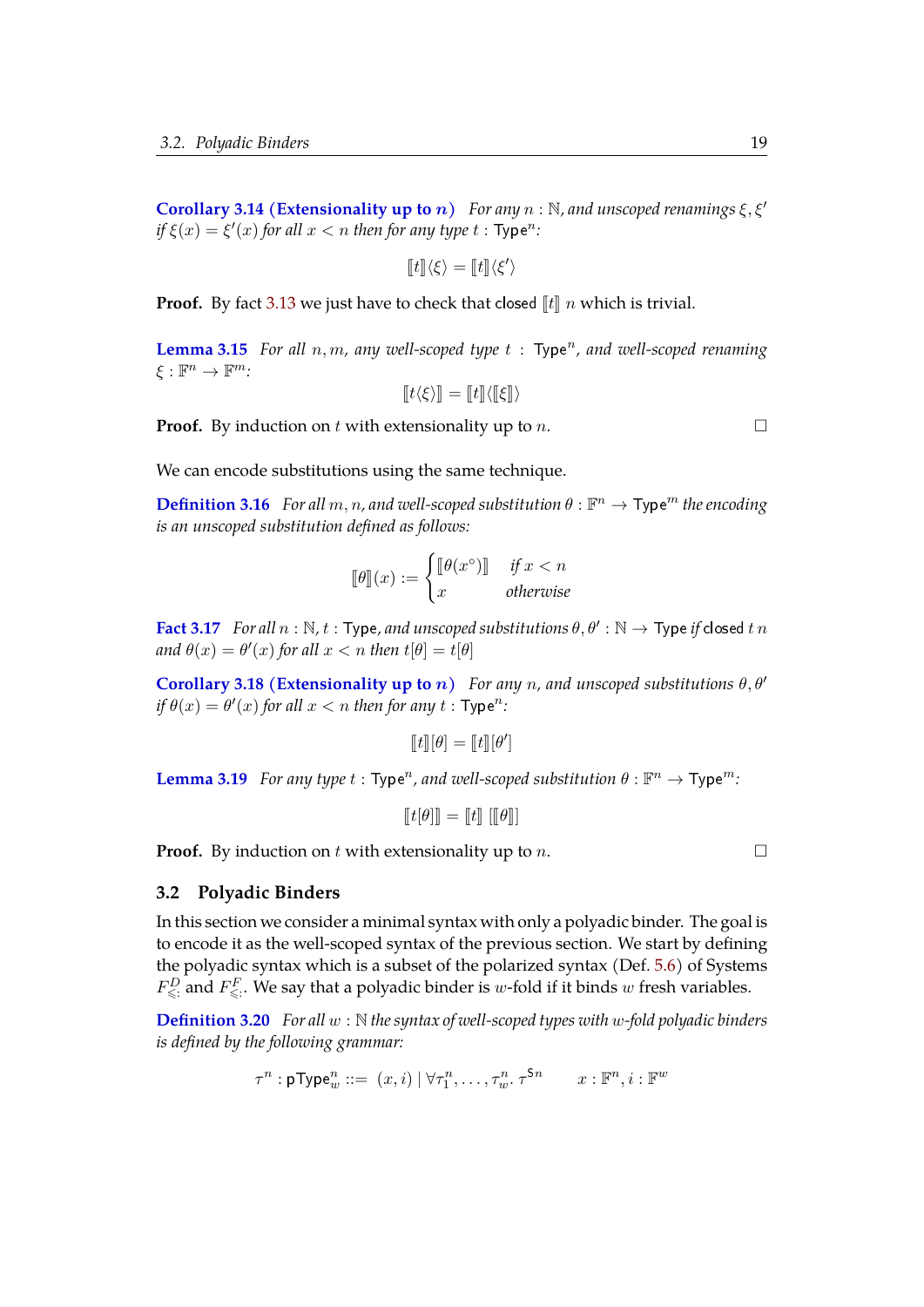The variables are now a pair of finite indices, one identifies the binder and the other identifies the specific term within that binder. In a type variable of <code>pType</code>  $^n_w$  we refer to the index of type F <sup>n</sup> as the **inter**-binder component of the variable, while we refer to the index of type F <sup>w</sup> as the **intra**-binder component. As renamings correspond to changing the order of binders they ignore the intra-binder component of variables.

**Definition 3.21 (Renamings)** For all  $m, n, w$ : N a w-fold polyadic renaming is a func- $\mathfrak{t}$ ion  $\xi: \mathbb{F}^n \to \mathbb{F}^m$ , the primitive renamings are defined as follows:

• Shift: 
$$
\uparrow
$$
  $(x, i) := (\mathsf{F}_S x, i)$ 

• *Lift*: 
$$
\Uparrow \xi(x, i) := \begin{cases} (\mathsf{F}_0, i) & \text{if } x = \mathsf{F}_0 \\ (\mathsf{F}_\mathsf{S}(\xi y), i) & \text{if } x = \mathsf{F}_\mathsf{S} \ y \end{cases}
$$

To instantiate a renaming we apply it to the inter-binder component of variables.

**[Definition 3.22 \(Instantiation of renamings\)](https://www.ps.uni-saarland.de/~alvarez/coq/FsubUndec.extras.ptype.html#ren_type)** For all  $m, n, w : \mathbb{N}$ ,  $t : pType_w^n$ , and  $p$ olyadic renaming  $\xi:\mathbb{F}^n\to \mathbb{F}^m$ , the instantiation  $t\langle \xi\rangle:$   ${\tt pType}^m_w$  is defined recursively:

$$
(\forall \tau_1, \ldots, \tau_w. \tau) \langle \xi \rangle := \forall \tau_1 \langle \xi \rangle, \ldots, \tau_w \langle \xi \rangle. \tau \langle \Uparrow \xi \rangle
$$

$$
(x, i) \langle \xi \rangle := (\xi \ x, i)
$$

Polyadic substitution takes into account both components of the variables.

**Definition 3.23 (Substitutions)** *For all* m, n, w : N *a* w*-fold polyadic substitution is a*  $\theta:\mathbb{F}^n\to\mathbb{F}^w\to$   $\nonumber$   $\mathsf{pType}^m_w$ , the primitive substitutions are defined as follows:

- Var: the constructor for variables  $\mathbb{F}^n \to \mathbb{F}^w \to \mathsf{pType}_{w}^n$ .
- Lift:  $\Uparrow \theta(x, i) := \begin{cases} (x, i) & \text{if } x = \mathsf{F}_0 \\ (x, i) & \text{if } x = \mathsf{F}_0 \end{cases}$  $(\theta \ y \ i) \langle \uparrow \rangle$  *if*  $x = \mathsf{F}_\mathsf{S} \ y$

**[Definition 3.24 \(Instantiation of substitutions\)](https://www.ps.uni-saarland.de/~alvarez/coq/FsubUndec.extras.ptype.html#subst_type)** For all  $m, n, w : \mathbb{N}$ ,  $t : pType_w^n$  and  $\theta: \mathbb{F}^n \to \mathbb{F}^w \to \mathsf{pType}^m_w$  the instantiation is defined recursively:

$$
(\forall \tau_1, \ldots, \tau_w.\tau)[\theta] := \forall \tau_1[\theta], \ldots, \tau_w[\theta]. \ \tau[\Uparrow \theta]
$$

$$
(x, i)[\theta] := \theta \ x \ i
$$

#### <span id="page-26-0"></span>**3.2.1 Encoding**

The encoding of the polyadic binders requires some consideration, after the encoding the first bound in the polyadic binder there must be a new bound variable so the encoding of the next bound is **shifted**. The shiftings accumulate so the nth bound is shifted  $n - 1$  times.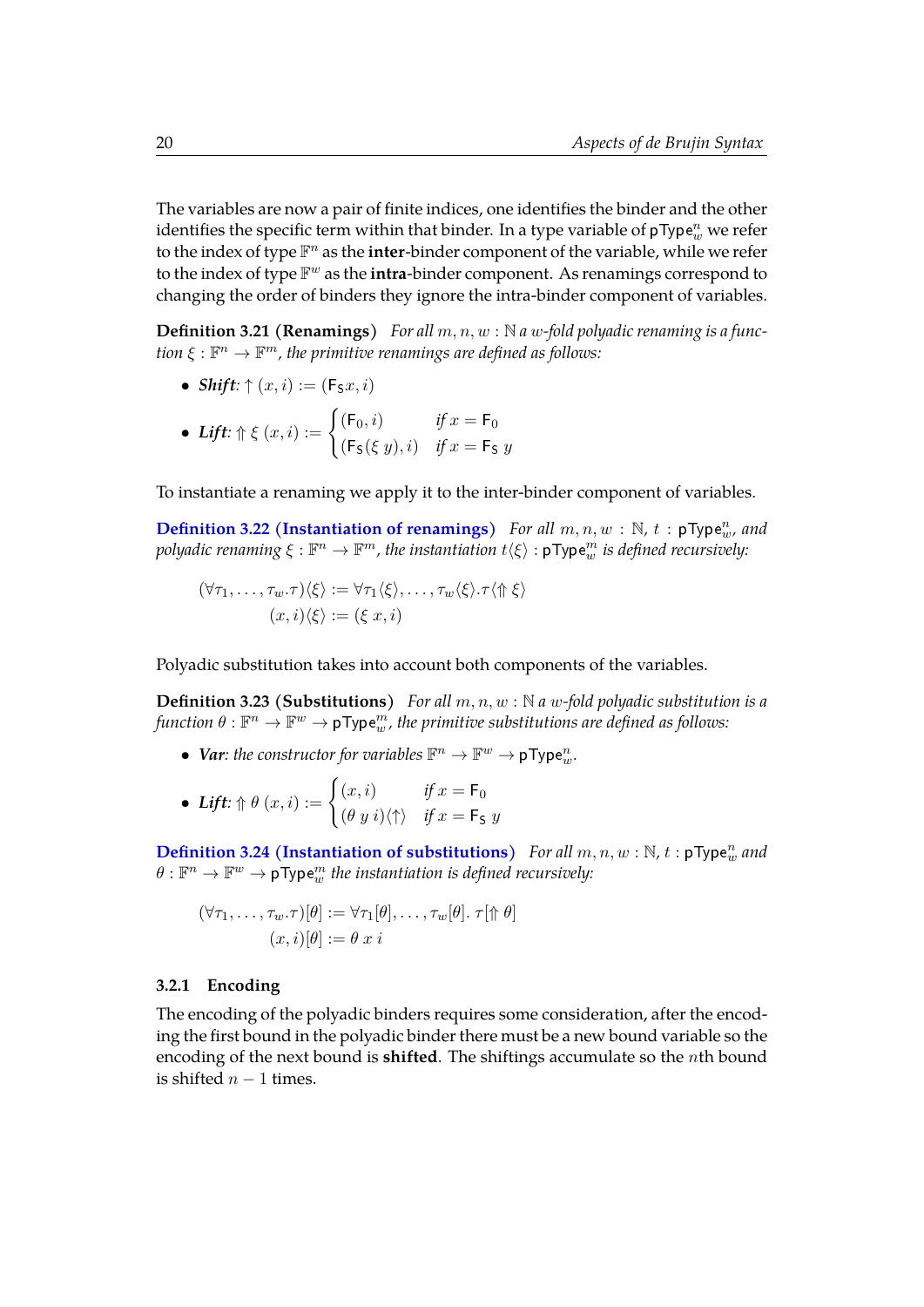**[Definition 3.25](https://www.ps.uni-saarland.de/~alvarez/coq/FsubUndec.extras.p2ws.html#encode)** *For all*  $n, w : \mathbb{N}$  *the encoding*  $[-] : pType_w^n \rightarrow Type^{n \times w}$  *is defined as:* 

$$
\begin{aligned} [\![\forall \tau_1, \ldots, \tau_w. \tau]\!] &:= \forall [\![\tau_1]\!] \cdot \forall [\![\tau_2]\!] \langle \uparrow \rangle \ldots \forall [\![\tau_w]\!] \langle \uparrow^{w-1} \rangle \cdot [\![\tau]\!] \\ [\![(x, i)]\!] &:= (w \times \widehat{x} + \widehat{i})^{\circ} \end{aligned}
$$

The encoding of variables combines both components as each inter-binder index corresponds to w intra-binder ones. Because renamings only modify the interbinder component we need to split a combined variable, apply the renaming and then combine the result. We achieve this using integer division and modulo.

**[Definition 3.26](https://www.ps.uni-saarland.de/~alvarez/coq/FsubUndec.extras.p2ws.html#encode_ren)** *For all*  $m, n, w : \mathbb{N}$ , and any w-fold polyadic renaming  $\xi : \mathbb{F}^n \to \mathbb{F}^m$  the  $\mathit{encoding} \; \textit{is a well-scoped renaming} \; \llbracket \xi \rrbracket : \mathbb{F}^{w \times n} \rightarrow \mathbb{F}^{w \times m} \; \mathit{defined} \; \textit{as:}$ 

$$
\llbracket \xi \rrbracket(x) := (\widehat{\xi(x/w)}^\circ + \widehat{x} \% w)^\circ
$$

In the case of substitutions we just need to split the combined variable so we can apply the substitution and encode the result.

**[Definition 3.27](https://www.ps.uni-saarland.de/~alvarez/coq/FsubUndec.extras.p2ws.html#encode_subst)** *For all* m, n, w : N*, and any* w*-fold polyadic substitution*  $\theta$  :  $\mathbb{F}^n \to \mathbb{F}^w \to \mathsf{pType}_w^m$  the encoding is a well-scoped substitution  $[\![\theta]\!]$  :  $\mathbb{F}^{n \times w} \to \mathbb{F}^{n \times w}$ Typem×<sup>w</sup> *defined as:*

$$
\llbracket \theta \rrbracket(x) := \llbracket \theta \left( \widehat{x}/w \right)^\circ \left( \widehat{x} \% w \right)^\circ \rrbracket
$$

It is straightforward to show that this encoding commutes with instantiation, as extensionality is always "up to a bound".

**[Fact 3.28](https://www.ps.uni-saarland.de/~alvarez/coq/FsubUndec.extras.p2ws.html#ext_ren)** For all  $m, n : \mathbb{N}$ ,  $t : \text{Type}^n$  and well-scoped renamings  $\xi, \xi' : \mathbb{F}^n \to \mathbb{F}^m$ , if  $\xi(x) = \xi'(x)$  for all  $x : \mathbb{F}^n$  then  $t \langle \xi \rangle = t \langle \xi \rangle$ 

**[Lemma 3.29](https://www.ps.uni-saarland.de/~alvarez/coq/FsubUndec.extras.p2ws.html#encoding_ren)** *For all*  $m, n, w : \mathbb{N}$ ,  $t : pType_w^n$  and w-fold polyadic renaming  $\xi : \mathbb{F}^n \to \mathbb{F}^m$ :

$$
[\![t\langle\xi\rangle]\!] = [\![t]\!] \langle [\![\xi]\!] \rangle
$$

**Proof.** By induction on t.

**[Fact 3.30](https://www.ps.uni-saarland.de/~alvarez/coq/FsubUndec.extras.p2ws.html#ext_subst)** For all  $m, n : \mathbb{N}$ ,  $t : \text{Type}^n$  and well-scoped substitutions  $\theta, \theta' : \mathbb{F}^n \to \text{Type}^m$ , *if*  $\theta(x) = \theta'(x)$  *for all*  $x : \mathbb{F}^n$  *then*  $t[\theta] = t[\theta']$ 

**[Lemma 3.31](https://www.ps.uni-saarland.de/~alvarez/coq/FsubUndec.extras.p2ws.html#encoding_subst)** *For all*  $m, n, w$  :  $\mathbb{N}$ ,  $t$  :  $pType_w^n$  *and*  $w-fold$  *polyadic substitution*  $\theta: \mathbb{F}^{w \times n} \to \mathsf{pType}_{w}^{m}$ :

$$
\llbracket t[\theta] \rrbracket = \llbracket t \rrbracket [\llbracket \theta \rrbracket]
$$

**Proof.** By induction on t.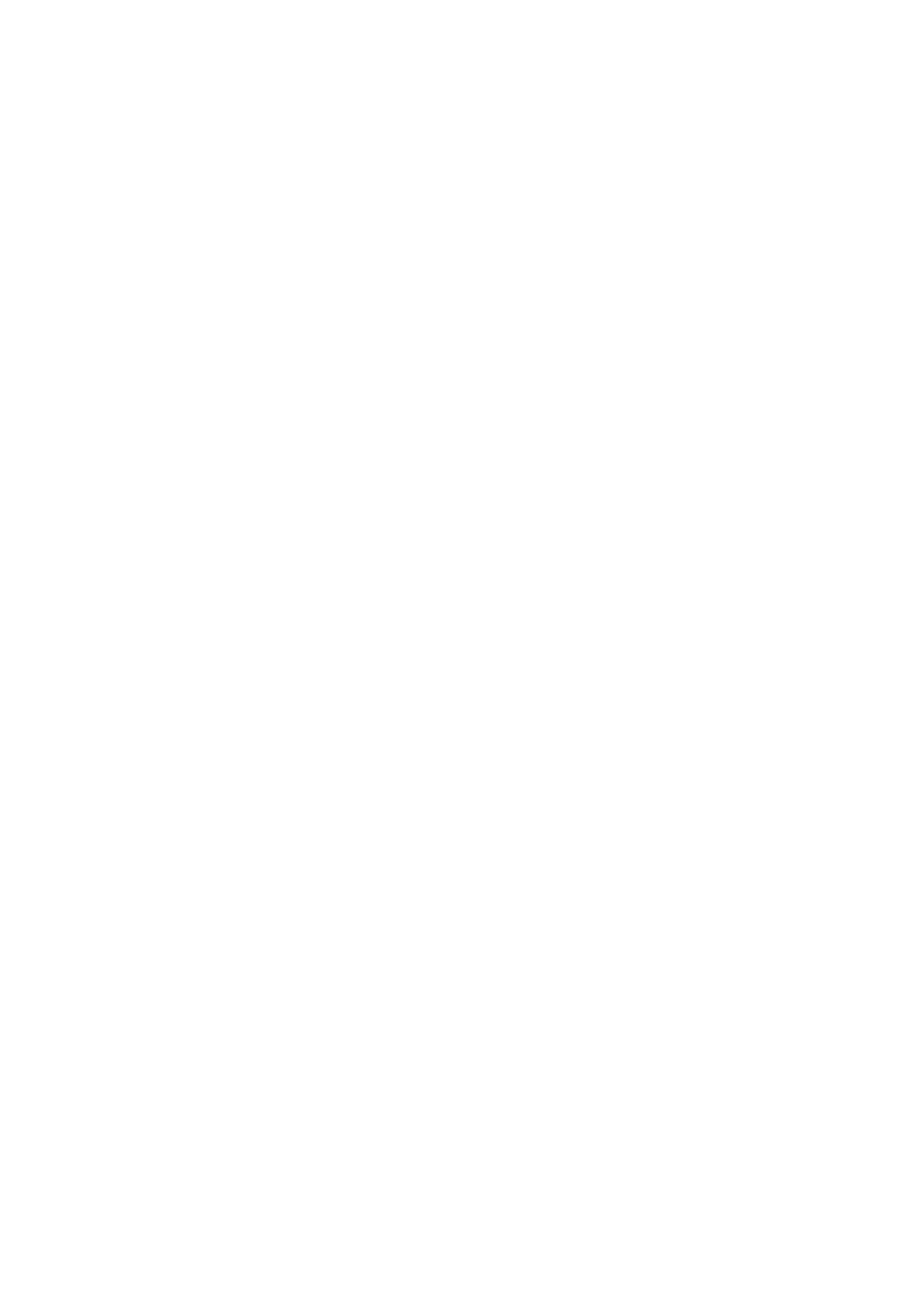## <span id="page-29-0"></span>**Chapter 4**

# **Machine Models**

In this chapter we describe the machine models involved in the proof of undecidability of subtyping. We introduce here *two-counter machines*, which is a well-known model with halting problem already shown undecidable. We also introduce *rowing machines*, which is a machine model intuitively closer to the subtyping systems defined in Chapter [5.](#page-33-0) The halting problem of two-counter machines is reduced to the halting problem of rowing machines, with which it is shown to also be undecidable.

#### <span id="page-29-1"></span>**4.1 Two-counter Machines**

Pierce defines two-counter machines as consisting of a configuration and a program. The configuration is a triplet of natural numbers consisting of the program counter and two registers  $(PC, A, B)$ , meanwhile a program is a sequence (of length w) of instructions.

**Definition 4.1** *The type of two-counter machines is defined as:*

$$
\mathsf{CM2}_w := \mathbb{F}^w \times \mathbb{N} \times \mathbb{N} \times (\mathsf{Inst}_w)^w
$$

*Where the type of instructions is defined by the following grammar:*

 $\iota$ : Inst<sub>w</sub> ::= inc<sub>A</sub>n | inc<sub>B</sub>n | dec<sub>A</sub>n/m | dec<sub>B</sub>n/m | Halt  $m, m : \mathbb{F}^w$ 

We give an inductive definition of the step relation instead of the definition using a function  $\text{CM2}_w \to \mathbb{O}\text{CM2}_w$  that is useful in the mechanized proof.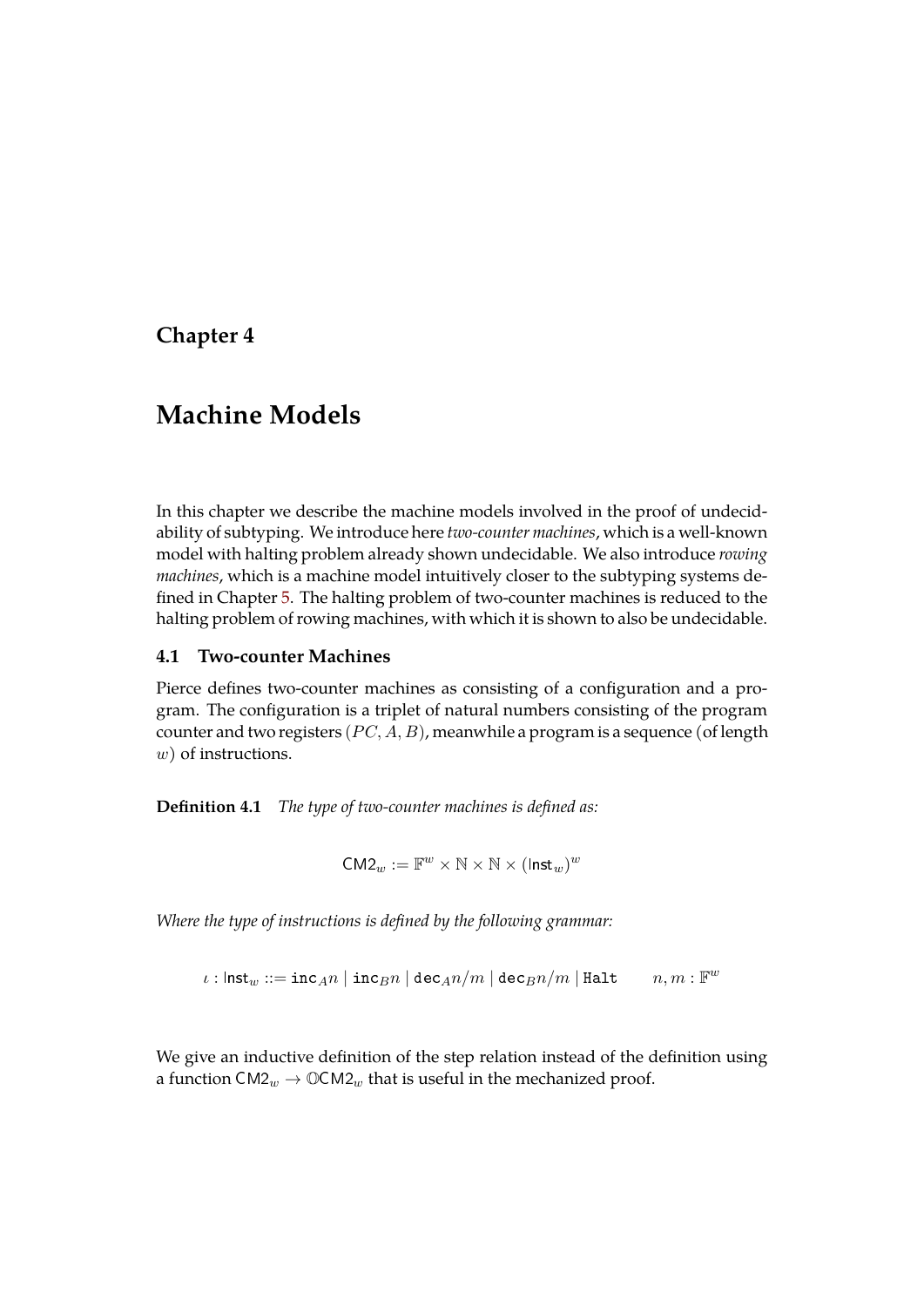**[Definition 4.2](https://www.ps.uni-saarland.de/~alvarez/coq/FsubUndec.CM2.html#step)** *Using infix notation the step relation*  $\succ_C$ :  $CM2_w \rightarrow CM2_w \rightarrow \mathbb{P}$  *is defined inductively:*

| $P[n] = \text{inc}_A n'$              | $P[n] = \text{inc}_B n'$              |
|---------------------------------------|---------------------------------------|
| $(n, a, b, P) \succ_C (n', Sa, b, P)$ | $(n, a, b, P) \succ_C (n', a, Sb, P)$ |
| $P[n] = \text{dec}_A n'/m'$           | $P[n] = \text{dec}_B n'/m'$           |
| $(n, 0, b, P) \succ_C (n', 0, b, P)$  | $(n, a, 0, P) \succ_C (n', a, 0, P)$  |
| $P[n] = \text{dec}_A n'/m'$           | $P[n] = \text{dec}_B n'/m'$           |
| $(n, Sa, b, P) \succ_C (m', a, b, P)$ | $P[n] = \text{dec}_B n'/m'$           |

**[Definition 4.3 \(](https://www.ps.uni-saarland.de/~alvarez/coq/FsubUndec.CM2.html#CM2_HALT)CM2 halting)** *A two-counter machine M* halts if  $M \succ_C^* (n, a, b, P)$ *and*  $P[n] =$  Halt.

Pierce's definition differs slightly from the one presented by Dudenhefner [\[16\]](#page-54-3) in the Undecidability Library, however it is easy to check that they are equivalent.

In the library the machines are lists of instructions and the step function maps a machine and a configuration to a configuration. We use Pierce's machines so the reduction from Dudenhefner's machines serves as a preliminary in the final reduction to switch from lists and natural number indices to vectors and finite types.

**Definition 4.4** *The type of Dudenhefner's two-counter machines is defined as:*

$$
CM2':=\mathbb{N}\times\mathbb{N}\times\mathbb{N}\times\mathbb{L}(\mathsf{Inst}')
$$

*The instruction set is defined by the following grammar:*

 $\iota: \mathsf{Inst}' ::= \verb"inc_A \mid \verb"inc_B \mid \verb"dec_A{} n \mid \verb"dec_B{} n \qquad n : \mathbb{N}$ 

**Definition 4.5 (**CM2' halting) *A Dudenhefner's two-counter machine* M *halts if*  $M \succ^*_{C'} (n, a, b, P)$  and length  $P < n$ .

**[Theorem 4.6](https://www.ps.uni-saarland.de/~alvarez/coq/FsubUndec.Utils.uCM2_facts.html#CM2_HALT_undec)** CM2' halting *is undecidable.*

Instead of having a dedicated halting instruction, these machines halt when the  $PC$  is larger than the length of the program. Additionally, when the values in the registers are increased (or are  $0$  and the instruction is dec) the  $PC$  simply moves to the next instruction. The [translation](https://www.ps.uni-saarland.de/~alvarez/coq/FsubUndec.Reductions.CM2_HALT_to_CM2_HALT.html#translate_inst) of a instruction depends on its position in the program in order to get the index of the next instruction.

**[Lemma 4.7](https://www.ps.uni-saarland.de/~alvarez/coq/FsubUndec.Reductions.CM2_HALT_to_CM2_HALT.html#fwd_bwd)** *A Dudenhefner's two-counter machine halts iff its translation as a Pierce's two-counter machine halts.*

**[Theorem 4.8](https://www.ps.uni-saarland.de/~alvarez/coq/FsubUndec.CM2_undec.html#CM2_HALT_undec)** CM2 halting *is undecidable.*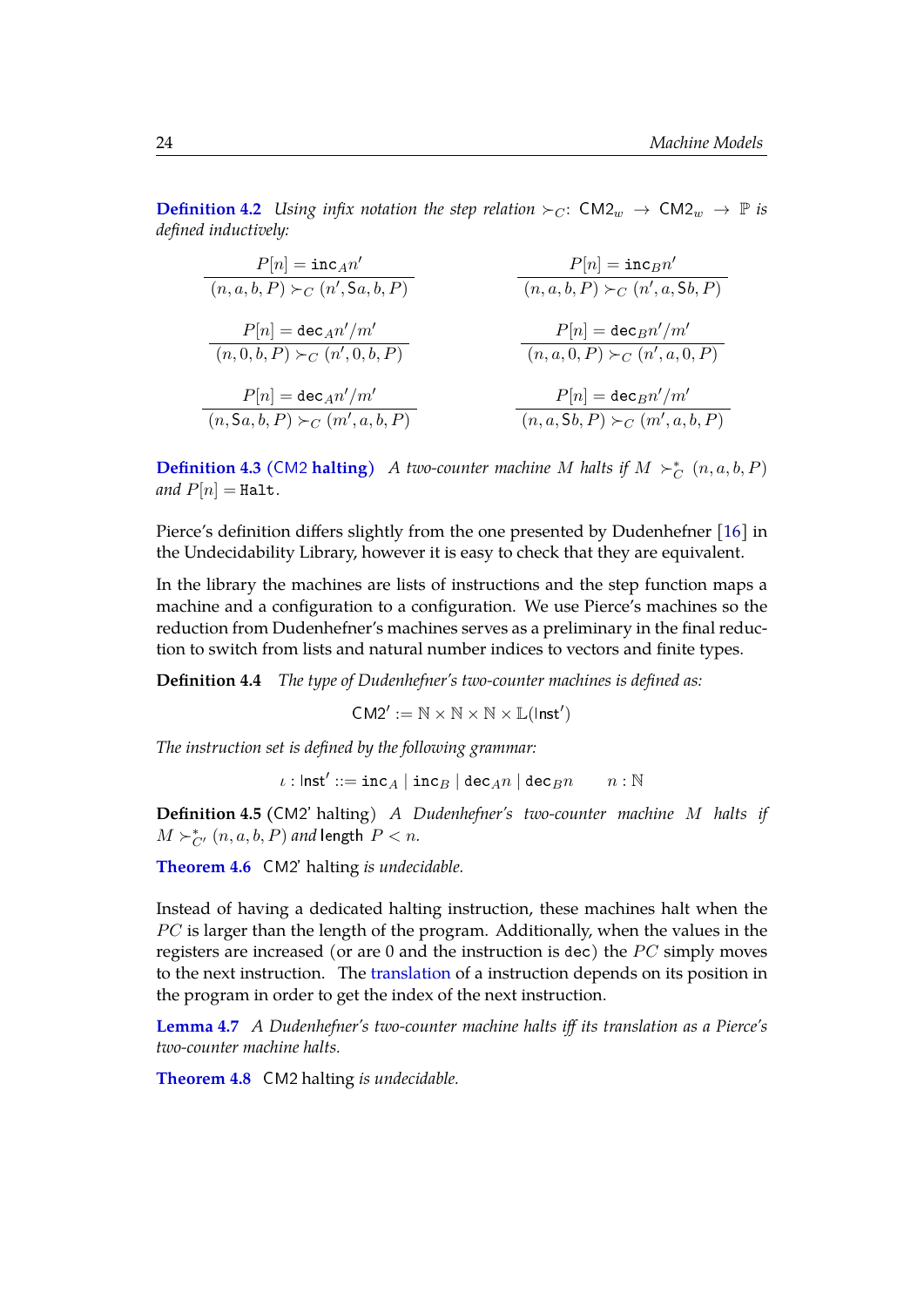#### <span id="page-31-0"></span>**4.2 Rowing Machines**

Pierce [\[33\]](#page-56-0) defines the rowing machines as consisting of a non zero number of registers, the first one used as program counter by convention. The only machine of zero registers is the empty vector, so we consider it as a separate trivial case.

**[Definition 4.9](https://www.ps.uni-saarland.de/~alvarez/coq/FsubUndec.Utils.row.html#row)** For any  $w : \mathbb{N}$  such that  $w > 0$  a **rowing machine of width** w is a vector, *written*  $\langle \rho_1, \ldots, \rho_w \rangle$  : RM<sub>w</sub>

<span id="page-31-2"></span>
$$
\mathsf{RM}_w := (\mathsf{Row}_w)^w
$$

*Each* ρ *is a closed row of width* w *defined by the following grammar:*

$$
\rho : \mathsf{Row}_w ::= |x_i \mid \lambda_{x_1, ..., x_w} . \langle \rho_1, \dots, \rho_w \rangle \mid \mathtt{Halt} \qquad i \leq w
$$

In the **abstract** row  $\lambda_{x_1,...,x_w}$   $\langle \rho_1,..., \rho_w \rangle$  the variables  $x_i$  are bounded in all of the  $\rho_i$ . This w-fold binder is trivially polyadic as the variables are "untyped". When instantiated with w closed rows, an abstract row yields a rowing machine. The transition function of the rowing machine instantiates its program counter with the contents of the  $w$  registers. However instead of defining the step relation in terms of a function  $RM_w \rightarrow \mathbb{O}$  RM<sub>w</sub> like in the code, we give an inductive definition as the function is unnecessary in the high level argument.

**[Definition 4.10](https://www.ps.uni-saarland.de/~alvarez/coq/FsubUndec.RM.html#step)** *Using infix notation the step relation*  $\succ_R$ : RM<sub>w</sub>  $\rightarrow$  RM<sub>w</sub>  $\rightarrow$  P *is defined inductively:*

$$
\rho_1 = \lambda_{x_1,\dots,x_w} \cdot \langle \rho'_1, \dots, \rho'_w \rangle
$$

$$
\langle \rho_1, \dots, \rho_w \rangle \succ_R \langle \rho'_1[\rho_1/x_1, \dots, \rho_w/x_w], \dots, \rho'_1[\rho_1/x_1, \dots, \rho_w/x_w] \rangle
$$

**[Definition 4.11 \(](https://www.ps.uni-saarland.de/~alvarez/coq/FsubUndec.RM.html#RM_HALT)RM halting)** *A rowing machine M halts if for some*  $\rho_2, \ldots, \rho_w$ 

$$
M \succ_R^* \langle \texttt{Half}, \rho_2 \dots \rho_w \rangle
$$

#### <span id="page-31-1"></span>**4.3 Undecidability**

Pierce shows the undecidability of the halting problem of rowing machines by reduction from the halting problem of two-counter machines. In order to encode two-counter machines as rowing machines we need an encoding of instructions and of natural numbers in each register;  $\mathcal{R}_A$  and  $\mathcal{R}_B$ . For a program of length w the encoding is a rowing machine of width  $w + 5$ , the first 5 registers store PC, A,  $B$ , and the branching addresses for the decreasing instruction, the last  $w$  registers store the encoding of the program.

The encoding of instructions  $\mathcal{R}: \text{Inst}_w \to \text{Row}_{w+5}$  $\mathcal{R}: \text{Inst}_w \to \text{Row}_{w+5}$  $\mathcal{R}: \text{Inst}_w \to \text{Row}_{w+5}$  and the encodings of naturals  $\mathcal{R}_A \mathcal{R}_B: \mathbb{N} \to \mathsf{Row}_{w+5}$  $\mathcal{R}_A \mathcal{R}_B: \mathbb{N} \to \mathsf{Row}_{w+5}$  $\mathcal{R}_A \mathcal{R}_B: \mathbb{N} \to \mathsf{Row}_{w+5}$  are omitted here for brevity.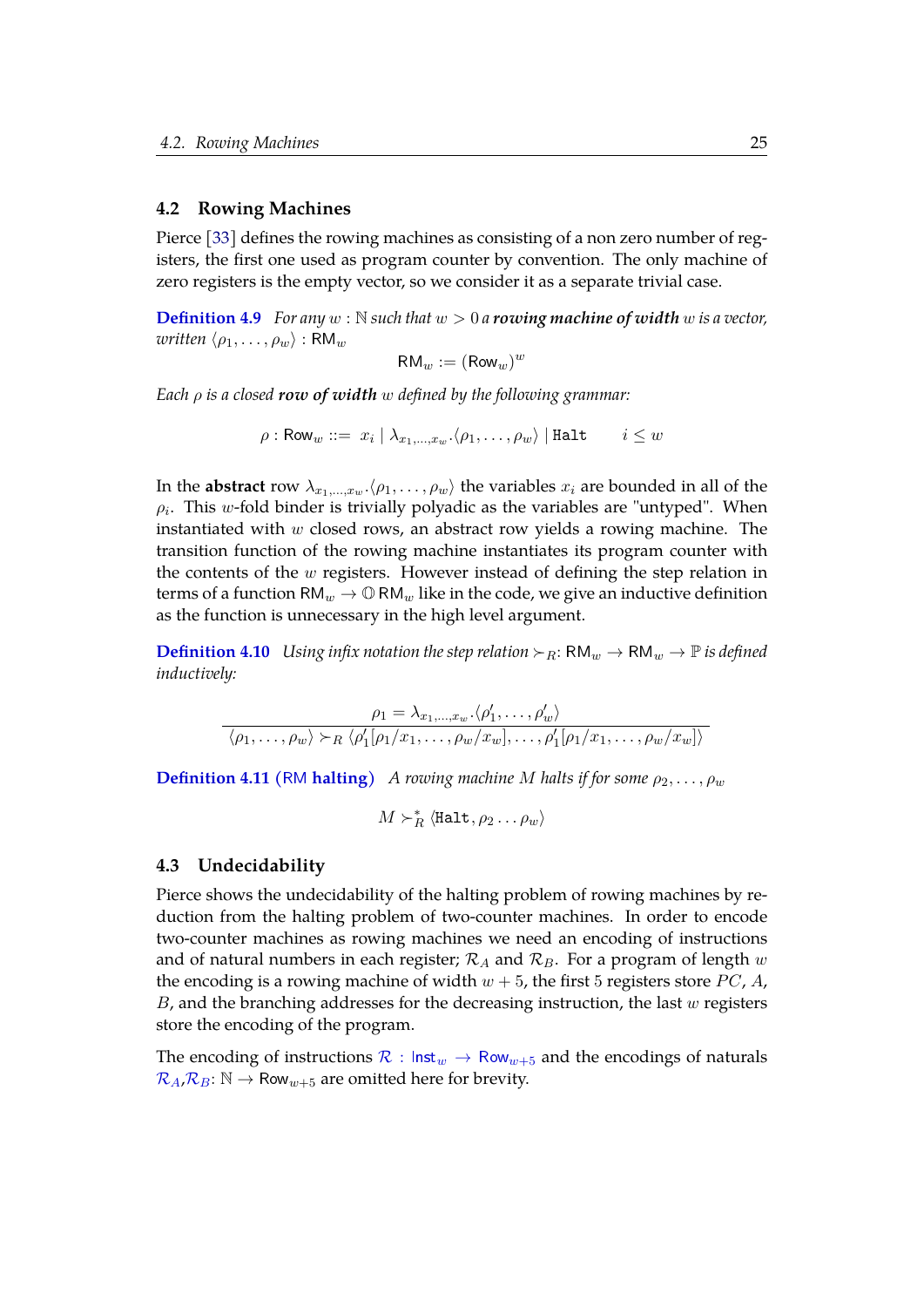**[Definition 4.12](https://www.ps.uni-saarland.de/~alvarez/coq/FsubUndec.Reductions.CM2_Halt_to_RM_Halt.html#translation)** *The encoding of two-counter machines*  $\mathcal{R}: CM2_w \to RM_{w+5}$  *is defined as:*

 $\mathcal{R}(n, a, b, (\iota_1, \ldots, \iota_w)) := \langle \mathcal{R}(\iota_n), \mathcal{R}_A(a), \mathcal{R}_B(b), \text{Halt}, \text{Halt}, \mathcal{R}(\iota_1), \ldots, \mathcal{R}(\iota_w)\rangle$ 

<span id="page-32-0"></span>**[Theorem 4.13](https://www.ps.uni-saarland.de/~alvarez/coq/FsubUndec.Reductions.CM2_Halt_to_RM_Halt.html#fwd_bwd)** M halts iff  $\mathcal{R}(M)$  halts.

**Proof.**  $(\Rightarrow)$  By induction on the given trace.

( $\Leftarrow$ ) Assuming  $\mathcal{R}(M) \succ_R^n$  (Halt ...), by complete induction on n. We can assume that  $M \succ_C M'$  for a two-counter machine  $M'$ , otherwise the goal is trivial. By determinism of  $\succ_C$  we can change the goal to  $M'$  halts, meanwhile by determinism of  $\succ_R$  we have  $\mathcal{R}(M) \succ_R^m \mathcal{R}(M') \succ_R^{n-m}$  $\frac{n-m}{R}$   $\langle$ Halt  $\ldots \rangle$ , for some  $m > 0$ . The proof is completed by the induction hypothesis with  $\mathcal{R}(M') \succ_R^{n-m}$  $\mathop{R}\limits^{n-m}$   $\langle\text{Halt} \dots\rangle.$ 

<span id="page-32-1"></span>**[Theorem 4.14](https://www.ps.uni-saarland.de/~alvarez/coq/FsubUndec.RM_undec.html#RM_HALT_undec)** RM halting *is undecidable.*

**Proof.** By Lemma [2.12](#page-19-1) and Theorem [4.13.](#page-32-0) □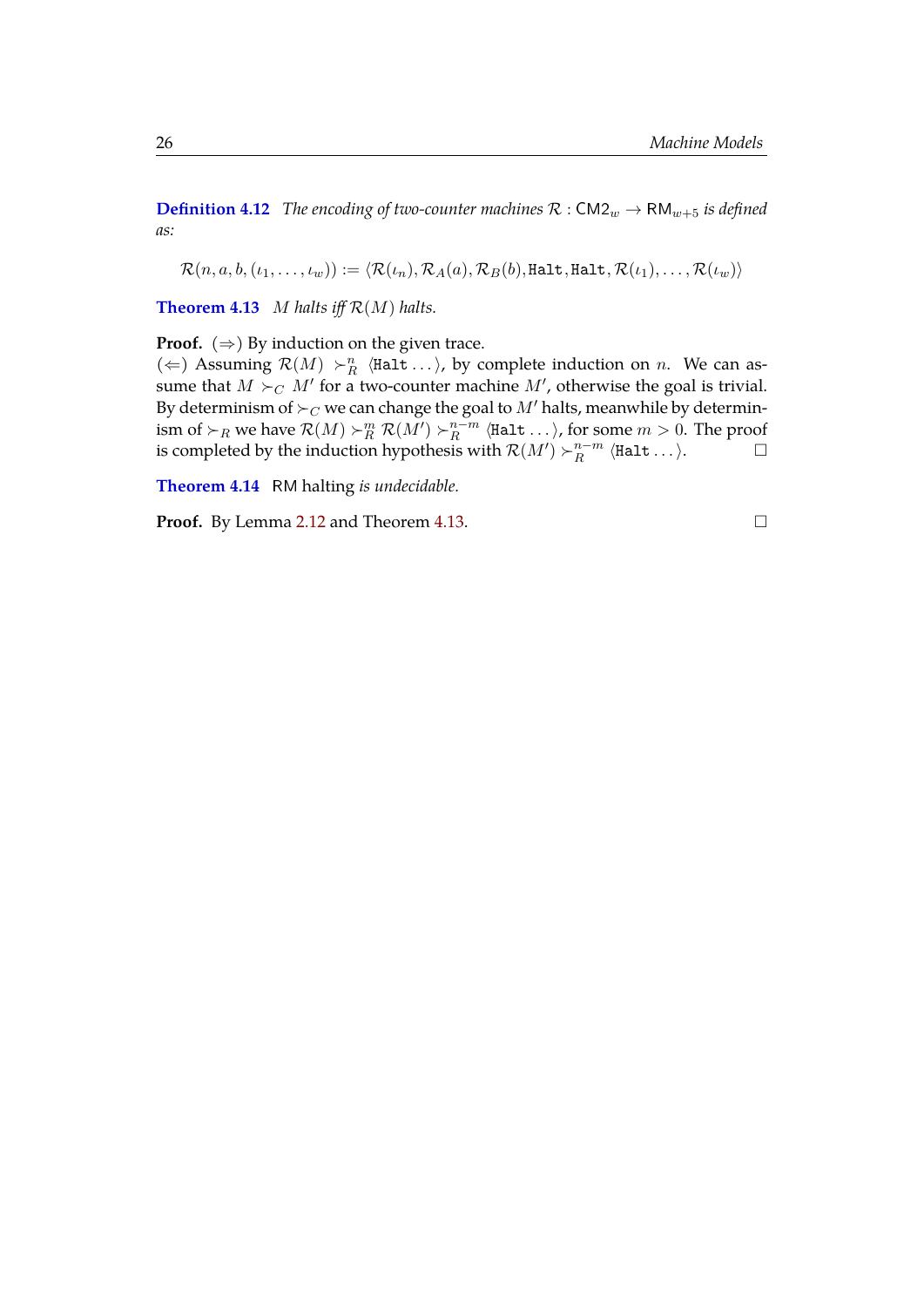# <span id="page-33-0"></span>**Chapter 5**

# **Subtyping and Type checking**

In this chapter we give a reformulation of Pierce's result [\[33\]](#page-56-0), namely the undecidability of the subtyping problem (Theorem [5.18\)](#page-40-0), from which the undecidability of type checking follows (Theorem [5.21\)](#page-42-0).

| $t, u$ : Term ::= $x   \lambda_{x:\tau}$ . $t   t u   \Lambda_{x \leq \tau}$ . $t   t \tau$                                                                                                     |                                                                                                                                                                                                                                 |
|-------------------------------------------------------------------------------------------------------------------------------------------------------------------------------------------------|---------------------------------------------------------------------------------------------------------------------------------------------------------------------------------------------------------------------------------|
| $\tau, \sigma : \text{Type} ::= \alpha \mid \sigma \rightarrow \tau \quad  \ \forall_{\alpha \leq \sigma}, \tau \mid \top$                                                                      |                                                                                                                                                                                                                                 |
| $\Gamma:$ Context ::= $\lceil \cdot \rceil$ $\lceil \cdot \rceil$ $\lceil \cdot \rceil$ , $\alpha \leq \tau$                                                                                    |                                                                                                                                                                                                                                 |
| $\Delta$ : TermContext ::= $\left[\right]   \Delta, x : \tau$                                                                                                                                   |                                                                                                                                                                                                                                 |
| $\frac{x:\tau\in\Delta}{\Delta:\Gamma\vdash x:\tau}$ Var                                                                                                                                        | $\frac{\Delta; \Gamma \vdash t : \sigma \qquad \Gamma \vdash \sigma \leq r}{\Delta; \Gamma \vdash t : \tau}$ Subsumption                                                                                                        |
| $\frac{\Delta}{\Delta:\Gamma\vdash \lambda_{r:\sigma}.t:\sigma\rightarrow\tau}$ Term-Abst                                                                                                       | $\frac{\Delta; \Gamma \vdash t : \sigma \rightarrow \tau \qquad \Delta; \Gamma \vdash u : \sigma}{\Delta; \Gamma \vdash t \ u : \tau}$ Term-Inst                                                                                |
| $\frac{\Delta; \Gamma, \alpha \leqslant : \sigma \vdash t : \tau}{\Delta; \Gamma \vdash \Lambda_{\alpha \leqslant : \sigma}.t \; : \forall_{\alpha \leqslant : \sigma}. \tau} \text{Type-Abst}$ | $\frac{\Delta; \Gamma \vdash t : \forall_{\alpha \leqslant : \sigma} . \tau \qquad \Gamma \vdash \sigma_1 \leqslant : \sigma}{\Delta; \Gamma \vdash t \; \sigma_1 : \tau[\sigma_1/\alpha]}$ Type-Inst                           |
| $\overline{\Gamma \vdash \tau \leq \tau}$ Refl                                                                                                                                                  | $\overline{\Gamma \vdash \tau \leq T}$ Top                                                                                                                                                                                      |
| $\frac{\Gamma \vdash \tau_1 \leqslant : \tau_2 \qquad \Gamma \vdash \tau_2 \leqslant : \tau_3}{\Gamma \vdash \tau_1 \leqslant : \tau_3}$ Trans                                                  | $\boxed{\Gamma \vdash x \leqslant : \Gamma[x]}$ Var                                                                                                                                                                             |
| $\frac{\Gamma \vdash \tau_1 \leq \sigma_1 \qquad \Gamma \vdash \sigma_2 \leq \tau_2}{\Gamma \vdash \sigma_1 \rightarrow \sigma_2 \leq \tau_1 \rightarrow \tau_2}$ Arrow                         | $\frac{\Gamma\vdash \tau_1\leqslant :\!\sigma_1\qquad \Gamma,x\leqslant :\!\tau_1\vdash \sigma_2\leqslant :\!\tau_2}{\Gamma\vdash \forall_{x\leqslant :\!\sigma_1}.\sigma_2\leqslant :\!\forall_{x\leqslant :\!\tau_1}.\tau_2}$ |

Figure 5.1: Syntax, subtyping, and type checking in full System  $F_{\leq \frac{1}{2}}$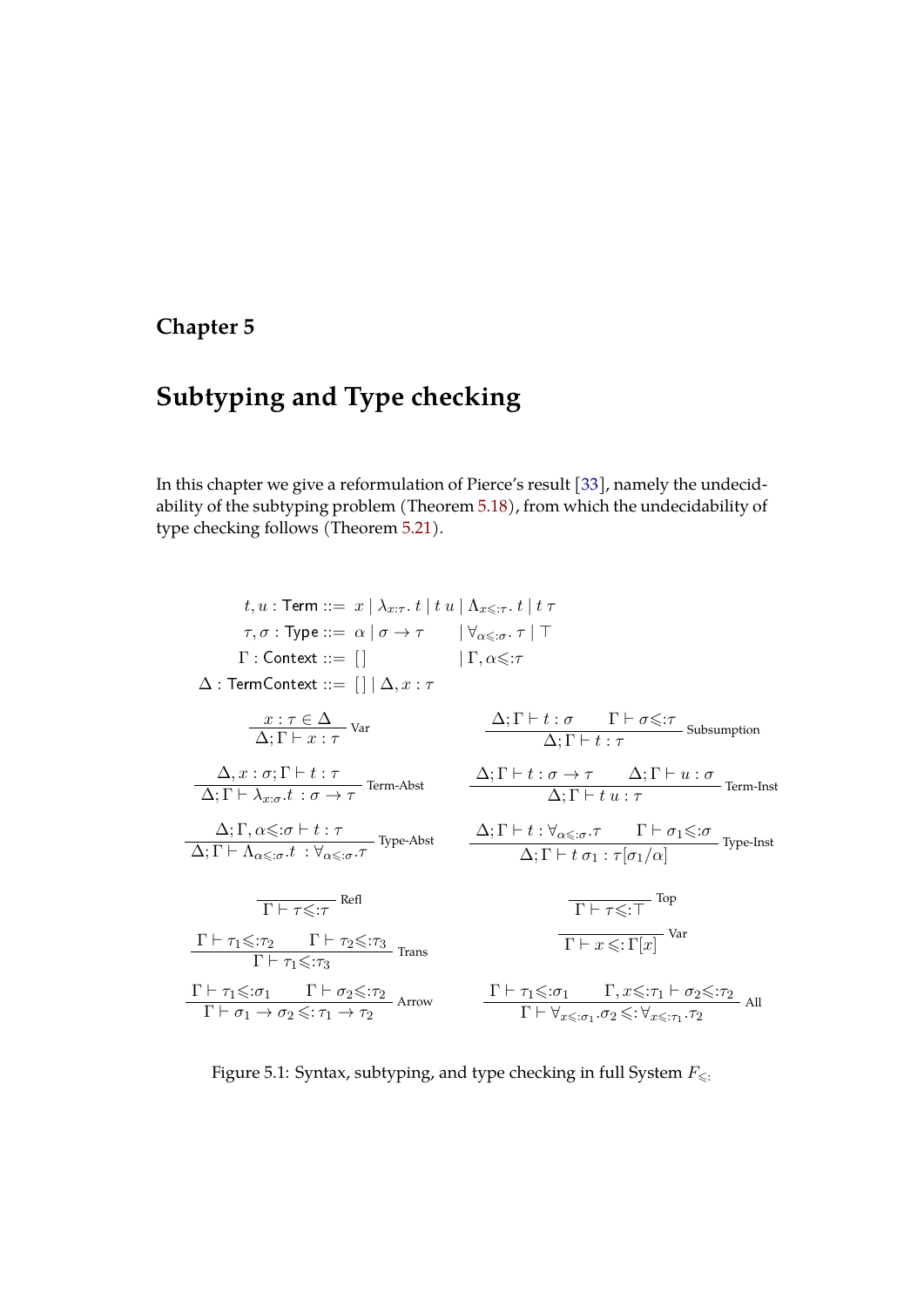In order to show the undecidability of subtyping only the rules of bounded quantification are necessary, therefore we concern ourselves with a minimal subtyping system encapsulating it that has a maximal type but no arrow types (Definition [5.1\)](#page-34-0). However terms on this system are not particularly interesting, in fact without term variables and abstraction there are no terms at all, therefore we include the arrow types and their subtyping rule when discussing type checking in Section [5.3.](#page-41-0) The technique that allows to split the syntax as with and without arrow types is explained in Section [6.3.](#page-47-0)

The subtyping system defines the reflexive and transitive subtype relation, it is presented with named variables to improve readability.

<span id="page-34-0"></span>**[Definition 5.1 \(System](https://www.ps.uni-saarland.de/~alvarez/coq/FsubUndec.Fsub_na.html#sub)**  $F_{\leq 1}$ **)** *The types and contexts are defined by the grammar* 

$$
\tau,\sigma,\phi: \mathsf{Type} ::= x \mid \forall_{x \leqslant : \sigma}.\ \tau \mid \top \qquad \Gamma: \mathsf{Context} ::= [\ ]|\ \Gamma, x \leqslant : \tau
$$

 $\_ \vdash \_ \leq : \_$ : Context  $\rightarrow$  Type  $\rightarrow$  Type  $\rightarrow \mathbb{P}$  *is the three place relation with constructors corresponding to the following rules:*

$$
\frac{\Gamma \vdash \tau \leq \tau}{\Gamma \vdash \tau_1 \leq \tau_2} \quad \frac{\Gamma \vdash \tau_2 \leq \tau_3}{\Gamma \vdash \tau_1 \leq \tau_3} \quad \text{Trans}
$$
\n
$$
\frac{\Gamma \vdash \tau_1 \leq \tau_2}{\Gamma \vdash \tau_1 \leq \tau_3} \quad \frac{\Gamma \vdash \tau_1 \leq \tau_1}{\Gamma \vdash \forall x \leq \tau_1 \cdot \sigma_2 \leq \tau_1 \vdash \sigma_2 \leq \tau_2} \quad \text{All}
$$

*where*  $\Gamma[x] = \tau \Longleftrightarrow x \leq \tau \in \Gamma$ .

Pierce shows the undecidability of subtyping in System  $F_{\leq 1}$  (Theorem [5.18\)](#page-40-0) by reduction from the halting problem of two-counter machines. He defines an intermediate machine model, the rowing machines (Section [4.2\)](#page-31-0), then gives a definition of two-counter machines (Section [4.1\)](#page-29-1) and shows that a two-counter machine  $M$  can be encoded as a rowing machine  $\mathcal{R}(M)$  so that M halts if and only if  $\mathcal{R}(M)$  halts (Theorem [4.13\)](#page-32-0). In order to show that the halting problem of rowing machines reduces to subtyping, Pierce shows that for any rowing machine M:

$$
M \text{ halts} \Longleftrightarrow \vdash \sigma \leq \mathcal{F}(M)
$$

where  $\sigma$  is a closed type independent of M and  $\mathcal{F}(M)$  is the encoding of the machine as a type. Induction alone does not go through as a number of invariants are required: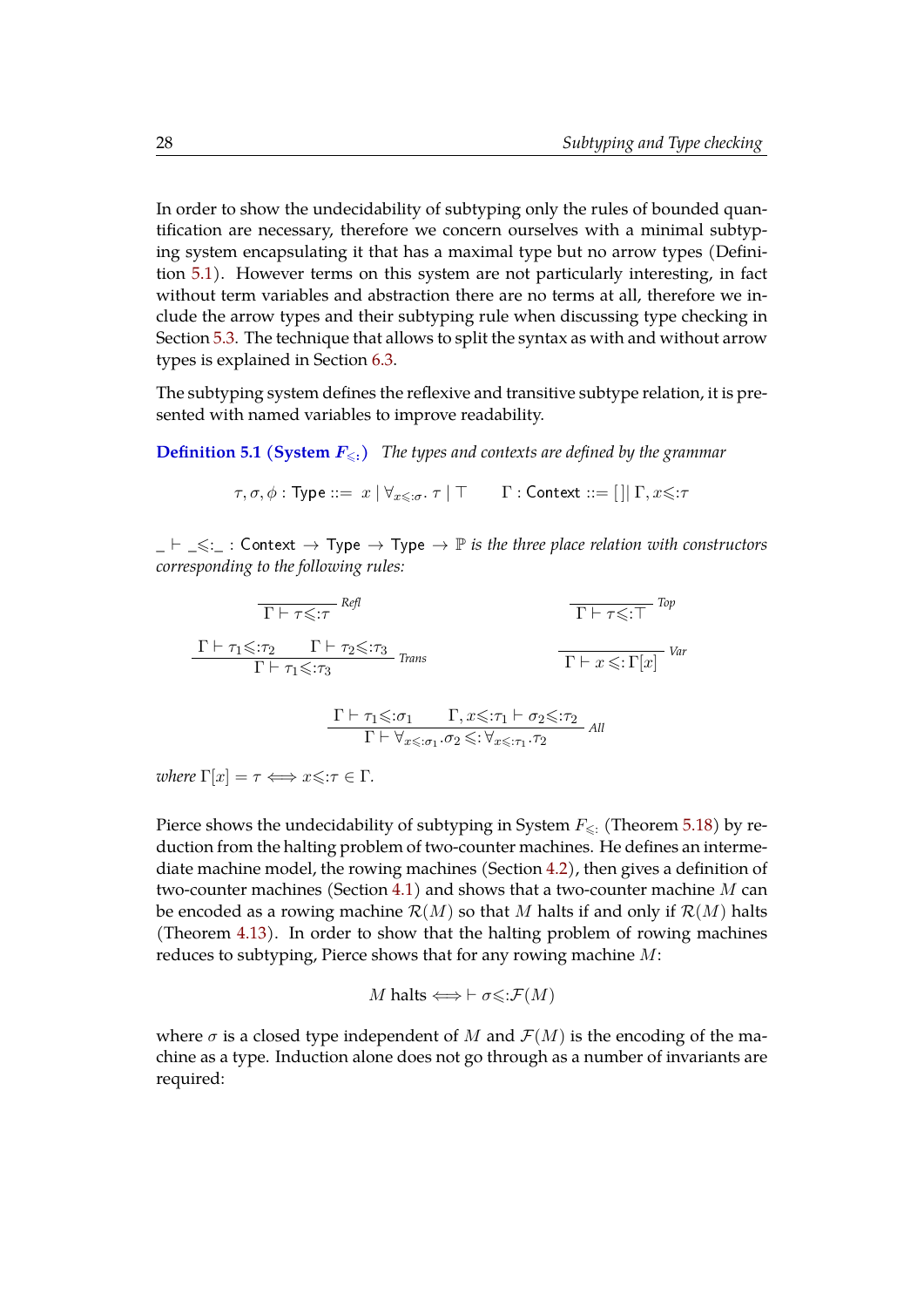- $(\Rightarrow)$  By induction on the trace of M, in order to encode the stepping of the machine we need:
	- The **flip property** that allows us to *flip* inequalities, this enables the rebounding of the body of a quantifier in the right hand side by exploiting contravariance. The flip operator and its property are defined as follows:

 $\overline{\tau} := \forall_{x \leq \tau} . x \qquad \Gamma \vdash \overline{\sigma} \leq \overline{\tau} \Longleftrightarrow \Gamma \vdash \tau \leq \sigma$  $\overline{\tau} := \forall_{x \leq \tau} . x \qquad \Gamma \vdash \overline{\sigma} \leq \overline{\tau} \Longleftrightarrow \Gamma \vdash \tau \leq \sigma$  $\overline{\tau} := \forall_{x \leq \tau} . x \qquad \Gamma \vdash \overline{\sigma} \leq \overline{\tau} \Longleftrightarrow \Gamma \vdash \tau \leq \sigma$ 

The flip property already is a theorem in the system, however it is mentioned here because it is one of the features that will be refinements.

• The **eager substitution** of variables, to match the handling of registers by the rowing machine:

$$
x \leq : \phi \vdash \sigma \leq : \tau \Longleftrightarrow \vdash \sigma[\phi/x] \leq : \tau[\phi/x]
$$

This property says that types may be overaproximated, that is, variables may be replaced by their upper bounds. Of course this does not hold in general; consider  $\phi = \sigma = \top$  and  $\tau = x$ , then the right side is derivable but the left side is not. The *polarized* syntax (See Def. [5.6\)](#page-37-2) forbids such counterexamples.

 $(\Leftarrow)$  By induction on the derivation we require:

- **Restricted transitivity**, if the last rule of the derivation is *Trans* then the intermediate type is arbitrary because it does not appear in the conclusion. This is problematic because in order to apply the inductive hypothesis the intermediate type must have the form of a translated rowing machine.
- The registers of the rowing machine are encoded as quantifiers so if  $M$  consists of w registers then  $\mathcal{F}(M)$  has a prefix of w quantifiers. Therefore if the last rule of the derivation is *All* then the preceding w − 1 rules should also be *All*. This is enforced by **polyadic binders**, that is, quantifiers that bind w variables independent of each other.

#### <span id="page-35-0"></span>**5.1 Variants of System**  $F_{\leq 1}$

Pierce named the intermediate systems based on properties of the **naive search algorithm** for derivations that recursively tries applicable rules and may loop. The algorithm is only used informally to give an intuition on how similar the computational model of the system is to the rowing machines, therefore it is not introduced.

The intermediate systems address the requirements and are defined incrementally so that the first system is the most similar to System  $F_{\leq 0}$  and the last system has all the required invariants so it is closer to the machine abstraction.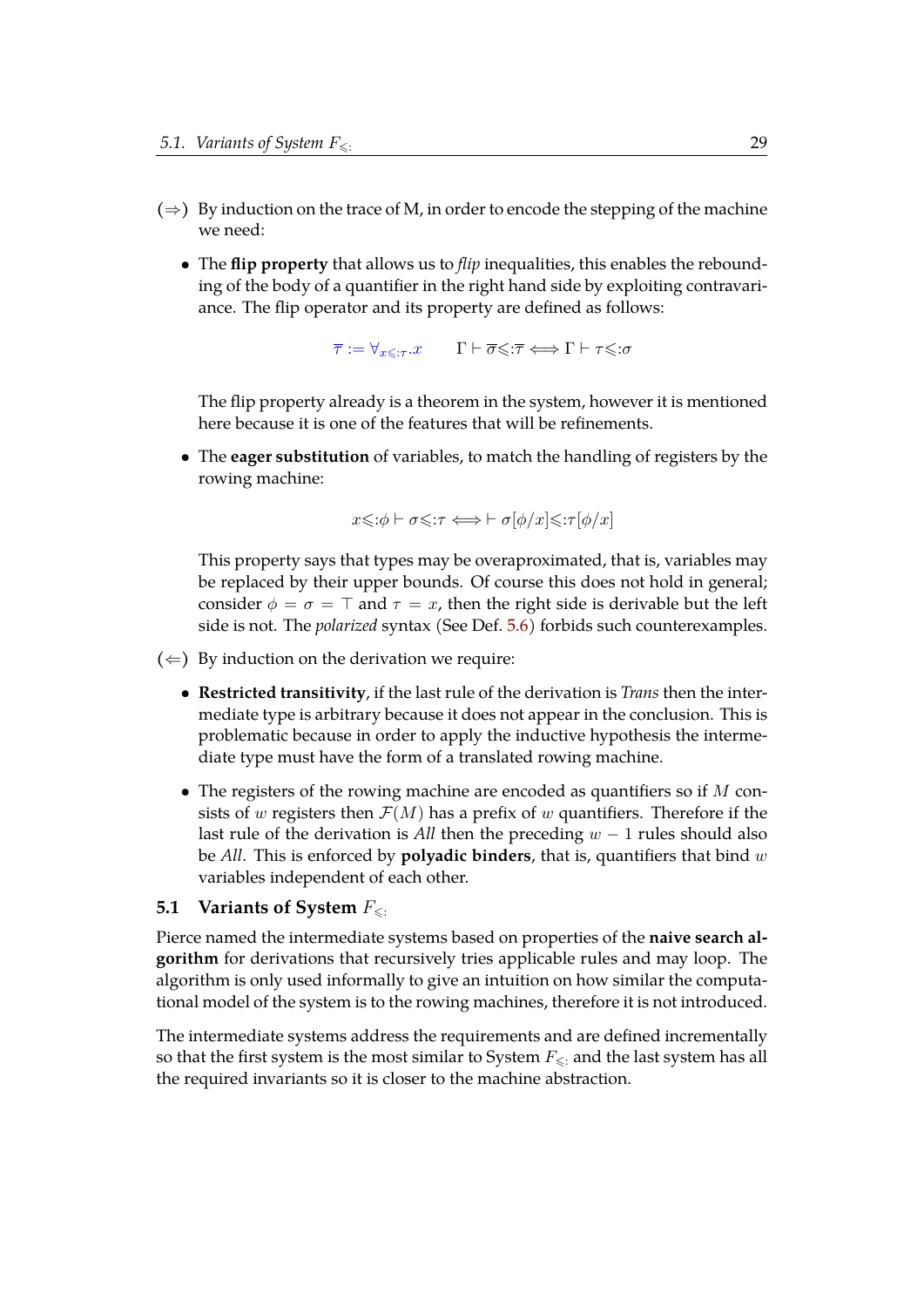- $F_{\leqslant:}^{N}$  Restricts transitivity. In this system the naive search algorithm can be thought as producing, if any, the **normal** forms of derivations by choosing the rules for  $\top$  and reflexivity for variables whenever possible.
- $F_{\leqslant:}^D$  Introduces the syntax with polyadic binders and incorporates the flip property into the rules. Additionally this system already has eager substitution as a theorem. In this system the rules have at most one premise so the derivations are linear and the naive search algorithm is a **deterministic** procedure.
- $F_{\leqslant}^F$  Incorporates eager substitution into the rules, allowing a smooth transition to the rowing machines. The naive search algorithm of this system preemptively instantiates variables, so the derivations keep the context empty and may be considered **flattened**.

#### <span id="page-36-0"></span>**5.1.1 Syntax-directed Subtyping**

<span id="page-36-1"></span>The first variant uses the same syntax as the full system, it restricts the rules that have arbitrary types in the conclusion so that each subtyping statement is the result of at most one rule.

**[Definition 5.2 \(System](https://www.ps.uni-saarland.de/~alvarez/coq/FsubUndec.FsubN.html#subN)**  $F_{\leq z}^N$ **)** The normal system is the three place relation  $_$   $\vdash_N \preceq_{\mathcal{N}}$  : Context  $\rightarrow$  Type  $\rightarrow$  Type  $\rightarrow \mathbb{P}$  *with constructors corresponding to the following rules*

$$
\frac{\Gamma \vdash_N x \leq x}{\Gamma \vdash_N x \leq x} \text{ NRefl} \qquad \frac{\Gamma \vdash_N \Gamma x \leq x}{\Gamma \vdash_N x \leq x} \text{ NTop} \qquad \frac{\Gamma \vdash_N \Gamma x \leq x}{\Gamma \vdash_N x \leq x} \text{ NVar}
$$
\n
$$
\frac{\Gamma \vdash_N \tau_1 \leq x}{\Gamma \vdash_N \forall_{x \leq x_1} . \sigma_2 \leq x \forall_{x \leq x_1} . \tau_2} \text{ NAll}
$$

The new variable rule has a general type as the right hand side of the conclusion that is identical in the premise, this rule can also be read as an instance of transitivity between the variable, its bound in the context, and the general type. The new reflexivity rule applies only to variables and the transitivity rule is dropped, however the system is still reflexive and transitive in general so the reduction is immediate.

**[Lemma 5.3](https://www.ps.uni-saarland.de/~alvarez/coq/FsubUndec.Reductions.FsubN_to_Fsub.html#reflexivity)** *For all*  $\Gamma$  *and*  $\tau$ *:*  $\Gamma \vdash_N \tau \leq \tau$ *.* 

<span id="page-36-2"></span>**[Lemma 5.4](https://www.ps.uni-saarland.de/~alvarez/coq/FsubUndec.Reductions.FsubN_to_Fsub.html#transitivity)** *For all*  $\Gamma$ *,*  $\sigma$ *,*  $\tau$ *, and*  $v$ *: if*  $\Gamma \vdash_N \sigma \leq \tau$  *and*  $\Gamma \vdash_N \tau \leq \tau v$  *then*  $\Gamma \vdash_N \sigma \leq \tau v$ *.* 

<span id="page-36-3"></span>**[Theorem 5.5](https://www.ps.uni-saarland.de/~alvarez/coq/FsubUndec.Reductions.FsubN_to_Fsub.html#subN_iff_sub_off)** *For all*  $\Gamma$ *,*  $\sigma$ *, and*  $\tau$ *:*  $\Gamma \vdash_N \sigma \leq \tau \iff \Gamma \vdash \sigma \leq \tau$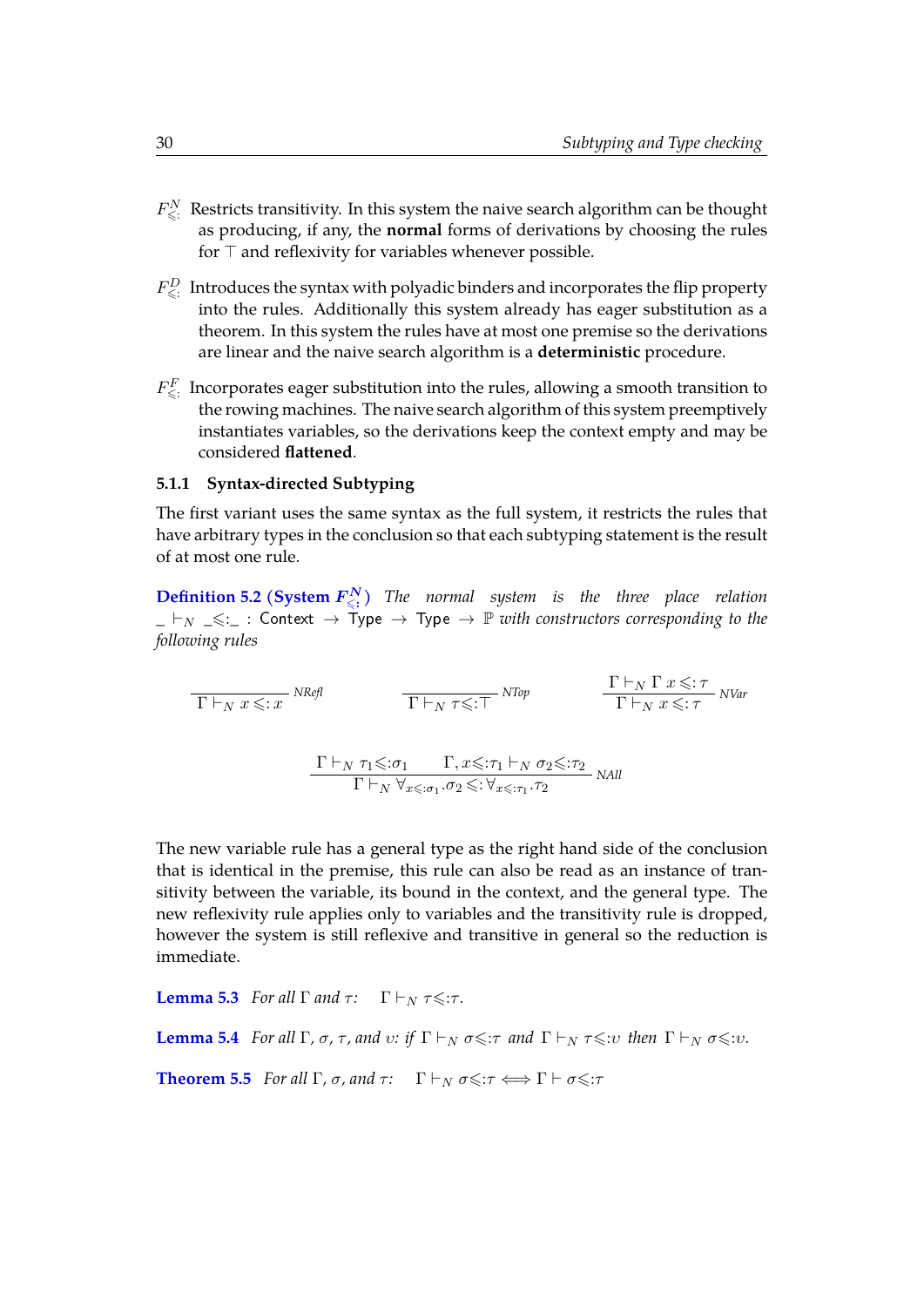#### <span id="page-37-0"></span>**5.1.2 Polarized Syntax**

To define the next system we need a new syntax for types that classifies them by whether they are allowed to be used to the left (negative) or right (positive) of the subtyping relation. Additionally the syntax uses the polyadic binders for positive quantifiers, and only unbounded negative quantifiers so one of the premises of the quantifier rule is always trivial. The bodies of both positive and negative quantifiers are flipped types, it is easy to check that the operator indeed *flips* the signs of polarized types.

<span id="page-37-2"></span>**[Definition 5.6 \(Polarized syntax\)](https://www.ps.uni-saarland.de/~alvarez/coq/FsubUndec.Utils.psyntax.html#ptype)** *For a natural number* w*, the positive and negative types are defined by the following grammar:*

$$
\begin{array}{l} \tau^+ : \mathsf{pType}_w^+ ::= \top \mid \; \forall_{x_1 \leqslant : \tau_1^-, \ldots, x_w \leqslant : \tau_w^-} . \overline{\tau^-} \\ \\ \tau^- : \mathsf{pType}_w^- ::= \; x_i \mid \; \forall_{x_1 \leqslant : \top, \ldots, x_w \leqslant : \top} . \; \overline{\tau^+} \qquad \, i \leq w \end{array}
$$

The previous counter example for eager substitution is not well formed in the polarized syntax because variables are only allowed at the left hand side while  $\top$  is only allowed at the right, in fact eager substitution is a theorem in the following system.

The deterministic system is defined with the height of the derivation as an index so it is incremented appropriately. To avoid notational clutter the signs of types and the bounds of negative quantifiers are omitted. The natural number  $w$  is also omitted as it is a constant in this section and the next, it only becomes relevant when encoding rowing machines in section [4.2.](#page-31-0)

<span id="page-37-1"></span>**[Definition 5.7 \(System](https://www.ps.uni-saarland.de/~alvarez/coq/FsubUndec.FsubD.html#subD)**  $F_{\leq z}^D$ **)** *The deterministic system is the four place relation \_* ` − <sup>D</sup> *\_*6:*\_* : <sup>L</sup>(pType−) <sup>→</sup> <sup>N</sup> <sup>→</sup> pType<sup>−</sup> <sup>→</sup> pType<sup>+</sup> <sup>→</sup> <sup>P</sup> *with constructors corresponding to the following rules:*

$$
\frac{\Gamma \vdash_D^0 \tau \leq \tau}{\Gamma \vdash_D^0 \Gamma x_i \leq \tau \forall_{y_1 \leq \tau \phi_1, \dots, y_w \leq \tau \phi_w} \cdot \overline{\tau}} \frac{\Gamma \vdash_D^n \Gamma x_i \leq \tau \forall_{y_1 \leq \tau \phi_1, \dots, y_w \leq \tau \phi_w} \cdot \overline{\tau}}{\Gamma \vdash_D^{S_n} x_i \leq \tau \phi_1, \dots, x_w \leq \tau \phi_w \vdash_D^n \tau \leq \tau \sigma} \frac{\Gamma, x_1 \leq \tau \phi_1, \dots, x_w \leq \tau \phi_w \vdash_D^n \tau \leq \tau}{\Gamma \vdash_D^{S_n} \forall_{x_1, \dots, x_w} \cdot \overline{\sigma} \leq \tau \forall_{x_1 \leq \tau \phi_1, \dots, x_w \leq \tau \phi_w} \cdot \overline{\tau}} \text{ DAllFlip}
$$

Reflexivity is no longer well formed so the rule is dropped. The new rule for variables is specialized so the right hand side is not  $\top$ , this corresponds to the algorithm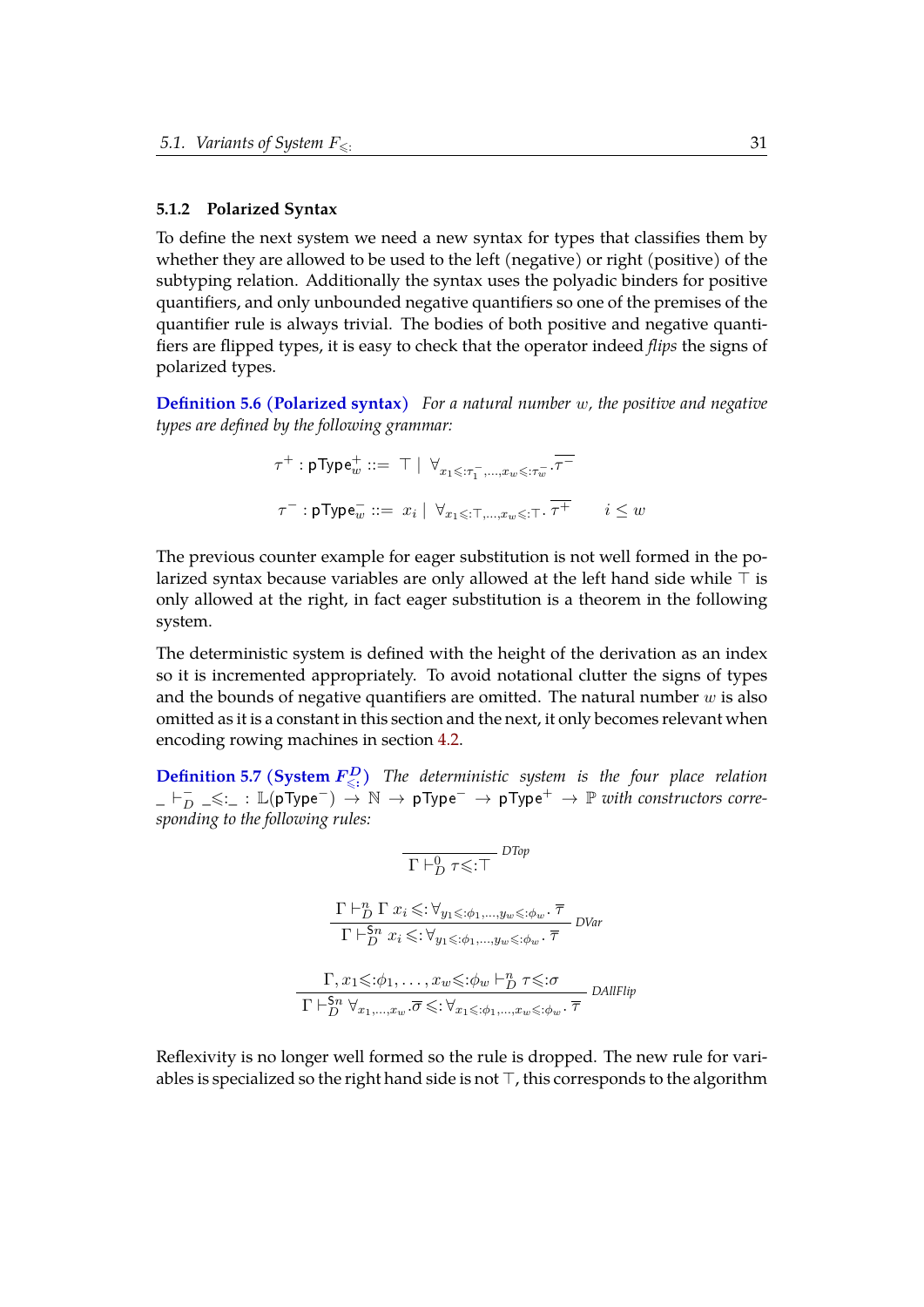that builds derivations choosing the rule for  $\top$  whenever possible. The new quantifier rule incorporates the flip property so it removes the flip operator of the bodies in the conclusion by having the bodies switch side in the premise.

In order to show the reduction from this system, we need to define the encoding of polarized types as regular types. The encoding is straightforward in the named presentations, however the deBrujin indices complicate the formalization, the details are explained in Chapter [3.](#page-21-0)

**[Definition 5.8](https://www.ps.uni-saarland.de/~alvarez/coq/FsubUndec.Reductions.FsubD_to_FsubN.html#ptranslation)** *We use the same notation for three functions; the encoding of positive types* <sup>J</sup>−<sup>K</sup> : pType<sup>+</sup> <sup>→</sup> Type*, of negative types* <sup>J</sup>−<sup>K</sup> : pType<sup>−</sup> <sup>→</sup> Type*, and of contexts:*

$$
\llbracket \top \rrbracket := \top
$$
\n
$$
\llbracket \forall_{x_1 \leq \dots \neq x_w \leq \dots \neq w} \cdot \tau \rrbracket := \forall_{x_1 \leq \dots \llbracket \phi_1 \rrbracket} \dots \forall_{x_1 \leq \dots \llbracket \phi_1 \rrbracket} \cdot \llbracket \tau \rrbracket
$$
\n
$$
\llbracket x_i \rrbracket := x_i
$$
\n
$$
\llbracket \forall_{x_1, \dots, x_w} \cdot \tau \rrbracket := \forall_{x_1 \leq \dots \top} \dots \forall_{x_w \leq \dots \top} \cdot \llbracket \tau \rrbracket
$$
\n
$$
\llbracket \llbracket \rrbracket := \rrbracket
$$
\n
$$
\llbracket \Gamma, x_i \leq \dots \tau \rrbracket := \llbracket \Gamma \rrbracket, x_i \leq \dots \llbracket \tau \rrbracket
$$

The *DAllFlip* rule corresponds to w uses of *NAll* and *NTop* followed by the flip property, therefore when analyzing a derivation of the normal system it is not enough to consider the premise of the last rule but of several rules before. At this point a [height-indexed reformulation of System](https://www.ps.uni-saarland.de/~alvarez/coq/FsubUndec.Reductions.FsubD_to_FsubN.html#iSub)  $F_{\leqslant i}^N$  is required. The height-indexed variant is not used as the original definition as it unnecessarily complicates previous proofs.

<span id="page-38-2"></span>**Theorem 5.9** *For all*  $\Gamma$ *,*  $\sigma$ *, and*  $\tau$ :  $(\exists n. \Gamma \vdash_D^n \sigma \leq \tau) \iff [\![\Gamma]\!] \vdash_N [\![\sigma]\!] \leq : [\![\tau]\!]$ 

**Proof.**  $(\Rightarrow)$  By induction on the derivation.

( $\Leftarrow$ ) By complete induction on the height of the derivation.

#### <span id="page-38-0"></span>**5.1.3 Eager Substitution**

We can show a generalization of eager substitution; instead of considering a singleton context the lemma applies to any nonempty context, and the variables to be substituted are those that were first stored. Additionally the derivation produced has smaller or equal height so it can be used when doing complete induction on the height of derivations.

<span id="page-38-1"></span>**[Lemma 5.10](https://www.ps.uni-saarland.de/~alvarez/coq/FsubUndec.Reductions.FsubF_to_FsubD.html#toEager)** *For all closed*  $\phi_1, ..., \phi_w$ *, and n if*  $x_1 \leq \phi_1, ..., x_w \leq \phi_w$ ,  $\Gamma \vdash_D^n \sigma \leq \tau$ *then there is an m such that*  $m \leq n$  *and*  $\Gamma[\phi_1/x_1,\ldots,\phi_w/x_w] \vdash_D^m \sigma[\phi_1/x_1,\ldots,\phi_w/x_w] \leq \tau[\phi_1/x_1,\ldots,\phi_w/x_w]$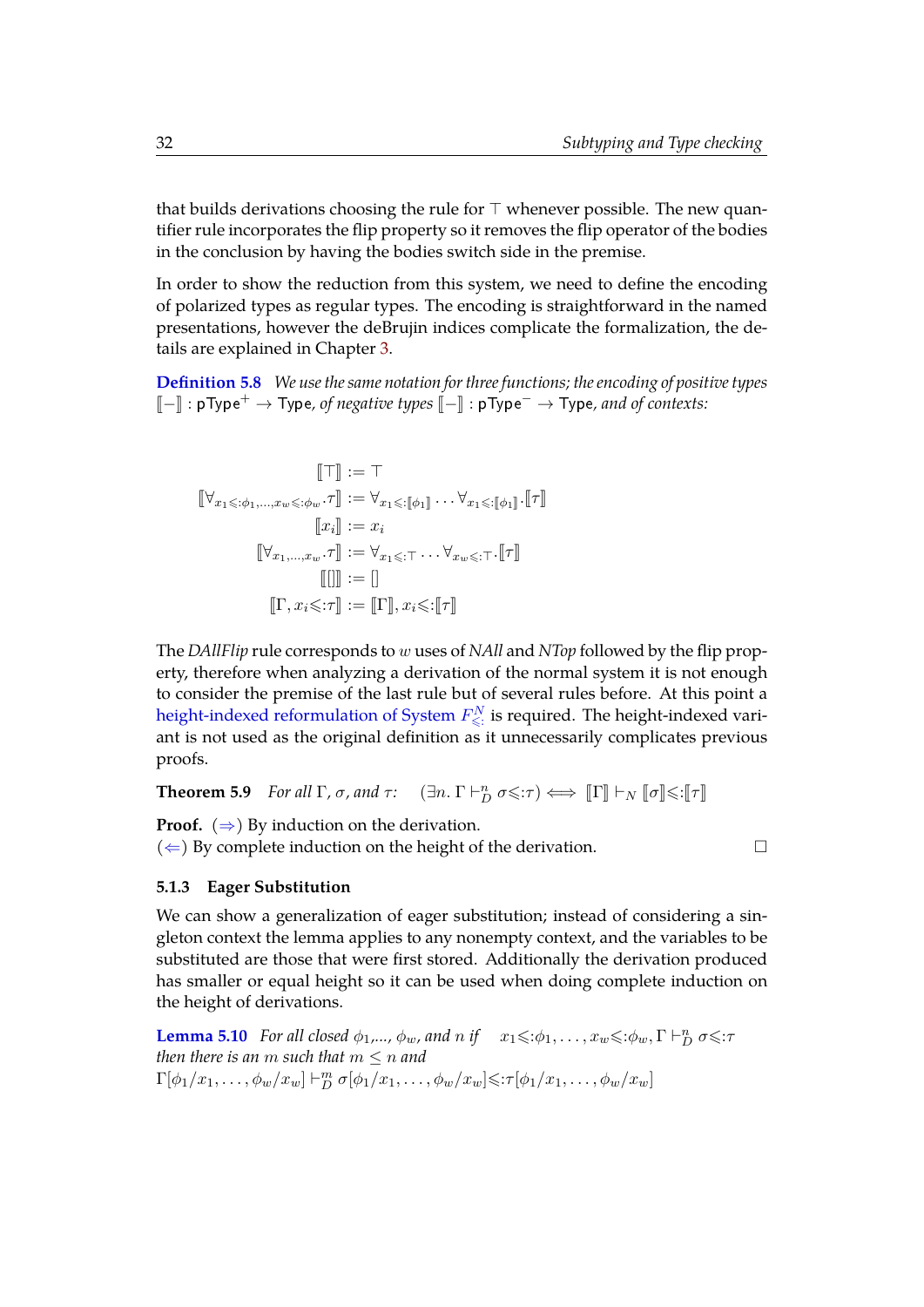**Proof.** By induction on the given derivation.

To complete the proof of eager substitution we need the backwards implication, however this lemma is used when doing induction on the derivation itself so the height is left unspecified.

<span id="page-39-1"></span>**[Lemma 5.11](https://www.ps.uni-saarland.de/~alvarez/coq/FsubUndec.Reductions.FsubF_to_FsubD.html#fromEager)** *For all closed*  $\phi_1$ *,...,*  $\phi_w$ *if*  $(\exists n. \Gamma[\phi_1/x_1, \ldots, \phi_w/x_w] \vdash_D^n \sigma[\phi_1/x_1, \ldots, \phi_w/x_w] \leq \tau[\phi_1/x_1, \ldots, \phi_w/x_w])$ *then*  $(\exists n. x_1 \leqslant \phi_1, \ldots, x_w \leqslant : \phi_w, \Gamma \vdash_D^n \sigma \leqslant : \tau)$ 

**Proof.** By induction on the given derivation.

The final refinement incorporates eager substitution on the quantifier rule.

**[Definition 5.12 \(System](https://www.ps.uni-saarland.de/~alvarez/coq/FsubUndec.FsubF.html#subF)**  $F_{\leq 1}^F$ **)** *The flattened system is the three place relation*  $\vdash_F^-$ F *\_*6:*\_* : N → pType<sup>−</sup> → pType<sup>+</sup> → P *with constructors corresponding to the following rules.*

$$
\frac{\overline{P_F^0 \tau \leq T}}{\overline{P_F^0 \tau \leq T}} \text{ FTop}
$$
\n
$$
\frac{\overline{P_F^0 \tau [\phi_1/x_1, \dots, \phi_w/x_w] \leq \sigma [\phi_1/x_1, \dots, \phi_w/x_w]}}{\overline{P_F^{\text{Sn}} \forall_{x_1, \dots, x_w} \cdot \overline{\sigma} \leq \overline{\forall_{x_1} \leq \overline{\phi_1, \dots, x_w} \leq \overline{\phi_w} \cdot \overline{\tau}}}
$$
\n
$$
\text{FAllFlip}
$$

The rule for variables is dropped and contexts are omitted, as variables are immediately substituted by their bounds so they need not be stored and the context is always empty. The new quantifier rule skips the instances of the old rule for variables so when analyzing a derivation of the deterministic system once again it is not enough to consider the premise of the last rule so complete induction on the height is necessary.

<span id="page-39-2"></span>**Theorem 5.13** *For all closed*  $\sigma$  *and*  $\tau$ :  $(\exists n. \vdash_F^n \sigma \leq \tau) \Longleftrightarrow (\exists m. \vdash_D^m \sigma \leq \tau)$ 

**Proof.** ( $\Rightarrow$ ) By induction on the derivation using Lemma [5.11](#page-39-1) for the quantifier case.

 $(\Leftarrow)$  By complete induction on the height of the given derivation and case analysis of the last rule, using Lemma [5.10](#page-38-1) for the quantifier case.  $\Box$ 

#### <span id="page-39-0"></span>**5.2 Undecidability of Subtyping**

We can encode rowing machines (Definition [4.9\)](#page-31-2) as subtyping problems in an appropriate way; if the rowing machine has Halt as its first row then it it should be encoded as a statement that reaches a sub-problem with  $\top$  on the right, alternatively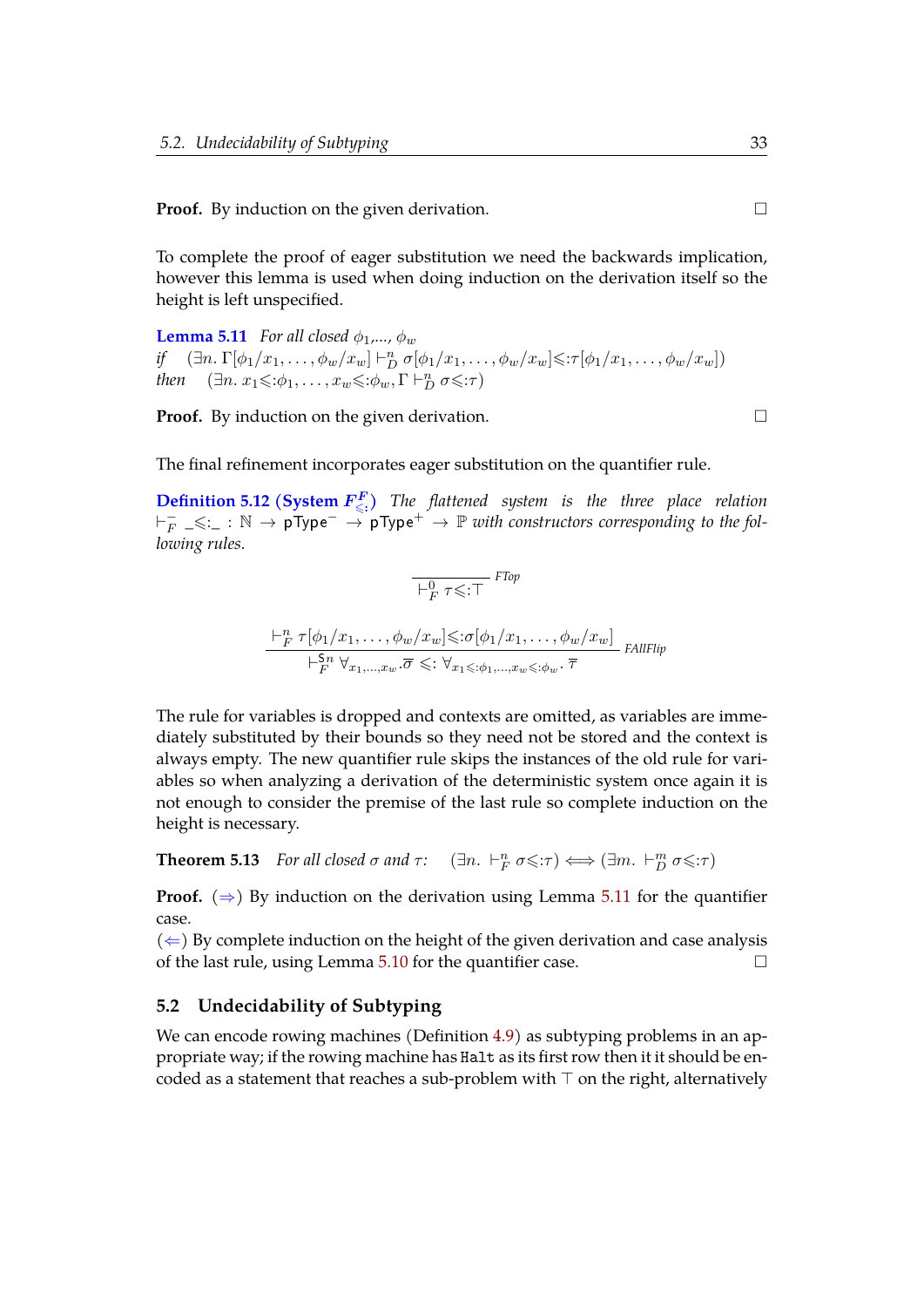if the rowing machine steps into another then its encoding should be a judgment that reaches the encoding of the the second machine.

We write  $\mathcal F$  for both the encoding of rowing machines and rows, they are functions between different types so there is no ambiguity. The encoding of a row of width  $w$ is a negative type of width  $w + 1$ , the first bound is reserved for a closed type that encodes flipping and rebounding. Meanwhile the encoding of a rowing machine of width w is a positive type of width  $w + 1$ .

**[Definition 5.14](https://www.ps.uni-saarland.de/~alvarez/coq/FsubUndec.Reductions.RM_HALT_to_FsubF.html#row2ntype)** *For all*  $w > 0$  *the encoding*  $\mathcal{F}$  : Row $_w \to \mathsf{pType}_{w+1}^{\dagger}$  *is defined as:* 

 $\mathcal{F}(x_i) := x_i$  $\mathcal{F}(\mathtt{Halt}) := \forall_{x_0,...,x_w}.~\overline{\top}$  $\mathcal{F}(\lambda_{x_1,...,x_w}.\langle \rho_1,\ldots,\rho_w\rangle):=\forall_{x_0,...,x_w}.\forall_{y_0\leqslant:x_0,y_1\leqslant:\mathcal{F}(\rho_1),...,y_w\leqslant:\mathcal{F}(\rho_w)}.\mathcal{F}(\rho_1)$ 

The encoding of a rowing machine  $\mathcal{F}:\mathsf{RM}_w\to \mathsf{pType}_{w+1}^+$  is defined as follows:

$$
\mathcal{F}(\langle \rho_1 \dots \rho_w \rangle) := \forall_{x_0 \leqslant : \sigma_w, x_1 \leqslant : \mathcal{F}(\rho_1), \dots, x_w \leqslant : \mathcal{F}(\rho_w) \cdot \mathcal{F}(\rho_1)
$$

*where*  $\sigma_w := \forall_{x_0,...,x_w} \cdot \overline{\forall_{y_0 \leq x_0,...,y_w \leq x_w} \cdot \overline{x_0}}$ .

The closed type  $\sigma_w$  (for the given w that is the number of registers) is the type mentioned at the beginning of the chapter and serves as the left hand side of the subtyping statements that check translations of rowing machines. In the following lemma both implications are used in the proof of reduction.

**[Lemma 5.15](https://www.ps.uni-saarland.de/~alvarez/coq/FsubUndec.Reductions.RM_HALT_to_FsubF.html#step2flat)** For all rowing machines of width  $w \, M, M'$ , and  $n : \mathbb{N}$ , if  $M \succ_R M'$  then  $\vdash^{n+2}_F$  $F_F^{n+2}$   $\sigma_w \leq \mathcal{F}(M) \Longleftrightarrow \vdash_F^n \sigma_w \leq \mathcal{F}(M')$ 

**Proof.** Assuming  $M \succ_R M'$ .  $(\Rightarrow)$  By induction on the given derivation.  $(\Leftarrow)$  By two applications of the *FAllFlip* rule.

**[Lemma 5.16](https://www.ps.uni-saarland.de/~alvarez/coq/FsubUndec.Reductions.RM_HALT_to_FsubF.html#halt2flat)** *For all*  $\rho_2,..., \rho_w$   $\vdash_F^2 \sigma_w \leq : \mathcal{F}(\langle \text{Half}, \rho_2 ... \rho_w \rangle)$ 

<span id="page-40-1"></span>**[Theorem 5.17](https://www.ps.uni-saarland.de/~alvarez/coq/FsubUndec.Reductions.RM_HALT_to_FsubF.html#reduction)** *A rowing machine of width* w M *halts if and only if there is an* n *such that*  $\vdash^n_F \sigma_w \leq \mathcal{F}(M)$ .

**Proof.**  $(\Rightarrow)$  By induction on the reflexive transitive closure of the step relation.  $(\Leftarrow)$  By complete induction on the height of the derivation with the rowing machine quantified.

<span id="page-40-0"></span>**[Theorem 5.18](https://www.ps.uni-saarland.de/~alvarez/coq/FsubUndec.Fsub_undec.html#Fsub_SUBTYPE_undec)**  $F_{\leq$ : *subtyping is undecidable.*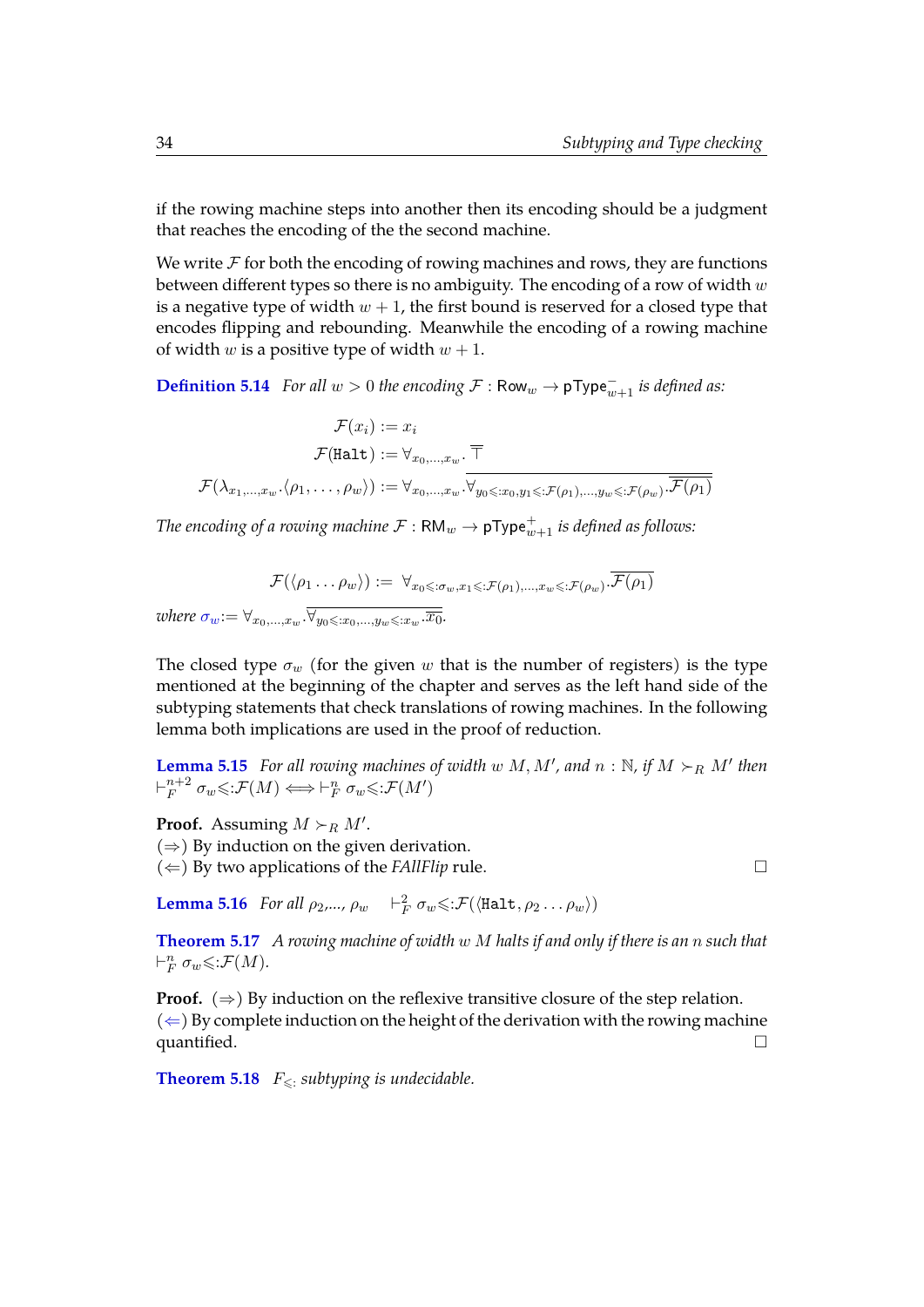**Proof.** From the undecidability of RM halting (Theorem [4.14\)](#page-32-1), by a chain of manyreductions:

RM halting  $\preceq_m F_{\leqslant}^F$  subtyping by Theorem [5.17](#page-40-1)  $\preceq_m F^D_{\leq \mathbb{N}}$  subtyping by Theorem [5.13](#page-39-2)  $\preceq_m F^N_{\leq$ : subtyping by Theorem [5.9](#page-38-2)  $\preceq_m F_{\leqslant}$ : subtyping by Theorem [5.5](#page-36-3)

 $\Box$ 

#### <span id="page-41-0"></span>**5.3 Undecidability of Type Checking**

In order to show that type checking is undecidable Pierce constructs a term that is well-typed if and only if a given subtyping statement holds. We define a different term that simplifies the argument, however there are two complications. First, the subsumption rule is always applicable and introduces an intermediate unknown type so we need to argue about the height of such derivations as (non-reflexive) subsumptions cannot continue forever. Second, the subtyping assumptions are statements of the Full System  $F_{\leq 1}$  (Def. [5.1\)](#page-34-0) and therefore might be the result of the transitivity rule, which complicates the analysis as we discussed earlier on the chapter. Therefore we need a variant of the type checking system that addresses these difficulties.

#### **[Definition 5.19 \(Height-indexed type checking\)](https://www.ps.uni-saarland.de/~alvarez/coq/FsubUndec.FsubN.html#chkN)**

$$
\frac{x:\tau \in \Delta}{\Delta; \Gamma \vdash^{0} x:\tau} \quad \text{Var}
$$
\n
$$
\frac{\Delta; \Gamma \vdash^{n} t:\sigma \quad \Gamma \vdash \sigma \leq: \tau \quad \text{Subsumption}}{\Delta; \Gamma \vdash^{5n} t:\tau} \quad \text{Subsumption}
$$
\n
$$
\frac{\Delta; \Gamma \vdash^{n} t:\tau}{\Delta; \Gamma \vdash^{5n} \lambda_{x:\sigma}.t:\sigma \rightarrow \tau} \quad \text{Term-Abst}
$$
\n
$$
\frac{\Delta; \Gamma \vdash^{n} t:\sigma \rightarrow \tau \quad \Delta; \Gamma \vdash^{m} u:\sigma}{\Delta; \Gamma \vdash^{5(max \ n \ m)} t u:\tau} \quad \text{Term-Inst}
$$
\n
$$
\frac{\Delta; \Gamma, \alpha \leq: \sigma \vdash^{n} t:\tau}{\Delta; \Gamma \vdash^{5n} \Lambda_{\alpha \leq: \sigma}.t:\forall_{\alpha \leq: \sigma}. \tau} \quad \text{Type-Abst}
$$
\n
$$
\frac{\Delta; \Gamma \vdash^{n} t:\forall_{\alpha \leq: \sigma}. \tau \quad \Gamma \vdash \sigma_{1} \leq: \sigma}{\Delta; \Gamma \vdash^{5n} t \sigma_{1}:\tau[\sigma_{1}/\alpha]} \quad \text{Type-Inst}
$$

We can show that a given subtyping statement holds if and only if a certain term type checks.

**[Lemma 5.20](https://www.ps.uni-saarland.de/~alvarez/coq/FsubUndec.Reductions.FsubN_to_FsubNchk.html#reduction)** *For all* Γ *and types*  $\sigma$  *and*  $\tau$ *:* 

$$
\Gamma \vdash \sigma \leq \tau \Longleftrightarrow \exists n. \; [] ; \Gamma \vdash^n (\Lambda_{\alpha \leq \tau} . \lambda_{x:\alpha}.x) \; \sigma \; : \sigma \to \sigma
$$

**Proof.** Throughout the proof we change each  $F_{\leqslant}$  subtyping statement with a  $F_{\leqslant}^N$ subtyping statement using Theorem [5.5.](#page-36-3)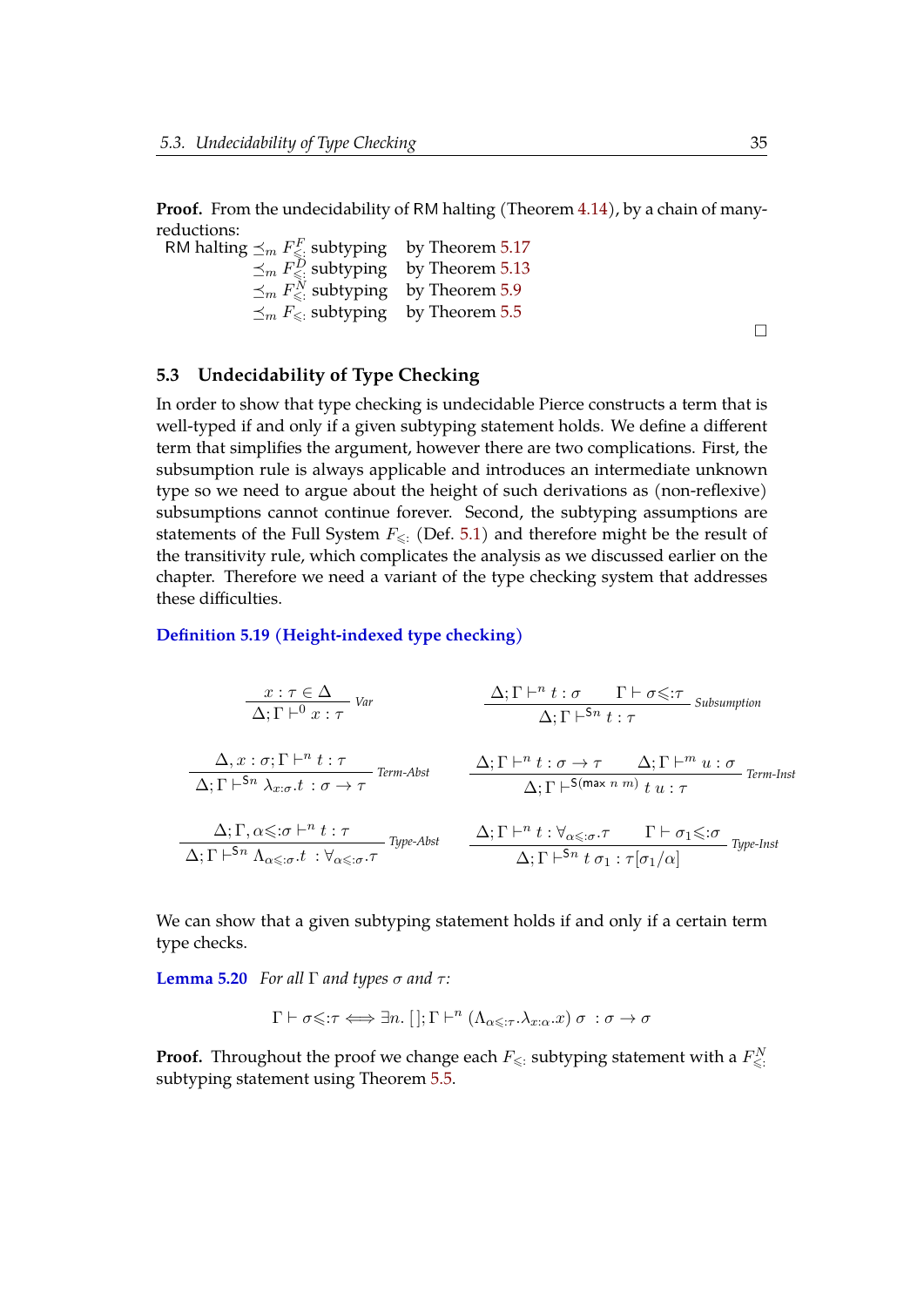(⇒) By *Type-Inst* followed by *Type-Abst* and *Term-Abst*.

 $(\Leftarrow)$  Inverting the rules we have two cases, either the derivation comes from the corresponding rule as in the forward case, or it comes from subsumption in which case we do induction on the height of the derivation to arrive at the appropriate  $\Box$ 

<span id="page-42-0"></span>**[Theorem 5.21](https://www.ps.uni-saarland.de/~alvarez/coq/FsubUndec.Fsub_undec.html#Fsub_TYPECHK_undec)**  $F_{\leq t}$  *type checking is undecidable.* 

**Proof.** From the undecidability of  $F_{\leq x}$  subtyping, by the previous lemma we have:

 $F_{\leqslant}$ : subtyping  $\preceq_m F_{\leqslant}$ : type checking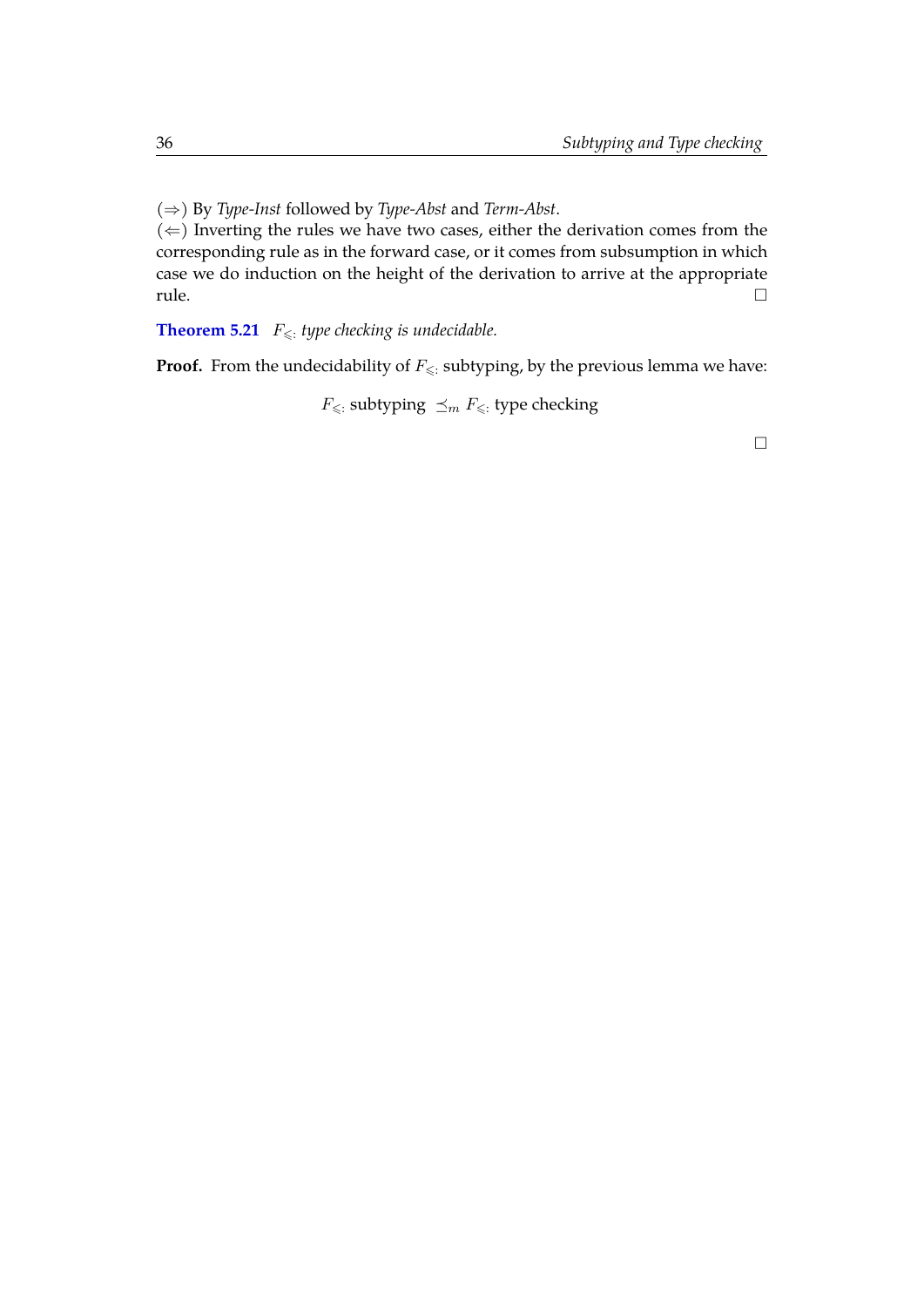### <span id="page-43-0"></span>**Chapter 6**

# **Mechanization Artifacts**

In this chapter we review some techniques used in the mechanized proof that are unrelated to Pierce's proof. We focus on design choices that might be interesting to the reader, as there are plenty that were made out of convenience (like utility functions) and can be changed without much deliberation. We also leave out the techniques that are necessitated by the external tools used, for example those regarding the de Brujin presentation given by Autosubst 2, and the synthetic undecidability lemmas provided by the Undecidability Library.

Specifically, we study stronger induction principles than the ones generated automatically by Coq for certain data types. Additionally we give a technique that enables to unfold instances of these induction principles applied to constructorheaded terms. Finally, we present a technique for modular syntax by means of a boolean flag that is passed implicitly most of the time and is only set to a specific value when the relevant syntactic construct is allowed to appear or not.

#### <span id="page-43-1"></span>**6.1 Custom Induction Principles**

The types corresponding to the polarized syntax of some variants of System  $F_{\leq \cdot}$ : (see [5.6\)](#page-37-2) as well as the syntax of rows of the rowing machines (see [4.9\)](#page-31-2) contain a constructor which takes a fixed number of arguments of the same type, in fact because this number is fixed throughout the proof it is natural to implement the syntax with a vector container. As an example of this section we will use the polarized syntax. Recall that the syntax is defined as follows.

**Definition 6.1 (Polarized syntax)** *For a natural number* w*, the positive and negative types are defined by the following grammar:*

$$
\begin{array}{l} \tau^+ : \mathsf{pType}^+_w ::= \top \mid \; \forall_{x_1 \leqslant: \tau_1^-, ..., x_w \leqslant: \tau_w^-} .\overline{\tau^-} \\ \\ \tau^- : \mathsf{pType}^-_w ::= \; x_i \mid \; \forall_{x_1 \leqslant: \top, ..., x_w \leqslant: \top} .\; \overline{\tau^+} \qquad \, i \leq w \end{array}
$$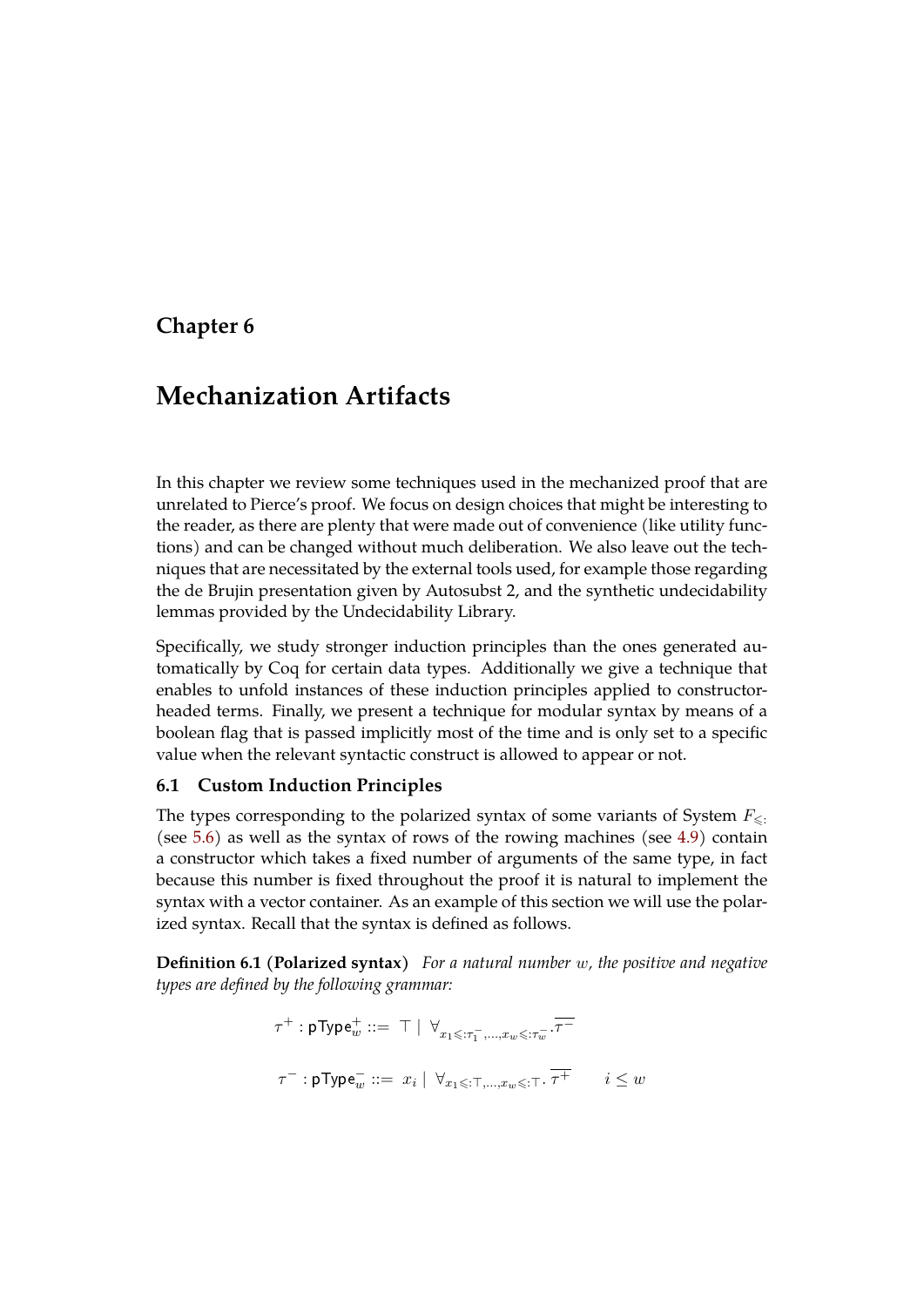```
Inductive ptype (n : nat) : Type :=| top : ptype n
| bAllN : Vector.t (ntype n) w \to ntype (Sn) \to ptype n
with ntype (n : nat) : Type :=
| var_ntype: fin w \rightarrow fin n \rightarrow ntype n
| uAllN : ptyspe (S \nvert n) \rightarrow ntype n.
```
Figure 6.1: [Mutual inductive types implementing the polarized syntax.](https://www.ps.uni-saarland.de/~alvarez/coq/FsubUndec.Utils.psyntax.html#ptype) Note that only the positive quantifier constructor uses vectors as negative quantifiers are always unbounded. The natural number w is a variable of the section.

In order to implement such syntax we need a pair of mutually inductive types; the quantifiers of both positive and negative types have a body of the opposite sign. Additionally the syntax is implemented as well-scoped (see Section [3.1\)](#page-22-0) for reasons discussed in Chapter [5.](#page-33-0) Therefore the types have a natural number index that is incremented below quantifiers and variables consist of a pair of finite elements; one specifying the binder and the other the bound inside the vector in that binder. However having a vector argument in one constructor makes the induction principle generated automatically by Coq insufficient. In particular, the quantifier hypothesis says nothing about the elements in the vector.

```
Fact ptype_ind: \forall (n : nat) (P : ptype n \rightarrow Prop),
  P (top n) \rightarrow(\forall (t: Vector.t (ntype n) w) (n : ntype (S n)), P (bAllN n t n)) \rightarrow∀ p : ptype n, P p
Fact ntype\_ind: \forall (n : nat) (P : ntype n \rightarrow Prop),(\forall (f: fin w) (f0: fin n), P (var_ntype n f f0)) \rightarrow(\forall p : ptype(S n), P (uAllN n p)) \rightarrow∀ n : ntype n, P n
```
Figure 6.2: Generated inductive principles.

We require an induction principle that combines both therefore it needs two predicates, one for positive types P, and one for negative types Q. Additionally, the positive quantifier hypothesis of the new principle needs to traverse the vector container. The mutual induction principle is given in Fig. [6.3.](#page-45-1) To show this stronger induction principle we use a mutual size induction that can show the conjunction of the two predicates. It needs to show P (respectively Q) by showing Q (resp. P) for smaller types. See Fig. [6.4.](#page-45-2)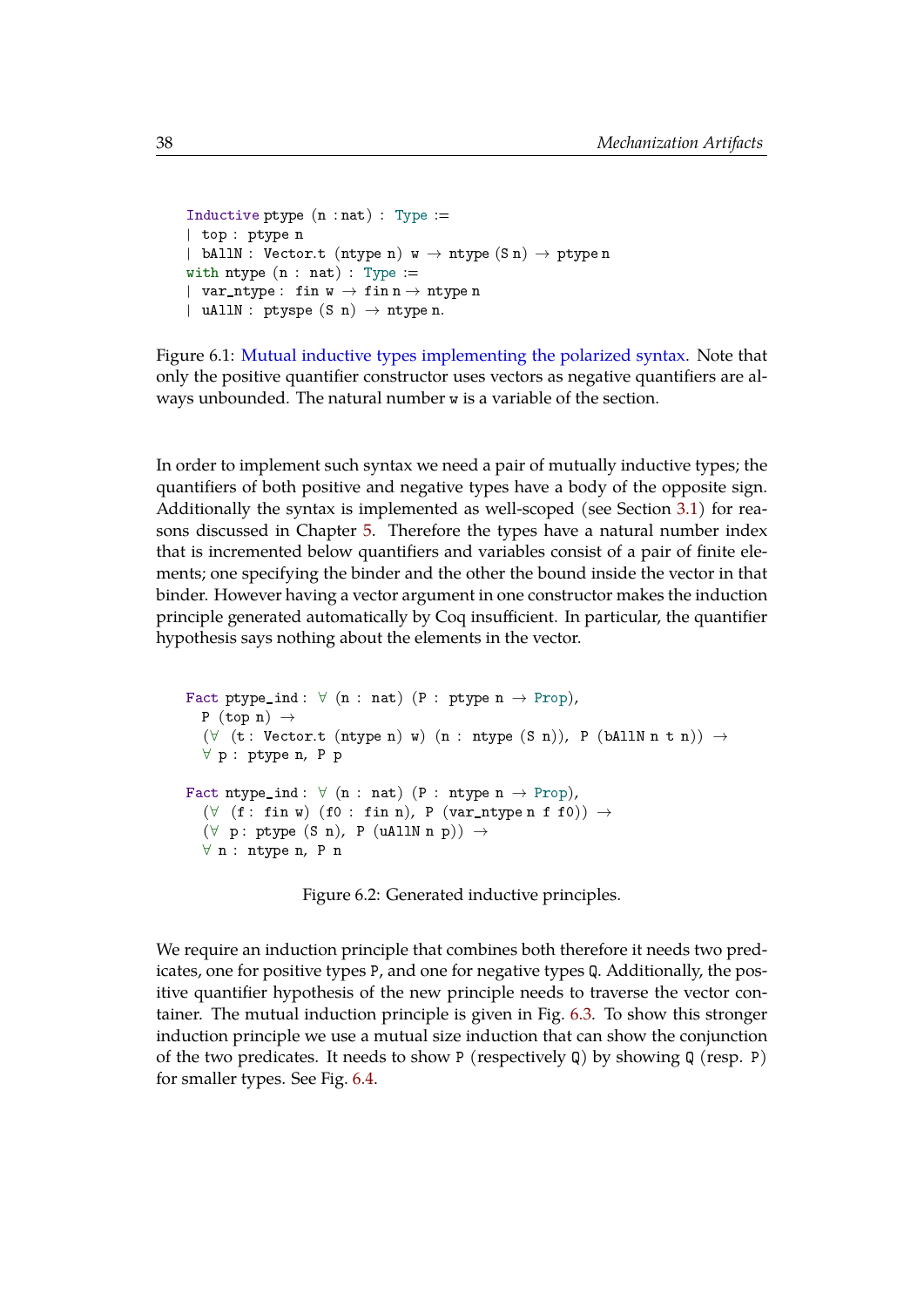```
Fact ptype_ntype_mutind :
\forall (P : \forall n : nat, ptype n \rightarrow Prop) (Q : \forall n : nat, ntype n \rightarrow Prop),
   (\forall (n: nat), P n (top n)) \rightarrow(\forall (n: nat) (t: Vector.t (ntype n) w) (s: ntype (S \nvert n)),
     Q(S n) s \rightarrow QForall (ntype n) (Q n) t \rightarrow P n (b)AllN n t s) \rightarrow(\forall (n: nat) (f: fin n) (f0: fin w), Q n (var_ntype n f f0)) \rightarrow(\forall (n: nat) (p : ptype (S n)), P (S n) p \rightarrow Q n (uAllN n p)) \rightarrow\forall n : nat, (\forall p : ptype n, P n p) \land (\forall n : ntype n, Q n n).
```
Figure 6.3: [Custom mutually inductive principle.](https://www.ps.uni-saarland.de/~alvarez/coq/FsubUndec.Utils.psyntax.html#ptype_ntype_mutind) To give even more flexibility the predicates are generalized to any scope.

```
Fact ptype_ntype_size_ind :
\forall (P : \forall n, ptype n \rightarrow Prop) (Q : \forall n, ntype n \rightarrow Prop),
   (\forall n t, (\forall n' s, n size s < p size t \rightarrow Q n' s) \rightarrow P n t) \rightarrow(\forall n t, (\forall n' s, psize s < nsize t \rightarrow P n' s) \rightarrow Q n t) \rightarrow\forall n : nat, (\forall t, P n t) \land (\forall s, Q n s).
```
Figure 6.4: [Mutual size induction.](https://www.ps.uni-saarland.de/~alvarez/coq/FsubUndec.Utils.psyntax.html#ptype_ntype_size_ind) It uses the size functions [psize](https://www.ps.uni-saarland.de/~alvarez/coq/FsubUndec.Utils.psyntax.html#psize) and [nsize](https://www.ps.uni-saarland.de/~alvarez/coq/FsubUndec.Utils.psyntax.html#nsize), which count the number symbols.

However there is now a complication; applying the mutual inductive principle to a constructor-headed term will not simplify to a useful term in general, because the inductive principle is defined by size induction. We will explore how to handle this issue in the next section.

#### <span id="page-45-0"></span>**6.2 Size Unfolding**

In this section we will study how to evaluate a recursion principle defined by size recursion. The technique was suggested by Dominik Kirst for general size recursion, however we present here a concrete example. Recall the definition of the syntax of rows for rowing machines.

**Definition 6.2 (Rows)** *For any*  $w : \mathbb{N}$  *such that*  $w > 0$  *the rows of width*  $w$  *are defined by the following grammar:*

$$
\rho: \mathsf{Row}_w ::= |x_i \mid \lambda_{x_1, ..., x_w} . \langle \rho_1, \dots, \rho_w \rangle \mid \mathtt{Halt} \qquad i \leq w
$$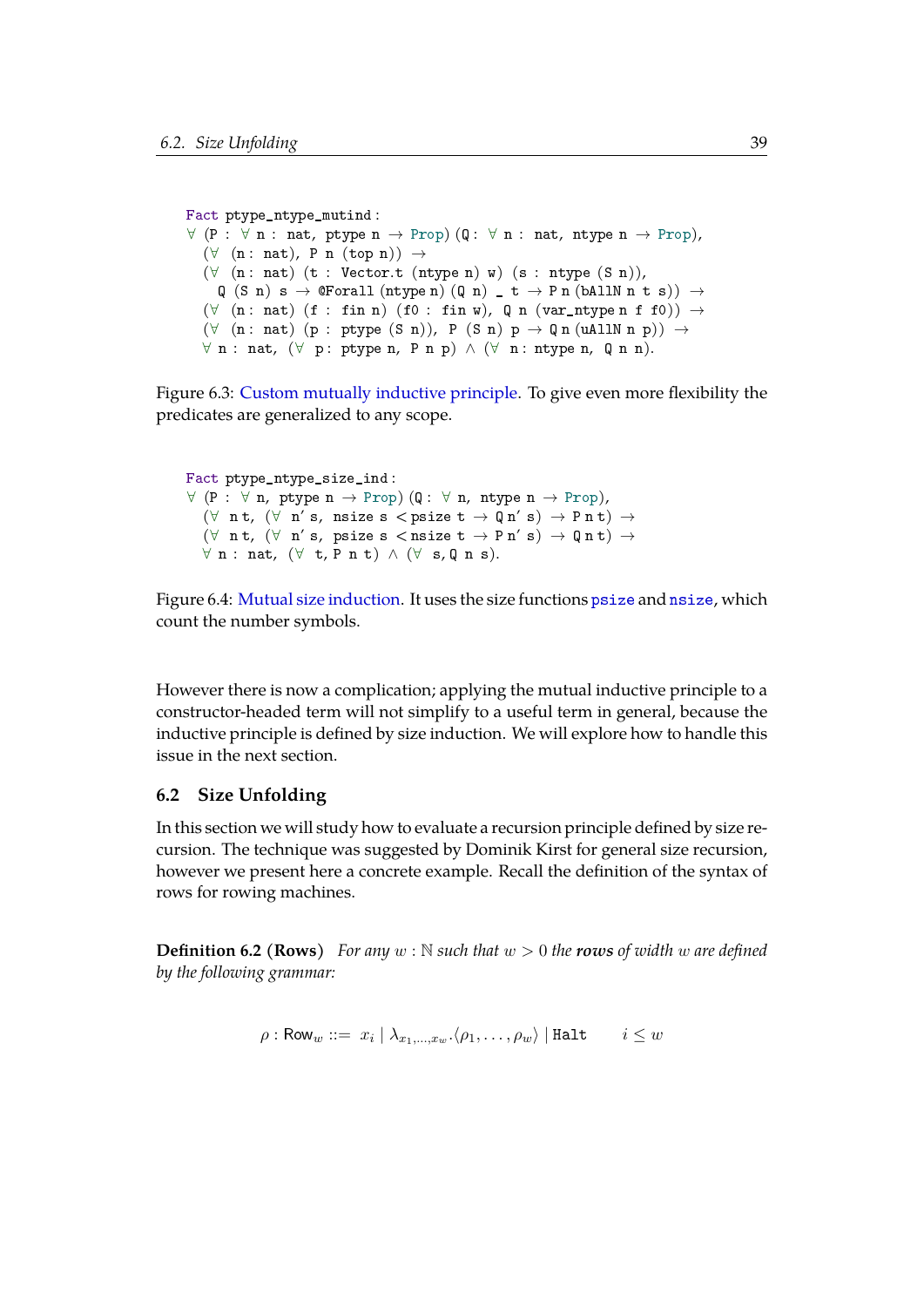Once again the implementation uses a vector container for the body of the abstract rows. The syntax is also well-scoped so the variables are again a pair of finite types. The recursion principle generated automatically by Coq is again insufficient, it does not traverse the vector argument.

```
Inductive row (n : nat) : Type :=| var_row : fin w \rightarrow fin n \rightarrow row n
| abst : Vector.t (row (S \nvert)) w \rightarrow row n
| halt : row n.
```
Figure 6.5: [Implementation of the row syntax.](https://www.ps.uni-saarland.de/~alvarez/coq/FsubUndec.Utils.row.html#row) The natural number w is a variable of the section.

```
Fact row_rec : \forall (n : nat) (P : row n \rightarrow Type),
   (\forall i j, P (var_row i j)) \rightarrow(\forall v, P (abst v)) \rightarrowP halt \rightarrow∀ r : row n, P r
```
Figure 6.6: Generated recursion principle.

```
Fact row_rec : \forall (w : nat) (P : \forall n, @row w n \rightarrow Type),
   (\forall n \text{ i } j, P n (var_{row} i j)) \rightarrow(\forall n \nu, (\forall i, P(S n) \nu[i]) \rightarrow P n (abst \nu)) \rightarrow(\forall n, P n \text{ halt}) \rightarrow∀ n r, P n r.
```
Figure 6.7: [Custom recursion principle.](https://www.ps.uni-saarland.de/~alvarez/coq/FsubUndec.Utils.RM_facts.html#row_rec)

The custom recursion principle is defined by straightforward size induction. Therefore we have the issue that evaluating the principle will not produce useful terms in general. We define the function in Fig. [6.8](#page-47-1) to unfold the recursion and set the recursion principle as opaque. To show the unfolding of the recursion principle we need the general unfolding of size recursion which is given in Fig. [6.9.](#page-47-2)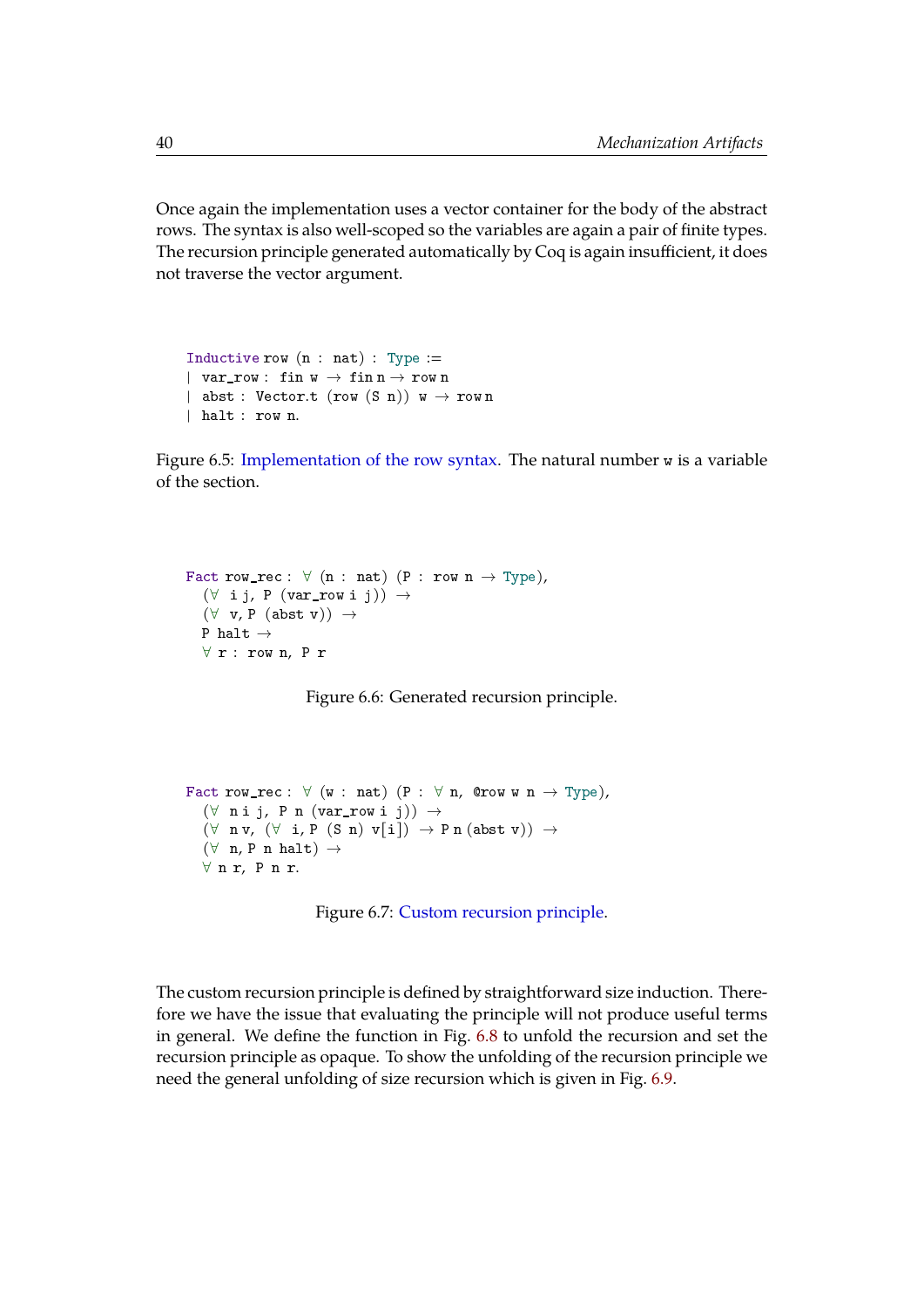```
Fact row_rec_unfold \{P \text{ w Hv Ha Hh n r}\}:
  row rec P w Hv Ha Hh n r = match r with
    | var_row i j \Rightarrow Hvni j
    | abst v \Rightarrow Ha n v (fun i \Rightarrow row_rec P w Hv Ha Hh (S n) v[i])
    | halt \Rightarrow Hh n end.
```
Figure 6.8: [Unfolding of the recursion principle.](https://www.ps.uni-saarland.de/~alvarez/coq/FsubUndec.Utils.RM_facts.html#row_rec_unfold)

```
Fact row_size_rec (P : \forall w m, @row w m \rightarrow Type) : \forall w m,
   (\forall \text{ mx}, (\forall \text{ my}, \text{ size } y \leq \text{ size } x \rightarrow \text{ P w m } y) \rightarrow \text{ P w m } x) \rightarrow∀ x, P w m x.
Fact row_size_rec_unfold \{P w F m r\}:
   row_size_rec P w m F r = F m r (fun m s H \Rightarrow row_size_rec P w m F s).
```
Figure 6.9: General unfolding of size recursion. The proof of both of these facts is by indution on size t with functional extensionality.

#### <span id="page-47-0"></span>**6.3 Modularized Syntax**

There are several techniques for modular syntax supported by Coq, in particular Coq à La Carte [\[19\]](#page-55-7) offers a general purpose approach compatible with Autosubst 2. However, as the code was originally developed without modular syntax porting it to the Coq à La Carte approach would involve rewriting most of it. We chose a technique for modular syntax that allows to reuse as much code as possible, inspired by the technique used in the undecidability results of First Order Logic [\[23\]](#page-55-8) in the Undecidability Library, where formulas are considered with or without falsity by means of a boolean flag.

Recall that in order to show that subtyping is undecidable the only constructions needed are bounded quantification and the type  $\top$  (See Fig. [6.10\)](#page-48-0), however without term abstraction such a type system has no terms at all. Therefore in order to show the undecidability of type checking we have to consider arrow types as well (See Fig. [6.11\)](#page-48-1).

In order to give a single implementation for both syntax with and without arrow types we give a definition with a boolean flag that the constructors pass accordingly (See Fig. [6.12\)](#page-48-2). The proofs about the systems with and without arrows are mostly identical except for the extra case. Instead of duplicating proofs we define a general system with the boolean flag as a variable and show the proofs in this system, later instantiating the flag variable to obtain the specific results. We generalize the Normal System (Definition [5.2\)](#page-36-1) as it shares the same syntax (See Fig. [6.13\)](#page-49-0).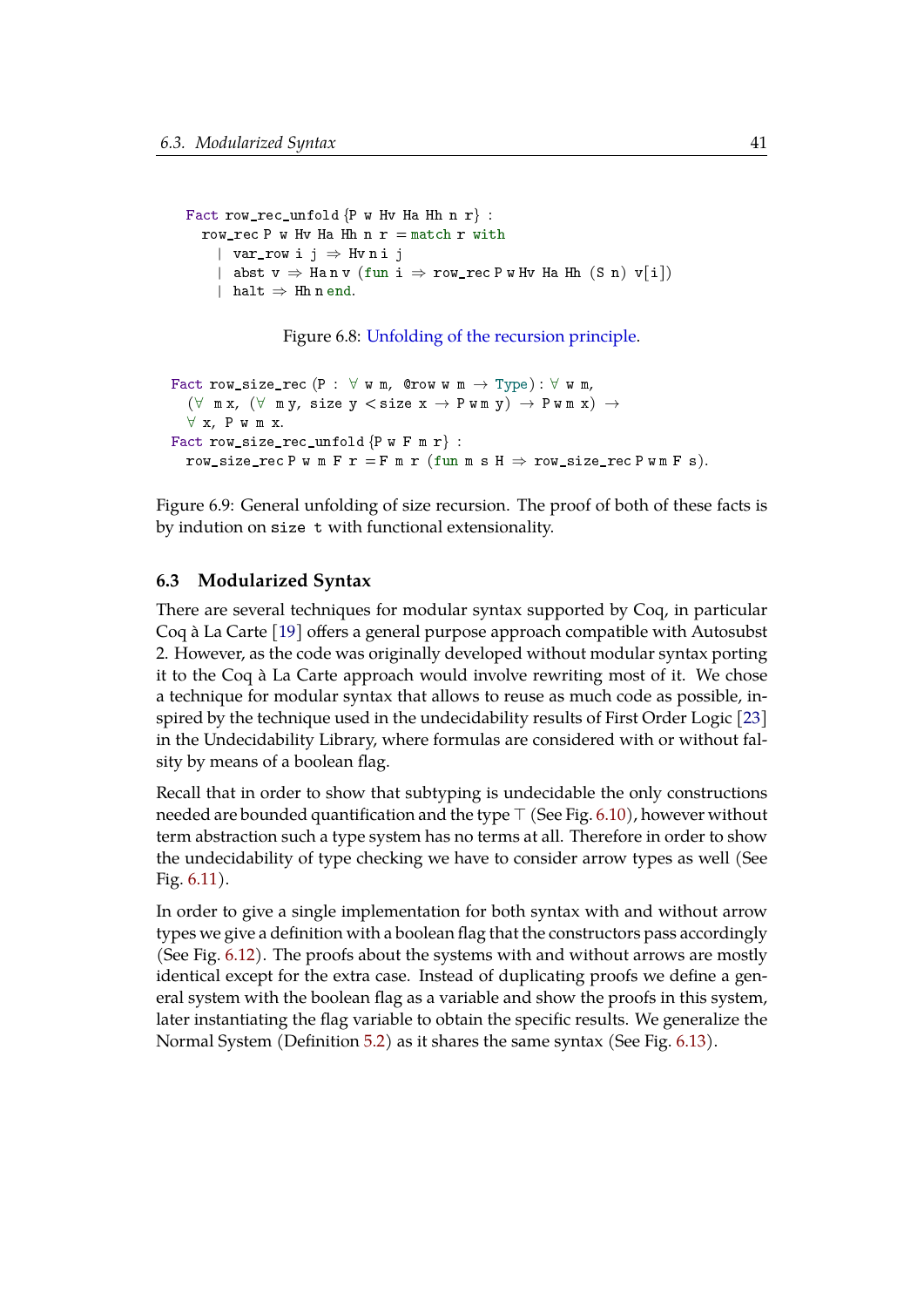```
Inductive type\rightarrow: Type :=
| var_type\rightarrow: N \rightarrow type\rightarrow| top : type\rightarrow| all : type\rightarrow type\rightarrow type\rightarrow.
Inductive sub<sup>\rightarrow</sup> (\Gamma: list type<sup>\rightarrow</sup>): type\rightarrow + type\rightarrow Prop :=
| Refl' \tau : \Gamma \vdash^{\nrightarrow} \tau \leq: \tau| Trans' \sigma \tau v : \Gamma \vdash^{\nrightarrow} \sigma \langle : \tau \rightarrow \Gamma \vdash^{\nrightarrow} \tau \langle : v \rightarrow \Gamma \vdash^{\nrightarrow} \sigma \langle : v \rangle| Top' \tau : \Gamma \vdash^{\nrightarrow} \tau \lt : top
| Var' n : \Gamma \vdash^{\nrightarrow} var_type\overline{\phantom{a}} n <: nth_default (var_type\overline{\phantom{a}} n) \Gamma n
| All' \sigma_1 \sigma_2 \tau_1 \tau_2 : \Gamma \vdash^{\nrightarrow} \tau_1 \prec : \sigma_1 \rightarrow \text{map} \langle \uparrow \rangle (\tau_1 :: \Gamma) \vdash^{\nrightarrow} \sigma_2 \prec : \tau_2 \rightarrow\Gamma \vdash^{\nleftrightarrow} (all \sigma_1 \sigma_2) <: (all \tau_1 \tau_2)
where T \vdash^{\nrightarrow} \sigma \leq : \tau" := (\text{sub} \nrightarrow T \sigma \tau).
```
#### Figure 6.10: [Subtyping without arrows.](https://www.ps.uni-saarland.de/~alvarez/coq/FsubUndec.Fsub_na.html#sub)

```
Inductive type\rightarrow: Type :=
| var_type<sup>\rightarrow</sup>: \mathbb{N} \rightarrow type<sup>\rightarrow</sup>
| top : type→
| arr : type<sup>→</sup> → type<sup>→</sup> → type<sup>→</sup>
| all : type<sup>→</sup> → type<sup>→</sup> → type<sup>→</sup>.
Inductive sub<sup>→</sup> (\Gamma: list type<sup>→</sup>): type<sup>→</sup> → type<sup>→</sup> → Prop :=
| Refl\tau \colon \Gamma \vdash^{\to} \tau <: \tau| Trans \sigma \tau v : \Gamma \vdash^{\rightarrow} \sigma \langle : \tau \rightarrow \Gamma \vdash^{\rightarrow} \tau \langle : v \rightarrow \Gamma \vdash^{\rightarrow} \sigma \langle : v \rangle| Top \tau : \Gamma \vdash^{\rightarrow} \tau <:top| Var n : \Gamma \vdash^{\rightarrow} var_type\rightarrow n \lt: nth_default (var_type\rightarrow n) \Gamma n
| Arr \sigma_1 \sigma_2 \tau_1 \tau_2 : \Gamma \vdash^{\rightarrow} \tau_1 \prec : \sigma_1 \to \Gamma \vdash^{\rightarrow} \sigma_2 \prec : \tau_2 \to \Gamma \vdash^{\rightarrow} (\text{arr } \sigma_1 \sigma_2) \prec : (\text{arr } \tau_1 \tau_2)| All \sigma_1 \sigma_2 \tau_1 \tau_2 : \Gamma \vdash \rightarrow \tau_1 \prec : \sigma_1 \rightarrow \text{map} \langle \uparrow \rangle (\tau_1 :: \Gamma) \vdash \rightarrow \sigma_2 \prec : \tau_2 \rightarrow\Gamma \vdash \rightarrow (\text{all } \sigma_1 \sigma_2) <: (\text{all } \tau_1 \tau_2)where T \mapsto \sigma \leq T := (\text{sub} \rightarrow \Gamma \sigma \tau).
```
Figure 6.11: [Subtyping with arrows.](https://www.ps.uni-saarland.de/~alvarez/coq/FsubUndec.Fsub.html#sub)

```
Inductive arrow\_flag := arrow_of | arrow_\text{on}.Inductive type : arrow_f Iag \rightarrow Type :=
| var_type {b} : \mathbb{N} \rightarrow type b
| top \{b\} : type b
| arr : type arrow_on \rightarrow type arrow_on \rightarrow type arrow_on
| all {b} : type b \rightarrow type b \rightarrow type b.
```
Figure 6.12: [Unscoped syntax with boolean flag.](https://www.ps.uni-saarland.de/~alvarez/coq/FsubUndec.Utils.syntax.html#type)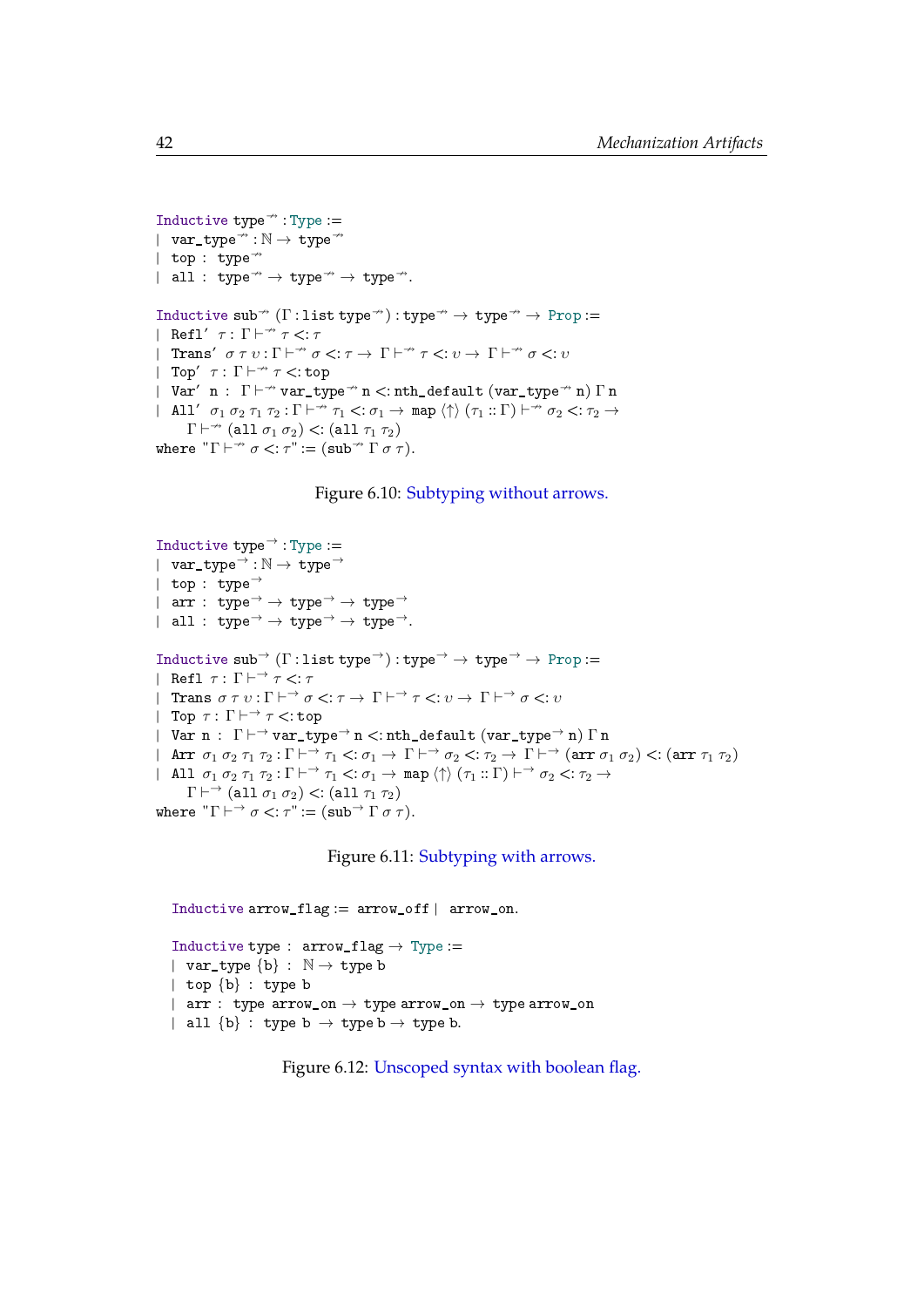```
Inductive subN : \forall (b:arrow_flag), list (type b) \rightarrow type b \rightarrow type b \rightarrow Prop :=
| NRefl \{b: \arrow_f 1ag\} \Gamman: \Gamma \vdash_N \text{var_type n} <: var_type n
| NVar {b: arrow_flag} \Gamma \sigma n : \Gamma \vdash_N nth_default (var_type n) \Gamma n <: \sigma \rightarrow\Gamma \vdash_N \texttt{var\_type n} <: \sigma| NTop \{b: \arrow_f 1ag\} \Gamma \sigma: \Gamma \vdash_N \sigma \lt: \text{top}| NArr \Gamma \sigma_1 \sigma_2 \tau_1 \tau_2: \Gamma \vdash_N \tau_1 <: \sigma_1 \to \Gamma \vdash_N \sigma_2 <: \tau_2 \to \Gamma \vdash_N (\arctan \sigma_1 \sigma_2) <: (\arctan \tau_1 \tau_2)| NAll \{b: \text{arrow\_flag}\}\Gamma \sigma_1 \sigma_2 \tau_1 \tau_2: \Gamma \vdash_N \tau_1 <: \sigma_1 \rightarrow \text{map} \langle \uparrow \rangle (\tau_1 :: \Gamma) \vdash_N \sigma_2 <: \tau_2 \rightarrow\Gamma \vdash_N (\text{all } \sigma_1 \sigma_2) <: (\text{all } \tau_1 \tau_2)where T \vdash_N \sigma \lt: \tau := (subN \Gamma \sigma \tau).
```
Figure 6.13: [Normal subtyping with flag variable.](https://www.ps.uni-saarland.de/~alvarez/coq/FsubUndec.FsubN.html#subN) Note how the arrow rule has no boolean variable as it is automatically instantiated to arrow\_on.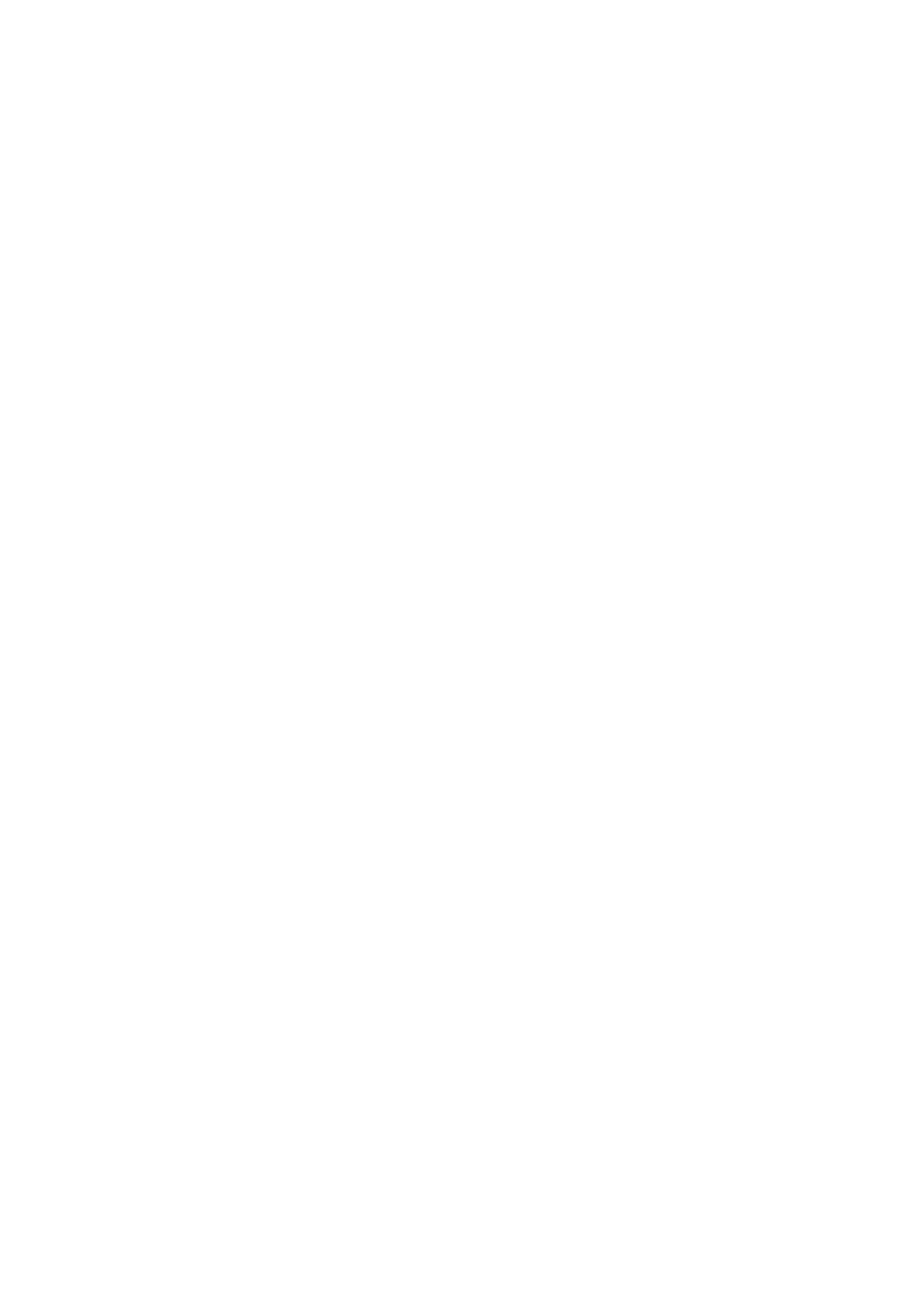# <span id="page-51-0"></span>**Chapter 7**

# **Conclusion**

We give a mechanization of the proof of the undecidability of subtyping by Pierce [\[33\]](#page-56-0) using the synthetic setting of the Coq Library of Undecidability Proofs [\[22\]](#page-55-0). The machine-checked presentation differs in several aspects to the textbook presentation given by Pierce.

Instead of using named variables we use several implementations of de Brujin indices [\[14\]](#page-54-2) provided by the Autosubst 2 tool [\[40\]](#page-57-0) for the different intermediate systems, as they have several useful properties that simplify the argument. Concretely, well-scoped syntax (See Sect. [3.1\)](#page-22-0) carry an upper bound to their type variables which allows to efficiently reason about the construction that allows the substitution of the first bound introduced in a nonempty context along the rest of it (See Sect. [5.1.3\)](#page-38-0). Also, polyadic binders [\[40\]](#page-57-0) (See Sect. [3.2\)](#page-25-0) bind several type variables at the same level, succinctly encoding the binders of the polarized syntax (See Sect. [5.1.2\)](#page-37-0) which classifies types by whether they are allowed to the left or to the right of the subtyping relation. The combination of both these syntactic features makes the encoding of the polarized syntax nontrivial, and in particular requires the use of a bounded variant of extensionality in order to show that the encoding is well behaved (See Ch. [3\)](#page-21-0). Finally, we omit one of Pierce's intermediate subtyping systems namely the *polarized* system  $F_{\leqslant:}^{P}$  as the original system is not a conservative extension of it and it only serves to introduce the polarized syntax and the flip operation into the subtyping rules. Instead we introduce these features in the next system in the chain; the *deterministic* system  $F^D_{\leqslant \cdot \cdot}$ 

Although not a goal of this work one of the presented mechanized results constitutes half of the first part of the POPLmark challenge [\[1\]](#page-53-7), that is, the proof of transitivity of the *algorithmic* subtype relation given here as Lemma [5.4.](#page-36-2) The mathematical argument of our proof is largely inspired by the proof given by Stark [\[39\]](#page-57-2), who also gives the rest of Part 1 of the challenge, however we focus on how the proof fits in the chain of reductions that comprises the main result of this thesis and it is therefore slightly more convoluted.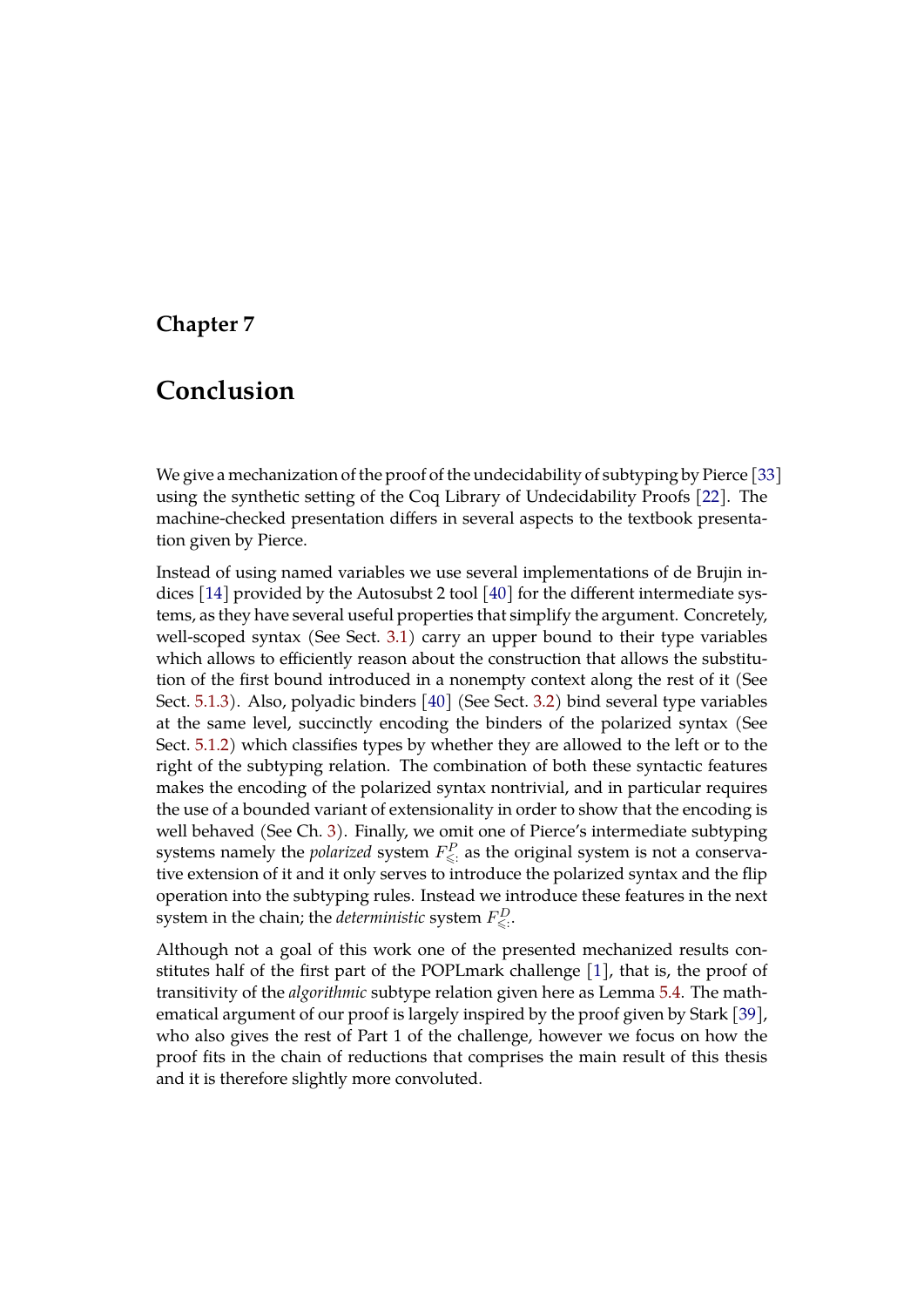Finally, we describe some techniques that allow to write the machine-checked proof in a succinct manner although unrelated to the mathematical argument. In particular we give some inductive and recursive principles stronger than the ones produced automatically by the Coq proof assistant, in addition to a result that unfolds size recursion when applied to a constructor-headed term. Lastly, we give an implementation of syntax that allows to *turn off* specific syntactic constructors via a boolean flag.

#### <span id="page-52-0"></span>**7.1 Future Work**

There are two results known to us that are consequences of Pierce's proof and are yet to be mechanized in Coq and can become future contributions to the Coq Library of Undecidability Proofs.

Wehr and Thiemann [\[44\]](#page-57-5) use the undecidability of subtyping in the *deterministic* system (See Def. [5.7\)](#page-37-1) to show the undecidability of subtyping bounded existential types, where the existentially quantified variable has either a lower or upper type bound. Their proof encodes the contravariance of bounded quantification using lower type bounds, however the proof relies on several syntactic invariants that turned out difficult to mechanize.

Hu and Lhotak [\[27\]](#page-55-6) use the undecidability of subtyping in the *normal* system (See Def. [5.2\)](#page-36-1) to show the undecidability of type checking and subtyping in the Dependant Object Types calculus. They use a similar technique to Pierce defining a variant of the type system without the general transitivity rule. Their proof is already mechanized in Agda so the Coq port should not be too complicated, it was not included in the present work due to time limitations.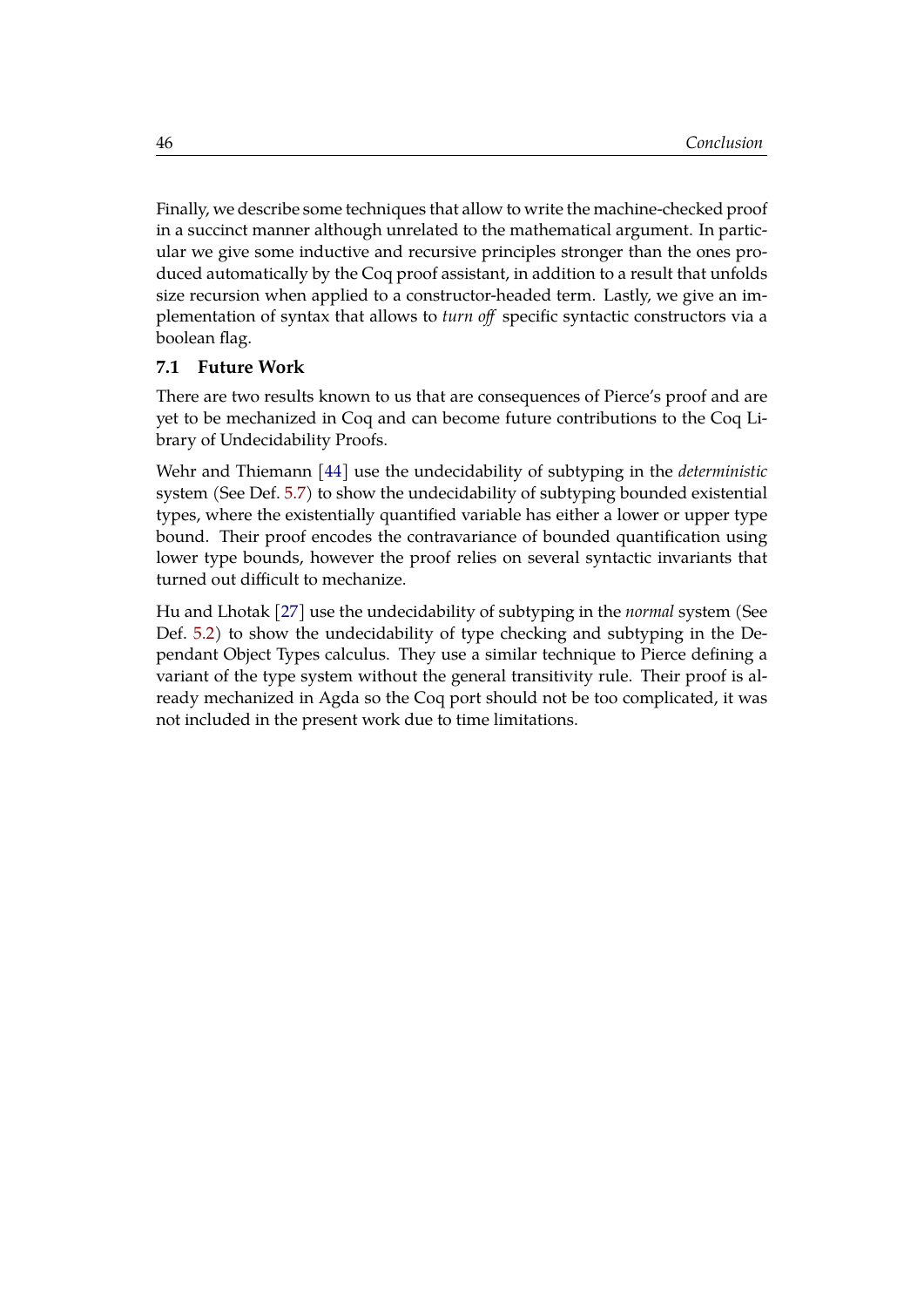# <span id="page-53-0"></span>**Bibliography**

- <span id="page-53-7"></span>[1] Brian Aydemir, Aaron Bohannon, Matthew Fairbairn, Nathan Foster, Benjamin Pierce, Peter Sewell, Dimitrios Vytiniotis, Geoffrey Washburn, Stephanie Weirich, and Steve Zdancewic. Mechanized metatheory for the masses: The PoplMark challenge. In *Lecture Notes in Computer Science*, volume 3603, pages 50–65, 2005. [doi: 10.1007/11541868\\_4.](https://doi.org/10.1007/11541868_4)
- <span id="page-53-2"></span>[2] Henk Barendregt. Introduction to generalized type systems. *Journal of Functional Programming*, 1(2):125–154, apr 1991. ISSN 0956-7968. [doi:](https://doi.org/10.1017/S0956796800020025) [10.1017/S0956796800020025.](https://doi.org/10.1017/S0956796800020025)
- <span id="page-53-5"></span>[3] Andrej Bauer. First Steps in Synthetic Computability Theory. *Electronic Notes in Theoretical Computer Science*, 155(1 SPEC. ISS.):5–31, may 2006. ISSN 15710661. [doi: 10.1016/j.entcs.2005.11.049.](https://doi.org/10.1016/j.entcs.2005.11.049)
- <span id="page-53-6"></span>[4] Andrej Bauer. On fixed-point theorems in synthetic computability. *Tbilisi Mathematical Journal*, 10(3):167–181, jun 2017. ISSN 1875-158X. [doi:](https://doi.org/10.1515/tmj-2017-0107) [10.1515/tmj-2017-0107.](https://doi.org/10.1515/tmj-2017-0107)
- <span id="page-53-8"></span>[5] Stefan Berghofer. A Solution to the PoplMark Challenge Using de Bruijn Indices in Isabelle/HOL. *Journal of Automated Reasoning 2011 49:3*, 49(3):303– 326, jun 2011. ISSN 1573-0670. [doi: 10.1007/S10817-011-9231-4.](https://doi.org/10.1007/S10817-011-9231-4)
- <span id="page-53-9"></span>[6] Richard Bird and Ross Paterson. De Bruijn notation as a nested datatype. *Journal of Functional Programming*, 9(1):77–91, 1999. ISSN 09567968. [doi:](https://doi.org/10.1017/S0956796899003366) [10.1017/S0956796899003366.](https://doi.org/10.1017/S0956796899003366)
- <span id="page-53-4"></span>[7] Douglas Bridges and Fred Richman. Varieties of Constructive Mathematics. In *Varieties of Constructive Mathematics*. Cambridge University Press, apr 1987. ISBN 9780521318020. [doi: 10.1017/CBO9780511565663.](https://doi.org/10.1017/CBO9780511565663)
- <span id="page-53-3"></span>[8] Luca Cardelli. A semantics of multiple inheritance. *Information and Computation*, 76(2-3), 1988. ISSN 10902651. [doi: 10.1016/0890-5401\(88\)90007-7.](https://doi.org/10.1016/0890-5401(88)90007-7)
- <span id="page-53-1"></span>[9] Luca Cardelli and Peter Wegner. On understanding types, data abstraction,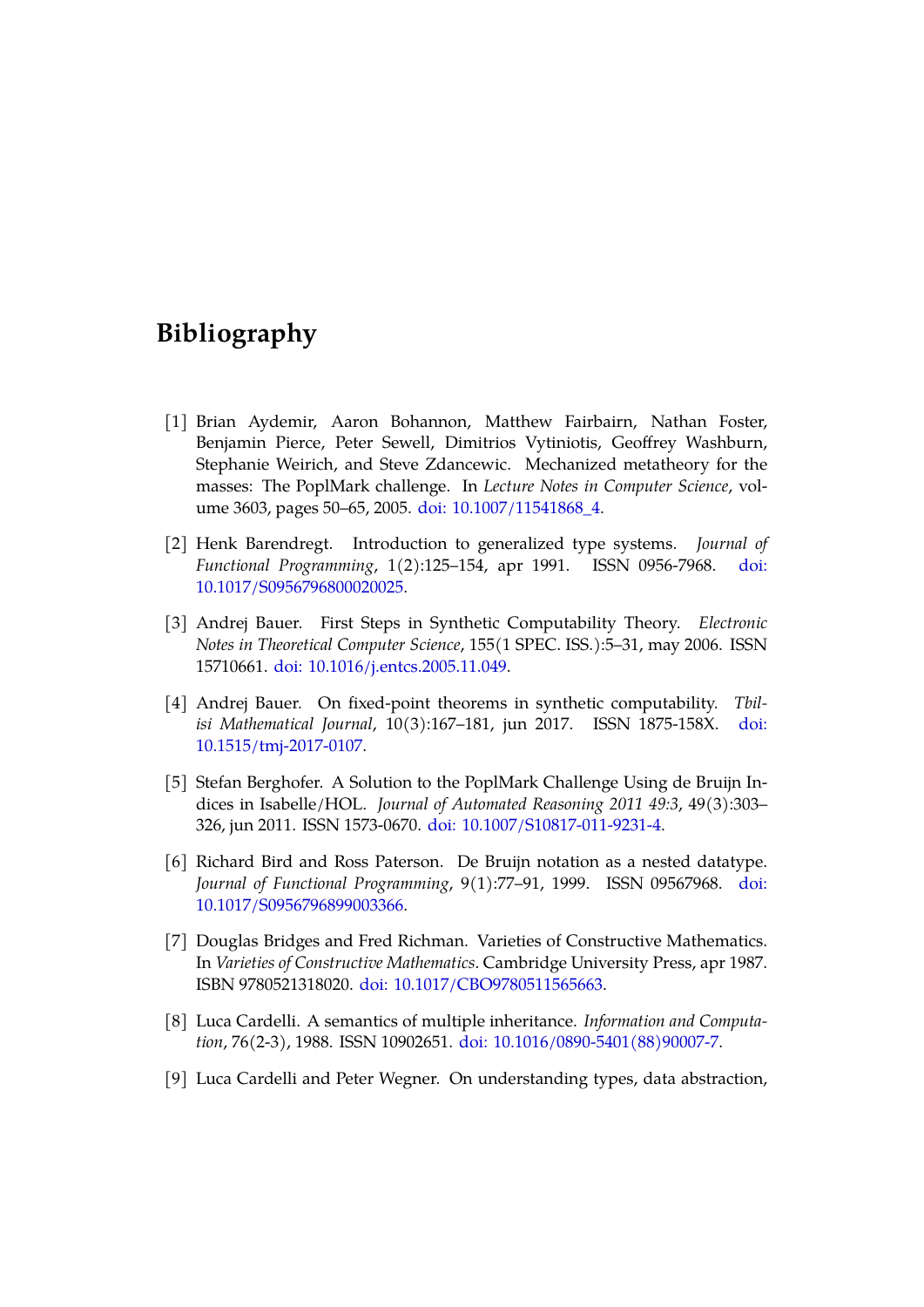and polymorphism. *ACM Computing Surveys (CSUR)*, 17(4):471–523, 1985. ISSN 15577341. [doi: 10.1145/6041.6042.](https://doi.org/10.1145/6041.6042)

- <span id="page-54-7"></span>[10] Arthur Charguéraud. A Solution to part 1A of the POPLmark Challenge. 2006. URL: [http://www.chargueraud.org/research/2006/poplmark/](http://www.chargueraud.org/research/2006/poplmark/solution_2/documentation.pdf) [solution\\_2/documentation.pdf](http://www.chargueraud.org/research/2006/poplmark/solution_2/documentation.pdf).
- <span id="page-54-8"></span>[11] Alberto Ciaffaglione and Ivan Scagnetto. A weak HOAS approach to the POPLmark Challenge. *Electronic Proceedings in Theoretical Computer Science*, 113:109–124, mar 2013. [doi: 10.4204/EPTCS.113.11.](https://doi.org/10.4204/EPTCS.113.11)
- <span id="page-54-0"></span>[12] Thierry Coquand and Christine Paulin. Inductively defined types. In *Lecture Notes in Computer Science (including subseries Lecture Notes in Artificial Intelligence and Lecture Notes in Bioinformatics)*, volume 417 LNCS, pages 50–66. Springer, Berlin, Heidelberg, dec 1990. ISBN 9783540523352. [doi: 10.1007/3-](https://doi.org/10.1007/3-540-52335-9_47) [540-52335-9\\_47.](https://doi.org/10.1007/3-540-52335-9_47)
- <span id="page-54-1"></span>[13] Pierre-Louis Curien and Giorgio Ghelli. Coherence of subsumption, minimum typing and type-checking in F <:. *Mathematical Structures in Computer Science*, 2(1):55–91, 1992. ISSN 0960-1295. [doi: 10.1017/S0960129500001134.](https://doi.org/10.1017/S0960129500001134)
- <span id="page-54-2"></span>[14] Nicolaas Govert de Bruijn. Lambda calculus notation with nameless dummies, a tool for automatic formula manipulation, with application to the Church-Rosser theorem. *Indagationes Mathematicae (Proceedings)*, 75(5):381– 392, 1972. ISSN 13857258. [doi: 10.1016/1385-7258\(72\)90034-0.](https://doi.org/10.1016/1385-7258(72)90034-0)
- <span id="page-54-6"></span>[15] Marco Dicolla. A solution of POPLMark Challenge with VCPT. 2009. URL: [https://www.politesi.polimi.it/bitstream/10589/2228/3/Master\\_](https://www.politesi.polimi.it/bitstream/10589/2228/3/Master_thesis.pdf) [thesis.pdf](https://www.politesi.polimi.it/bitstream/10589/2228/3/Master_thesis.pdf).
- <span id="page-54-3"></span>[16] Andrej Dudenhefner. Constructive Many-One Reduction from the Halting Problem to Semi-Unification. In *Leibniz International Proceedings in Informatics, LIPIcs*, volume 216, 2022. ISBN 9783959772181. [doi:](https://doi.org/10.4230/LIPIcs.CSL.2022.18) [10.4230/LIPIcs.CSL.2022.18.](https://doi.org/10.4230/LIPIcs.CSL.2022.18)
- <span id="page-54-4"></span>[17] Andrej Dudenhefner and Jakob Rehof. A simpler undecidability proof for system F inhabitation. *Leibniz International Proceedings in Informatics, LIPIcs*, 130, nov 2019. ISSN 18688969. [doi: 10.4230/LIPICS.TYPES.2018.2.](https://doi.org/10.4230/LIPICS.TYPES.2018.2)
- <span id="page-54-5"></span>[18] Yannick Forster and Fabian Kunze. A Certifying Extraction with Time Bounds from Coq to Call-By-Value Lambda Calculus. In *10th International Conference on Interactive Theorem Proving (ITP 2019)*, volume 141 of *Leibniz International Proceedings in Informatics (LIPIcs)*, pages 17:1—-17:19. Schloss Dagstuhl–Leibniz-Zentrum fuer Informatik, 2019. ISBN 978-3-95977-122-1. [doi: 10.4230/LIPIcs.ITP.2019.17.](https://doi.org/10.4230/LIPIcs.ITP.2019.17)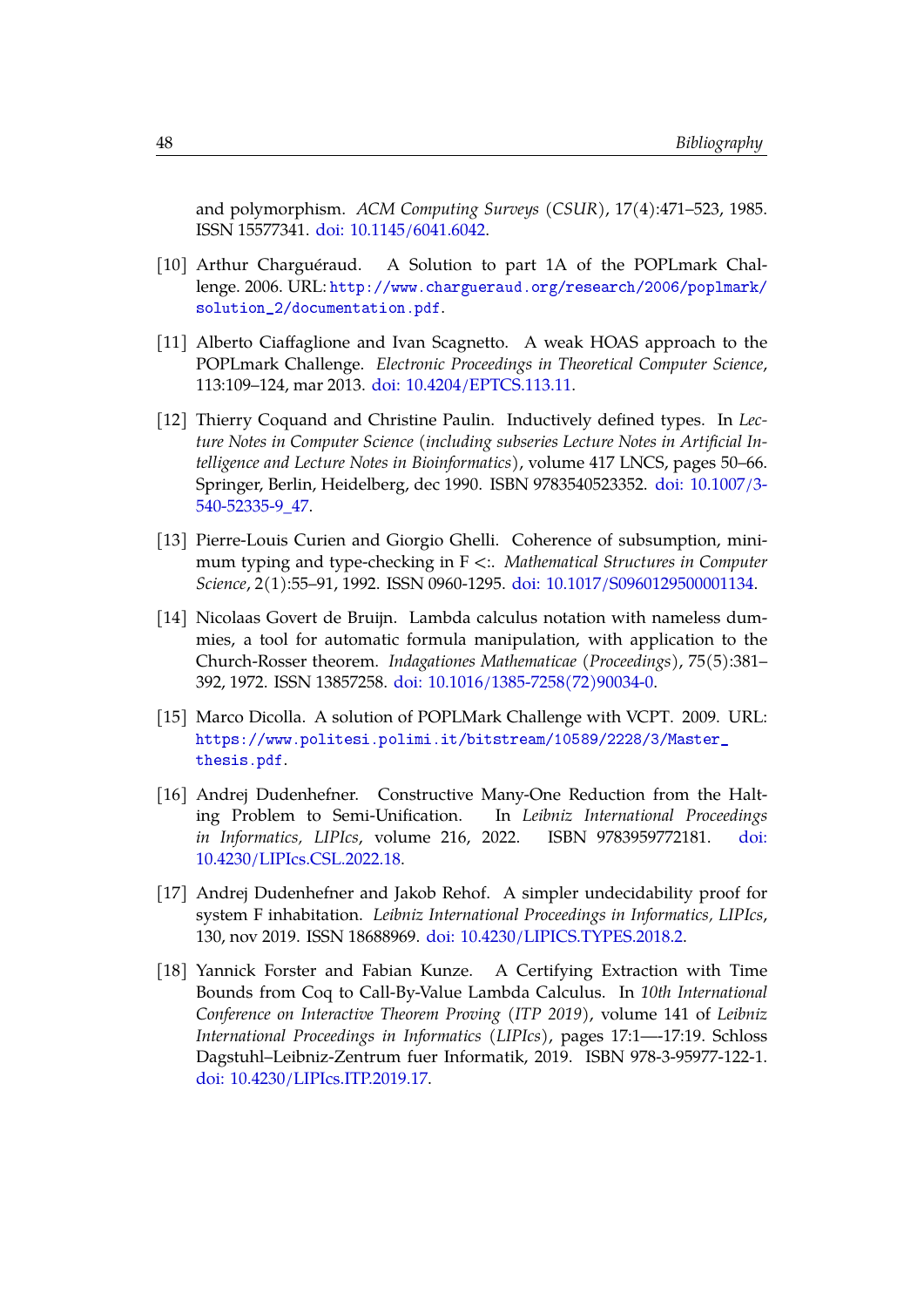- <span id="page-55-7"></span>[19] Yannick Forster and Kathrin Stark. Coq à La Carte: A Practical Approach to Modular Syntax with Binders. In *Proceedings of the 9th ACM SIGPLAN International Conference on Certified Programs and Proofs*, CPP 2020, pages 186– 200, New York, NY, USA, 2020. Association for Computing Machinery. ISBN 9781450370974. [doi: 10.1145/3372885.3373817.](https://doi.org/10.1145/3372885.3373817)
- <span id="page-55-5"></span>[20] Yannick Forster, Edith Heiter, and Gert Smolka. Verification of PCP-Related Computational Reductions in Coq. *Lecture Notes in Computer Science (including subseries Lecture Notes in Artificial Intelligence and Lecture Notes in Bioinformatics)*, 10895 LNCS:253–269, jul 2018. ISSN 16113349. [doi: 10.1007/978-3-319-](https://doi.org/10.1007/978-3-319-94821-8_15) [94821-8\\_15.](https://doi.org/10.1007/978-3-319-94821-8_15)
- <span id="page-55-4"></span>[21] Yannick Forster, Dominik Kirst, and Gert Smolka. On synthetic undecidability in Coq, with an application to the Entscheidungsproblem. In *Proceedings of the 8th ACM SIGPLAN International Conference on Certified Programs and Proofs - CPP 2019*, pages 38–51, New York, New York, USA, jan 2019. ACM Press. ISBN 9781450362221. [doi: 10.1145/3293880.3294091.](https://doi.org/10.1145/3293880.3294091)
- <span id="page-55-0"></span>[22] Yannick Forster, Dominique Larchey-Wendling, Andrej Dudenhefner, Edith Heiter, Dominik Kirst, Fabian Kunze, Gert Smolka, Simon Spies, Dominik Wehr, Maximilian Wuttke, and Dominique Larchey-wendling. A Coq Library of Undecidable Problems. *CoqPL 2020 The Sixth International Workshop on Coq for Programming Languages*, pages 1–23, 2020. URL: [https://hal.inria.fr/](https://hal.inria.fr/INRIA/hal-02944217v1) [INRIA/hal-02944217v1](https://hal.inria.fr/INRIA/hal-02944217v1).
- <span id="page-55-8"></span>[23] Yannick Forster, Dominik Kirst, and Dominik Wehr. Completeness theorems for first-order logic analysed in constructive type theory: Extended version. *Journal of Logic and Computation*, 31(1):112–151, 2021. ISSN 0955-792X. [doi:](https://doi.org/10.1093/logcom/exaa073) [10.1093/logcom/exaa073.](https://doi.org/10.1093/logcom/exaa073)
- <span id="page-55-1"></span>[24] Giorgio Ghelli. *Proof Theoretic Studies about a Minimal Type System Integrating Inclusion and Parametric Polymorphism*. PhD thesis, 1990.
- <span id="page-55-2"></span>[25] Giorgio Ghelli. Divergence of F<: type checking. *Theoretical Computer Science*, 139(1-2):131–162, 1995. ISSN 03043975. [doi: 10.1016/0304-3975\(94\)00037-J.](https://doi.org/10.1016/0304-3975(94)00037-J)
- <span id="page-55-3"></span>[26] Jean-Yves Girard. Interprétation fonctionnelle et élimination des coupures de l'arithmétique d'ordre supérieur. *Thèse d'état, Université Paris VII*, 1972. URL: [https://www.cs.cmu.edu/\\$\sim\\$kw/scans/girard72thesis.pdf](https://www.cs.cmu.edu/$\sim $kw/scans/girard72thesis.pdf).
- <span id="page-55-6"></span>[27] Jason Hu and Ondrej Lhoták. Undecidability of  $D \lt$ : and Its Decidable Fragments. *Proceedings of the ACM on Programming Languages*, 4(POPL), 2020. [doi:](https://doi.org/10.1145/3371077) [10.1145/3371077.](https://doi.org/10.1145/3371077)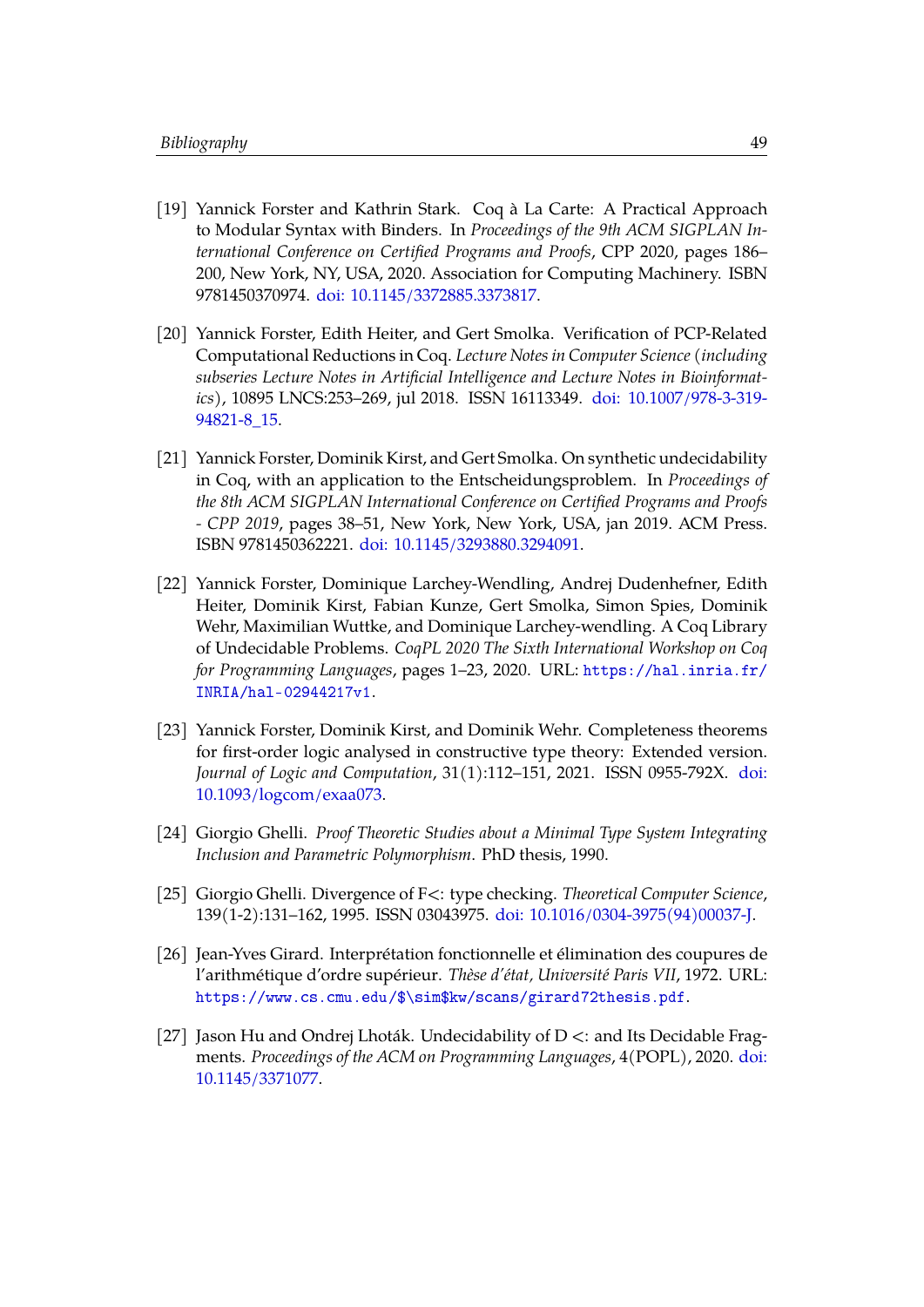- <span id="page-56-10"></span>[28] Xavier Leroy. A locally nameless solution to the POPLmark challenge. Technical Report 6098, 2007. URL: <https://hal.inria.fr/inria-00123945/>.
- <span id="page-56-2"></span>[29] Barbara H. Liskov and Jeannette M. Wing. A Behavioral Notion of Subtyping. *ACM Transactions on Programming Languages and Systems (TOPLAS)*, 16(6): 1811–1841, 1994. ISSN 15584593. [doi: 10.1145/197320.197383.](https://doi.org/10.1145/197320.197383)
- <span id="page-56-7"></span>[30] Marvin Lee Minsky. *Computation: Finite and Infinite Machines.*, volume 75. apr 1968. ISBN 978-0-13-165563-8. URL: [https://dl.acm.org/doi/book/10.](https://dl.acm.org/doi/book/10.5555/1095587) [5555/1095587](https://dl.acm.org/doi/book/10.5555/1095587).
- <span id="page-56-1"></span>[31] Christine Paulin-Mohring. Introduction to the Calculus of Inductive Constructions. In *All about Proofs, Proofs for All*, volume 55. College Publications, 2015. ISBN 9781848901667. URL: <https://hal.inria.fr/hal-01094195>.
- <span id="page-56-3"></span>[32] Benjamin Pierce. *Types and Programming Languages*. MIT Press. ISBN 0-262- 16209-1.
- <span id="page-56-0"></span>[33] Benjamin Pierce. Bounded Quantification Is Undecidable. *Information and Computation*, 112(1):131–165, jul 1994. ISSN 08905401. [doi:](https://doi.org/10.1006/inco.1994.1055) [10.1006/inco.1994.1055.](https://doi.org/10.1006/inco.1994.1055)
- <span id="page-56-8"></span>[34] Emil Post. A variant of a recursively unsolvable problem. *Bulletin of the American Mathematical Society*, 52(4):264–268, 1946. ISSN 0273-0979. [doi:](https://doi.org/10.1090/S0002-9904-1946-08555-9) [10.1090/S0002-9904-1946-08555-9.](https://doi.org/10.1090/S0002-9904-1946-08555-9)
- <span id="page-56-4"></span>[35] John Reynolds. Towards a theory of type structure. In *Lecture Notes in Computer Science (including subseries Lecture Notes in Artificial Intelligence and Lecture Notes in Bioinformatics)*, volume 19 LNCS, pages 408–425. Springer, Berlin, Heidelberg, 1974. ISBN 9783540068594. [doi: 10.1007/3-540-06859-7\\_148.](https://doi.org/10.1007/3-540-06859-7_148)
- <span id="page-56-5"></span>[36] John Reynolds. Using category theory to design implicit conversions and generic operators. In *Lecture Notes in Computer Science (including subseries Lecture Notes in Artificial Intelligence and Lecture Notes in Bioinformatics)*, volume 94 LNCS, pages 211–258. Springer, Berlin, Heidelberg, 1980. ISBN 9783540102502. [doi: 10.1007/3-540-10250-7\\_24.](https://doi.org/10.1007/3-540-10250-7_24)
- <span id="page-56-6"></span>[37] Fred Richman. Church's thesis without tears. *Journal of Symbolic Logic*, 48(3): 797–803, 1983. ISSN 0022-4812. [doi: 10.2307/2273473.](https://doi.org/10.2307/2273473)
- <span id="page-56-9"></span>[38] Simon Spies and Yannick Forster. Undecidability of higher-order unification formalised in Coq. In *Proceedings of the 9th ACM SIGPLAN International Conference on Certified Programs and Proofs*, pages 143–157, New York, NY, USA, jan 2020. ACM. ISBN 9781450370974. [doi: 10.1145/3372885.3373832.](https://doi.org/10.1145/3372885.3373832)